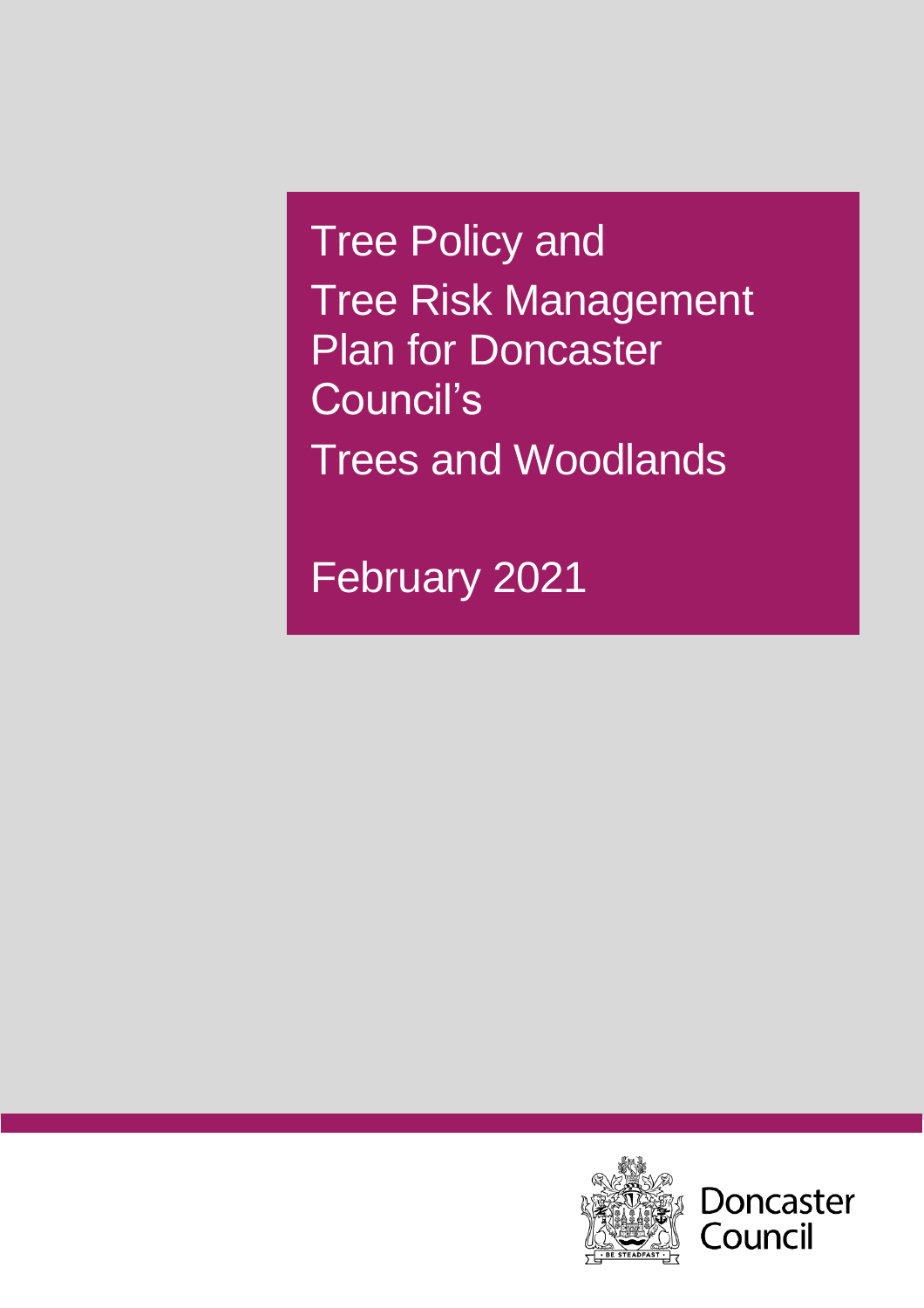## **Contents**

- 1. Forward
- 2. Introduction
- 3. National Policy context
- 4. Doncaster's Strategy for Trees and Woodland
- 5. Scope and objectives of this Policy
- 6. Communications and engagement
- 7. The benefit of Trees
- 8. Trees and climate change
- 9. Tree Canopy Cover
- 10. Tree related problems
- 11. Policies
	- Policy 1 Managing Trees
	- Policy  $2 -$  Maintaining Trees
	- $\bullet$  Policy 3 Planting Trees
	- Biosecurity
	- Policy 4 Woodland Estate
	- $\bullet$  Policy 5 Protecting Trees
	- Utility service maintenance and installation
	- Policy 6 Tree Management Standards
	- $\bullet$  Policy  $7$  Private Trees
- 12. Common Law rights
- 13. Risk Management
	- Quantifying risk
	- Tree inspection
	- Risk zoning
- 14. Tree valuation
- 15. Pests and diseases
- 16. Tree replacement requirements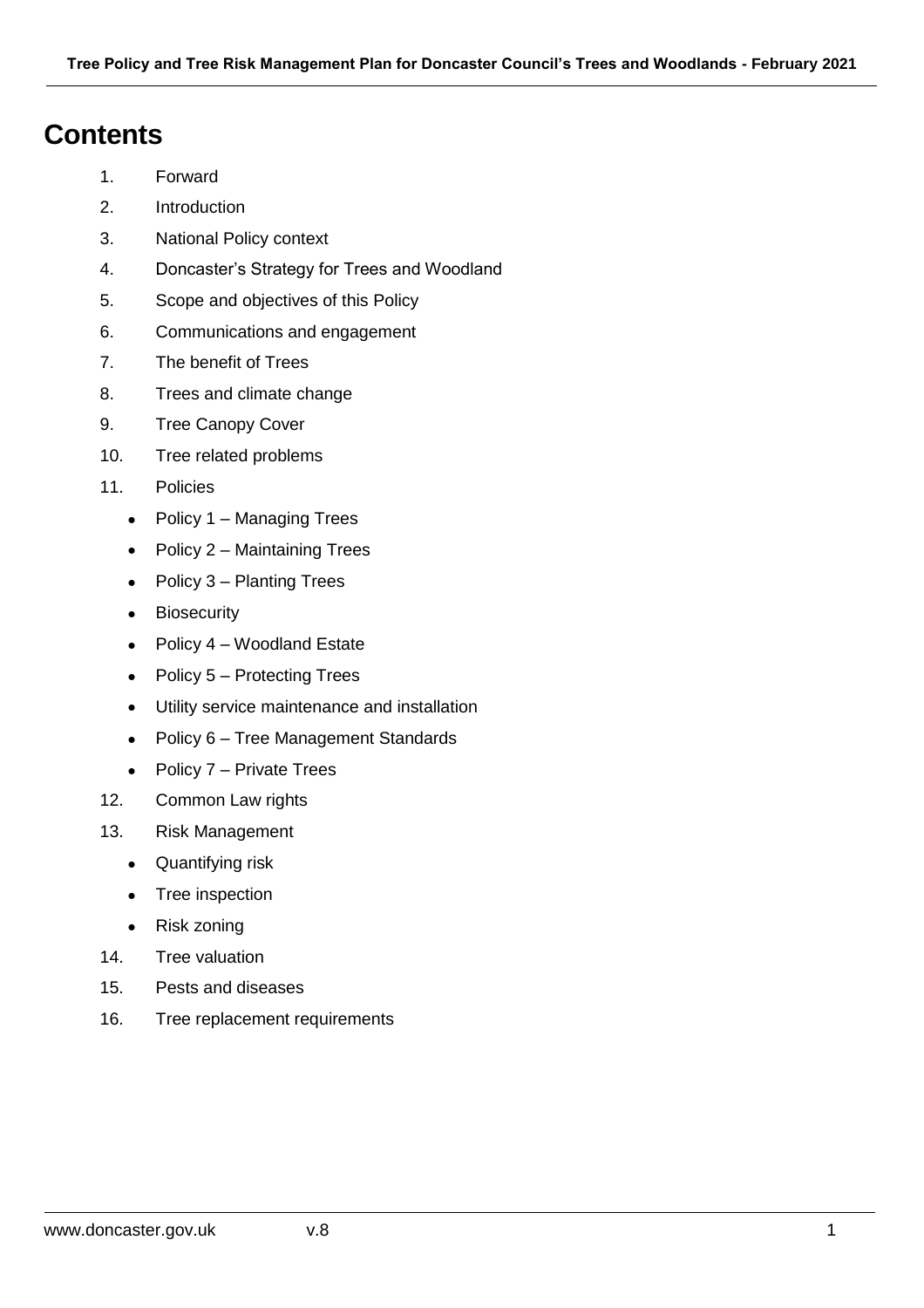- 17. Constraints on tree management
	- Protected trees
	- Felling licence
	- Birds
	- Bats
- 18. Conclusions, actions and monitoring
	- Action Plan
	- Annual monitoring
	- Five year review
- 19. Appendices
	- A Decision Pathway (tbc)
	- B Illustration of engineering solutions
	- C Guidelines on Tree Inspection
	- D Guidelines on Tree Management
	- E Guidelines on Tree Pruning Operations
- 20. References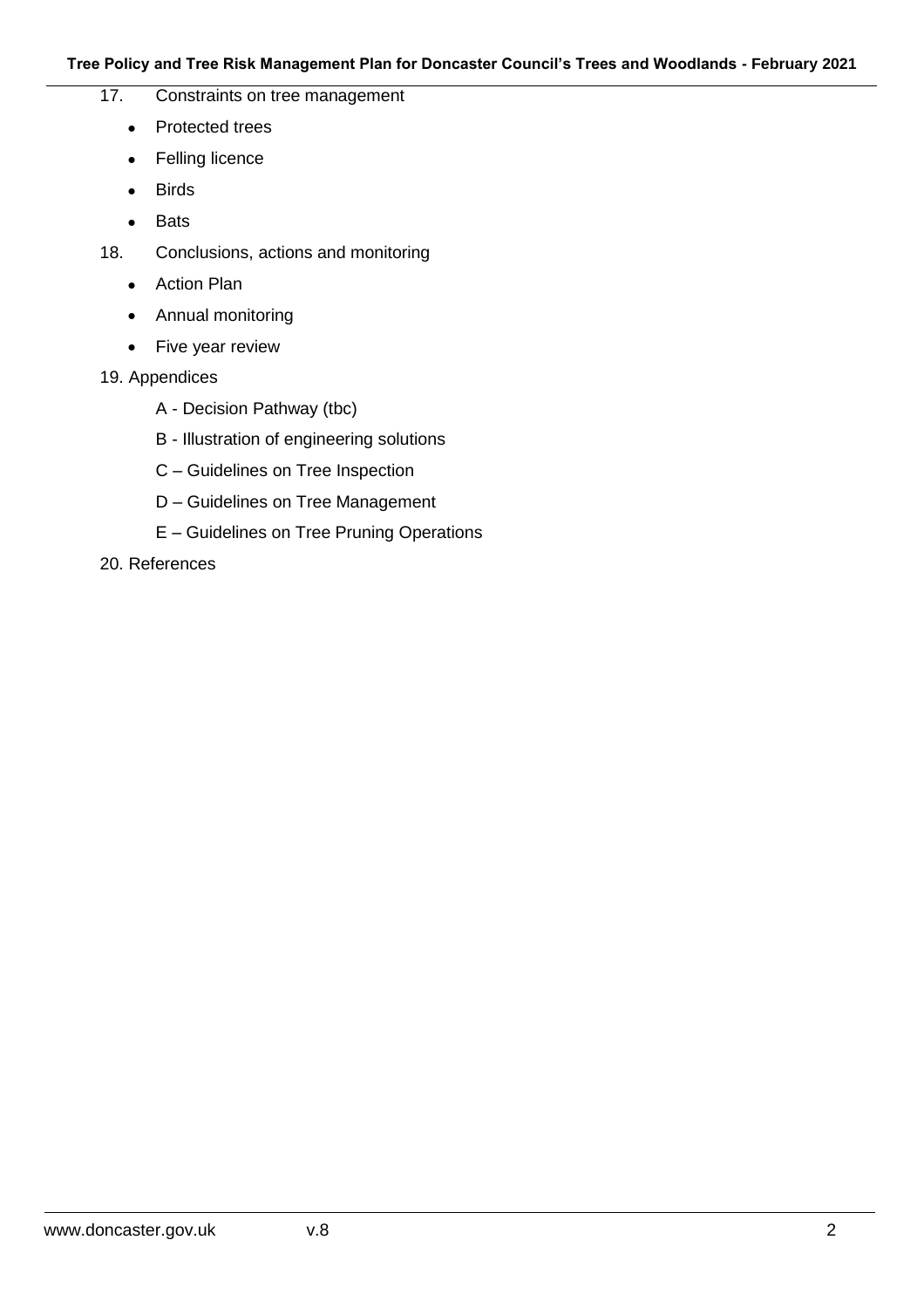## **1. FORWARD**

Trees enhance the quality of life in urban environments, and form an integral part of their shape, colour and diversity. They are essential to our health and well-being, not only in reducing some of the adverse impacts of the urban environment but also in enhancing our enjoyment of the street scene.

Trees also provide economic benefits to Doncaster – directly through wood products, such as timber or biomass, and indirectly through eco-system services; their leaves and branches filter out pollution, reduce the risk of flooding, cool urban air temperatures and shade us from the sun's harmful ultra-violet rays. Trees contribute to climate change mitigation by absorbing and locking up carbon dioxide, thus helping the world avoid catastrophic climate change; and increased tree cover will help adapt the borough for the effects of unavoidable climate change.

However, a recently completed study to measure Doncaster's area of tree canopy cover has showed that it is below both the South Yorkshire and national averages, and also revealed that some areas of the borough have much lower tree cover than others. Not only is it important that our existing trees are conserved and managed to ensure they bring benefit to future generations, but we also need to identify and action ways to increase their numbers across the borough, particularly in areas of low canopy cover and poor air quality.

The adoption of the Tree Policy and Tree Risk Management Plan for Doncaster Council's Trees and Woodlands in July 2019 signalled a new commitment by Doncaster Council to look after one of the most valuable natural resources in its care. In September 2019, Doncaster declared a Climate and Biodiversity Emergency, in recognition that Climate Change and sustainability are amongst the biggest issues of the 21st century and the effects of human-made and dangerous climate change are already being felt and seen. In light of this, Doncaster Council has undertaken a review of the policy and embedded a new principle – the principle of minimal tree removal – to further strengthen our commitment to protecting and increasing our valuable tree resource to maximise its benefits for climate change mitigation.

We cannot take this resource for granted: we must manage and constantly replenish Doncaster's municipal tree stock for our children and future generations. We must also raise awareness of the importance of the urban forest on both public and privately owned land and encourage all resident's to manage all of Doncaster's trees carefully for many years to come and to plant more.

## **2. INTRODUCTION**

Trees are long-lived community assets, which are essential to our health and well-being, not only in enhancing our enjoyment of the street scene, but by reducing some of the adverse impacts of urban environments.

However, they can also cause of a range of issues, from being a nuisance or inconvenience to potentially causing serious injury or property damage.

This policy document aims to implement the broad aims to ensure that Doncaster's urban forest helps contribute to high quality urban environments and to establish a clear, consistent and structured approach to how Street Scene will maintain trees on Doncaster Council owned land.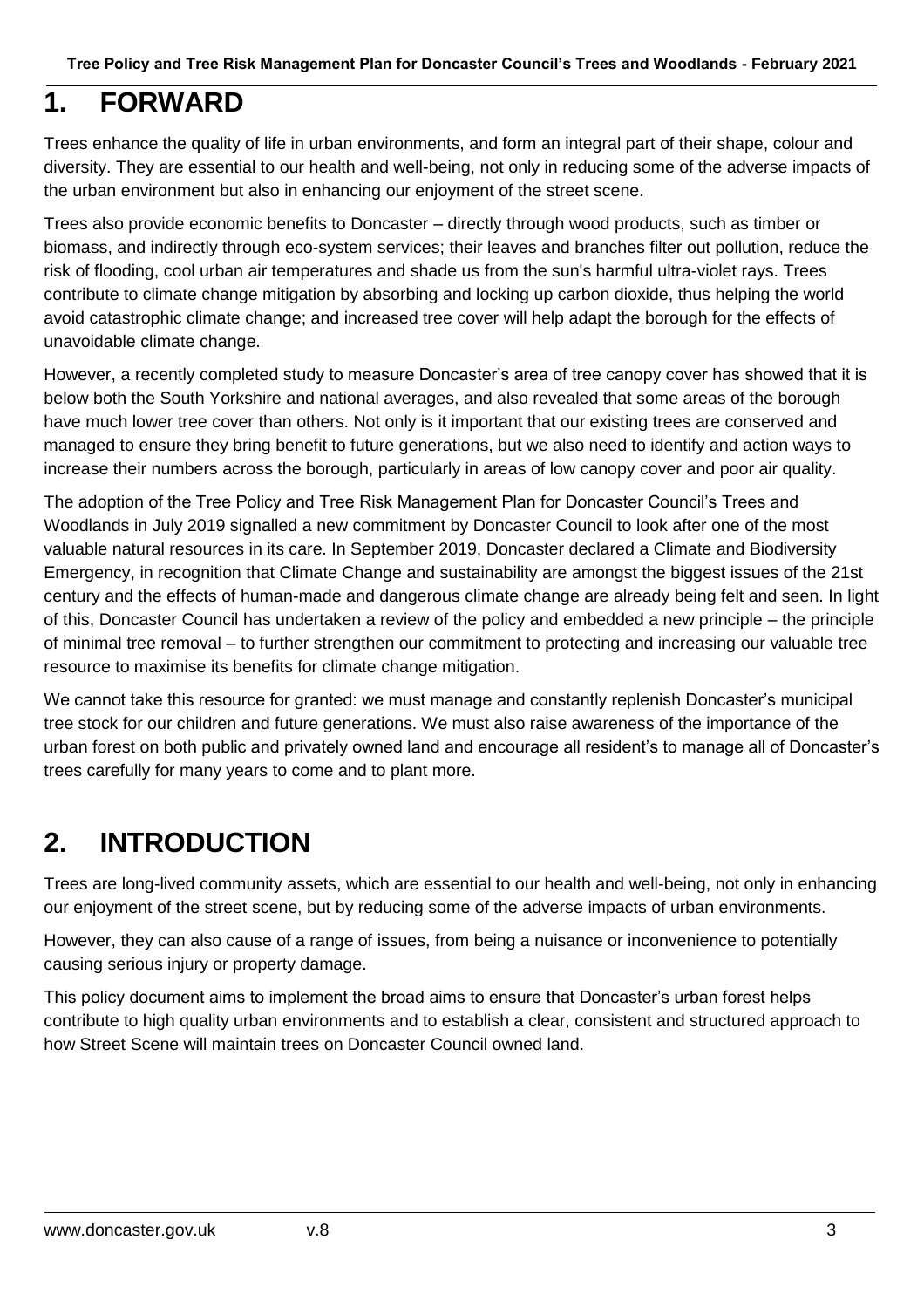## **3. NATIONAL POLICY CONTEXT**

The Government's 25 Year Plan to Improve the Environment<sup>1</sup> recognises the value of trees and woodland as 'natural capital assets' - elements of nature that either directly or indirectly bring value to people and the country at large, for example by providing clean air and water, wildlife, energy, wood, soil for food production, recreation and protection from hazards.

The 25 Year Plan made a number of commitments aiming to maximise the benefits of woodland and trees, supporting woodland creation, greening our towns and cities, and planting more trees in and around our towns and cities.

As part of the delivery of the Climate Change Action 2008 and the UK's net-zero target for 2050, the government's commitment is to increase tree planting across the UK to 30,000 hectares of tree planting per year by 2025<sup>2</sup>. This reflects Committee on Climate Change (CCC) advice<sup>3</sup> that the UK should increase planting rates to between 30,000 and 50,000 hectares per year and maintain these to 2050 to reach net zero emissions.

Department for Environment Food and Rural Affairs (DEFRA) published an England Tree Strategy consultation<sup>4</sup> in June 2020 and expect to publish the final Strategy in spring 2021. This will provide a national framework for delivery of the Governments commitments.

## **4. DONCASTER'S STRATEGY FOR TREES AND WOODLAND**

A strategy for Doncaster's trees and woodland was originally set out as Theme 2 (pages 22 – 30) in Doncaster Green Infrastructure Strategy 2014 – 2028<sup>5</sup>. This set out (pages 23 – 24, section 3.29) the following broad objectives:-

- To ensure that trees and woodlands contribute to a high quality urban environment for present and future generations through the use of sustainable management practices and appropriate protection measures;
- To safeguard the borough's existing tree and woodland resource and promote a better understanding of the management, care and value of trees;
- To improve understanding about the distribution, function, condition and value of the borough's trees and woodlands in order to enable better informed decision making about priorities for management and ensure that management practices are appropriate and sustainable;
- To establish more trees and expand and develop woodland across the borough and adopt a best practice approach to the selection of species and site to promote a healthy, diverse tree population in locations that can sustain future growth;
- To protect wildlife and enhance the ecological value of the borough's trees, woodlands and nonwoodland habitats and improve their resilience to climate change;
- To ensure that the benefits provided by public investment in trees and woodlands offer comparative 'value for money' and contribute to environmental sustainability; and,
- To involve local people in planning and managing trees and woodlands, to help achieve more cohesive communities and to show how individuals can contribute to environmental sustainability.

Following the declaration of a climate emergency in 2019 and the work of the Doncaster Climate Commission,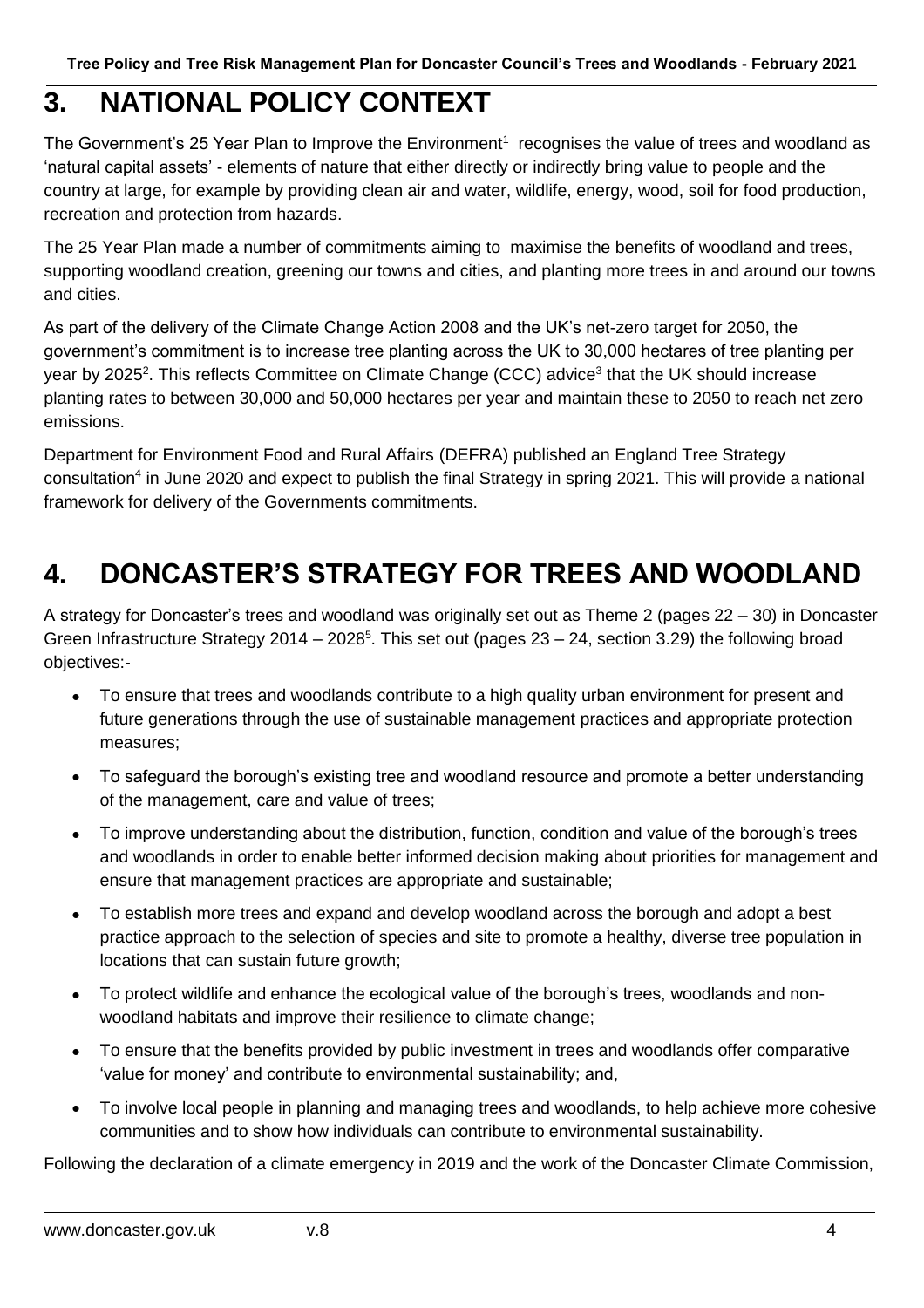the strategic partnership Team Doncaster has agreed an Environment and Sustainability Strategy 2020 – 2030<sup>6</sup>. This Strategy includes commitments to the natural environment including to

- Protect and enhance WOODLAND and GREEN SPACES, plant more TREES.
- Protect and enhance BIODIVERSITY to support resilient ecosystems.

The desired outcome is to Improve green space provision and increased tree coverage.

Doncaster Council's Tree Policy and Tree Risk Management Plan sits very firmly within these national and local strategies.

## **5. SCOPE AND OBJECTIVES OF THIS POLICY**

The scope of the policy extends to all trees and woodland under the direct management of Doncaster Council's Street Scene Trees and Woodlands Service (i.e. council owned trees in streets, parks and open spaces, council houses, cemeteries and leisure centres) and to those where Street Scene is acting as a managing agent (e.g. for other Council departments or schools).

This policy does not apply to decisions relating to protected trees or trees affected by development, which are administered by the Local Planning Authority, or trees on land not owned by Doncaster Council, except where issues of public safety override.

Further information on Doncaster Council's tree services can be found at http://www.doncaster.gov.uk/services/environmental/tree-services

Specific objectives of this Policy are:-

- To implement the principles of Theme 2: Trees and Woodlands of the Doncaster Green Infrastructure Strategy 2014-2028 and the Team Doncaster Environment and Sustainability Strategy 2020 – 2030 commitments to the natural environment;
- To provide a risk management framework for Doncaster Council's trees and woodland;
- To provide a policy framework to quide decisions on tree management by Street Scene Officers;
- To act as a source of information about the management of public trees within the borough;
- To maximise the benefits that public trees and woodlands can contribute to climate change mitigation;
- To ensure net increases in the volume of trees in the Council's Care, and hence a net increase in the carbon stored. (Green Infrastructure Strategy 3.34 *The Council will continue to plant trees to enhance urban and natural areas within the Borough and will seek to plant more trees each year than it fells*.)
- To remove trees only where no reasonable alternative solution can be found.
- To support the main vision of Doncaster Council<sup>7</sup> to find new ways of working to develop public services in a way that ensures all of Doncaster's people and communities benefit with an improved quality of life in Doncaster.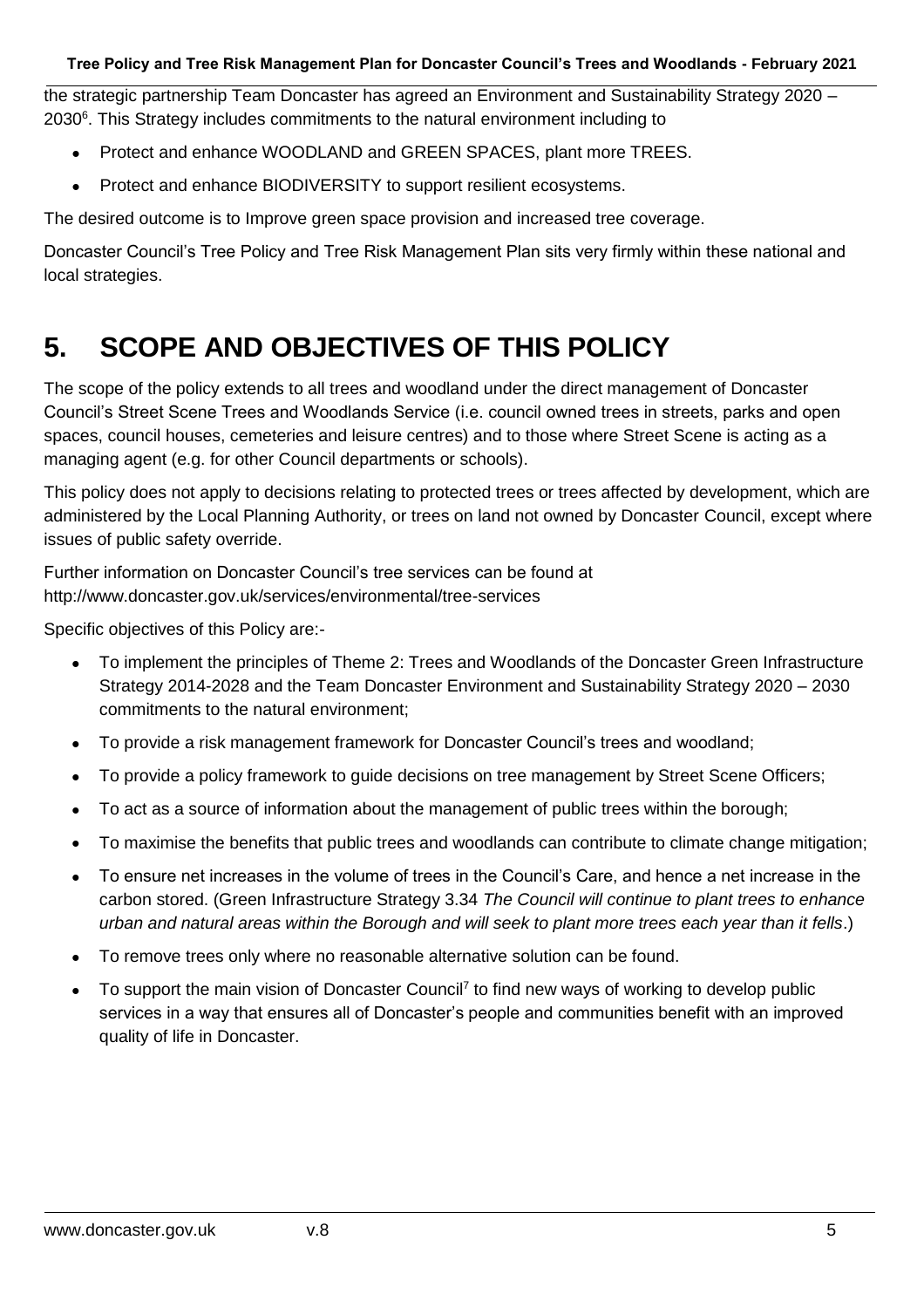## **6. COMMUNICATION AND ENGAGEMENT**

While this Policy concerns trees that are owned by Doncaster Council, it is recognised that residents are stakeholders in the quality of natural and urban environments. Primary stakeholders should be communicated with and engaged in a manner that is proportionate to the nature, impact, scale and urgency of the work to being undertaken. Primary stakeholders may include

- Residents in the immediate vicinity where there are Council-owned trees or tree maintenance work is planned
- Elected Members representing those residents
- Other Council services

There may be a range of other local stakeholders including

- Residents who regularly walk, cycle or drive through an area (particularly where trees impact on roads and pavements, and particularly those local residents with mobility issues)
- Businesses
- **Schools**
- Amenity groups or neighbourhood volunteers.

## **Communications planning**

Doncaster Council will be proactive in identifying where tree maintenance work may have significant impact local stakeholders or elicit strong public reactions. Where this may be the case, a communications plan will be agreed with a senior manager that is relevant to the nature, scope and urgency of the work. This plan will coordinate across services involved, and ensure that there is a fully-informed single channel of communication or spokesperson.

- When engaging with stakeholders Doncaster Council will be open and accountable in our decision making process. Doncaster Council commits that:
- We will proactively engage with stakeholders, using a range of methods to provide information that is clear, easy to understand and accessible to all Doncaster residents;
- Engagement will be undertaken in reasonable timeframes and with a shared understanding of the decision-making processes (It is recognised that delays between informing the public of works taking place and the action happening on the ground can be detrimental);
- The method of engagement will be proportionate to the work being proposed; and
- We will undertake evaluation processes to continually improve our approach to engagement.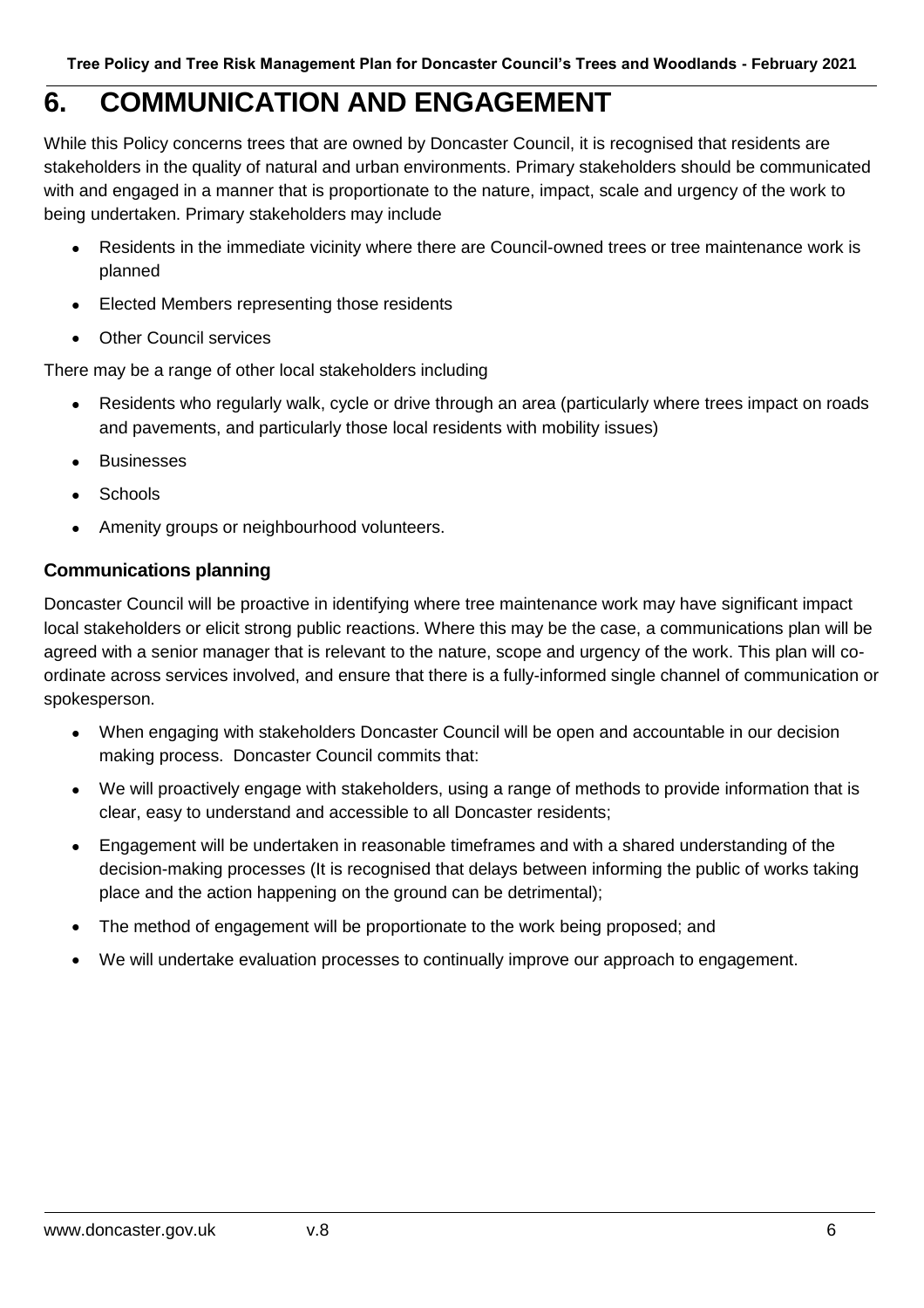#### **Notification and information sharing**

Much of the work such as pruning, removal and replacement of trees, particularly urban and street trees, is decided upon through expert assessment by qualified officers, particularly where there is risk or danger to members of the public.

In such circumstances, local resident stakeholders will be engaged through notification and sharing of information. The nature of which will depend on the nature, impact, scale and urgency of the work, but may include

- Information on a dedicated page on the Council's website
- Letters delivered to residents
- Standardised, clear, on-site signage
- Meetings with residents or stakeholders

Depending on the nature and urgency of the work, a reasonable timescale will be established to allow local stakeholder to request and receive further information.

Notification and information needs to be perceived as transparent and timely, enabling local resident stakeholders feeling properly informed of the action being taken, the reasons for the action, the timescales, and any inconvenience that may be experienced as a result of the work.

#### **Consultation**

There may be circumstances where local views may be sought to assist planning or decision-making on a course of action or timescale. Local resident stakeholders will be engaged through consultation, again the nature of which will depend on the nature, scale and urgency of the work. In addition to the methods used for notification, consultation of residents may also include

- Identifying a single point of contact for residents in the Council
- Questionnaire via letter or online
- Direct contact, for example, face-to-face or online meetings, or telephone calls, particularly with residents most immediately affected.
- Involvement of Council communications team and briefing of Customer Services.

Consultation needs to be perceived as transparent and timely, enabling local resident stakeholders to feel that their views have properly been taken account of. Feedback on planning and decisions taken need to demonstrate how the views of local resident stakeholders local residents were considered and taken into account, bearing in mind that there may be diverging opinions and that work needs to be fully informed by qualified expert assessment. Given this, it is likely that a more detailed communications plan is required, with the nomination of a lead officer to co-ordinate and act as spokesperson where necessary.

Lengthy delays between consulting on planned tree removal and carrying out the work should be avoided. The service standard is for tree removal work be carried out within **six months** of a local consultation.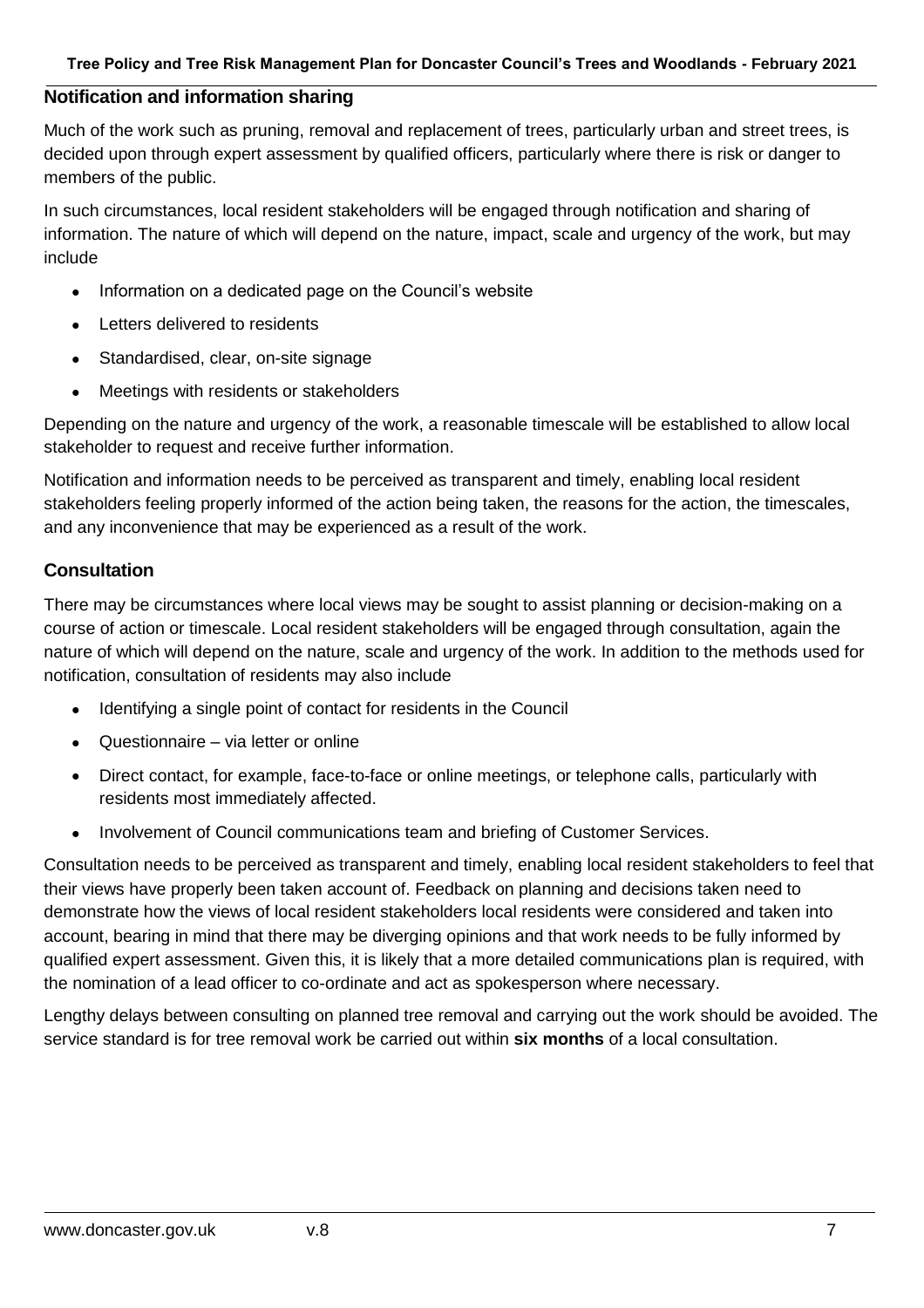# **7. THE BENEFITS OF TREES**

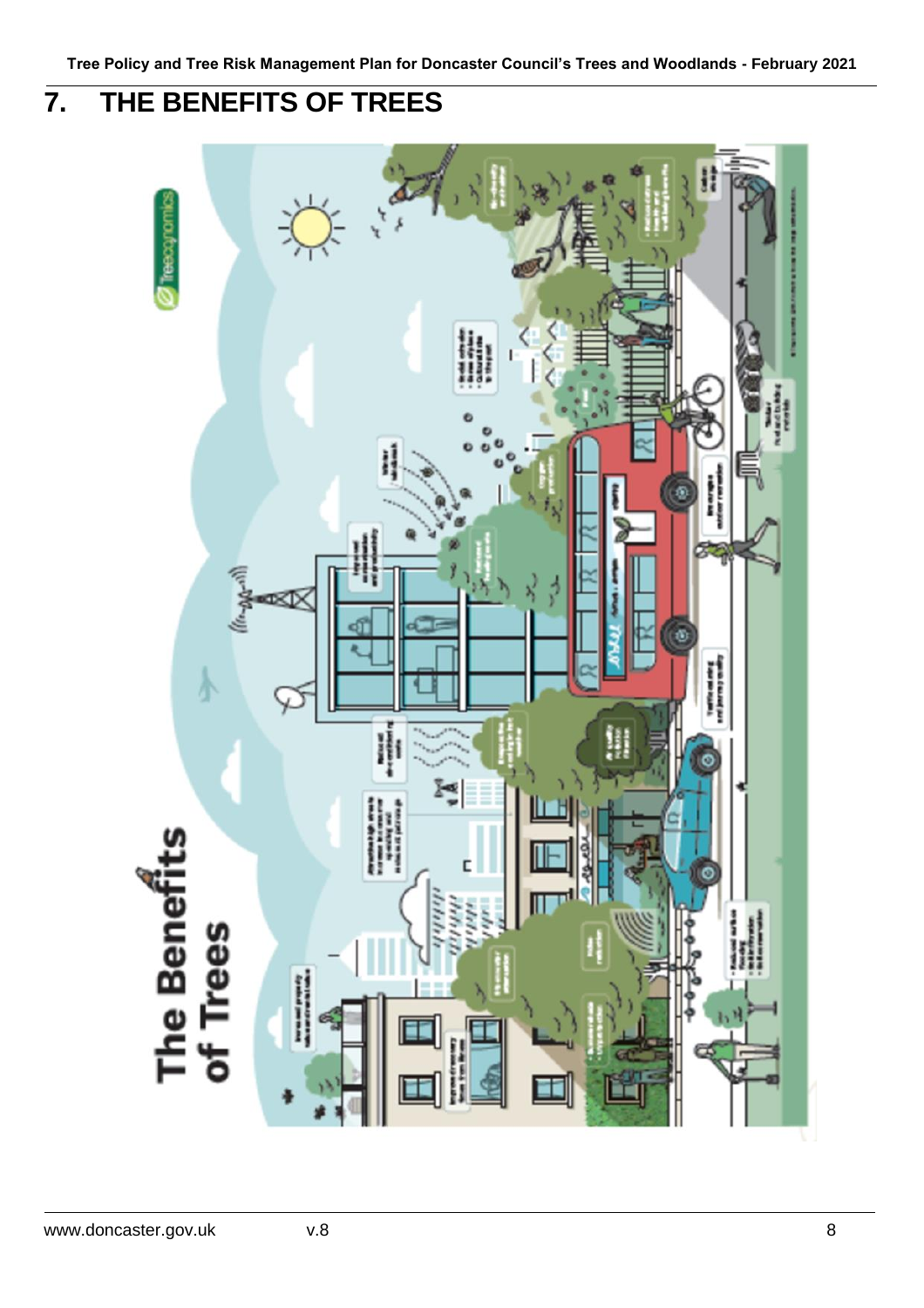Trees, wherever they stand, make a valuable contribution to the quality of life for Doncaster's residents. The urban forest is one of the most visible parts of the green infrastructure network and provides a multitude of benefits for society. The research establishing that trees are a cost-effective way of bringing a wide range of benefits to the environment, individuals and society as a whole3 also shows clearly that benefits are strongly related to size, with the largest trees providing the greatest benefits. It is important, therefore, that trees, particularly large canopied species, are not unnecessarily lost from the landscape, or have their capacity to provide benefits reduced by unnecessary pruning.

## **8. TREES AND CLIMATE CHANGE**

One of the many causes of climate change is deforestation, particularly of tropical and sub-tropical forests, often cleared to produce agricultural goods for the global market. With the loss of forest also goes the benefits of local and regional climate regulation, and the impact on rainfall, temperature, air and water quality.

Loss of tree cover reduces the benefits

A warming climate means number of things

- warmer wetter winters
- hotter dryer summers
- more frequent heavy weather including heavier rainfall, flooding and storms.
- changes to seasonal patterns spring flowers bloom earlier
- climate temperature zones move Northwards (in the Northern hemisphere)

The health of trees may be put at risk in a number of ways including

- lack of adaptation to warmer conditions
- lack of water in hot summers
- damage from heavy winds
- water-logging and soil erosion from flooding
- loss of pollinators and other insects and animals that have a beneficial relationship with trees
- pests and diseases thriving in warmer conditions

As well as protecting and maintain populations of trees from the impact of climate change, trees may also be part of the solution. The three most important elements of our response to the warming of the planet's atmosphere and the impact this is having are

**Mitigation** – reducing the level of greenhouse gases including carbon dioxide being released into the atmosphere by human activity.

**Adaptation** – becoming resilient to the impact of changes in the climate that are already happening.

**Biodiversity** – restoring the natural world and the ecological processes that support all life on earth.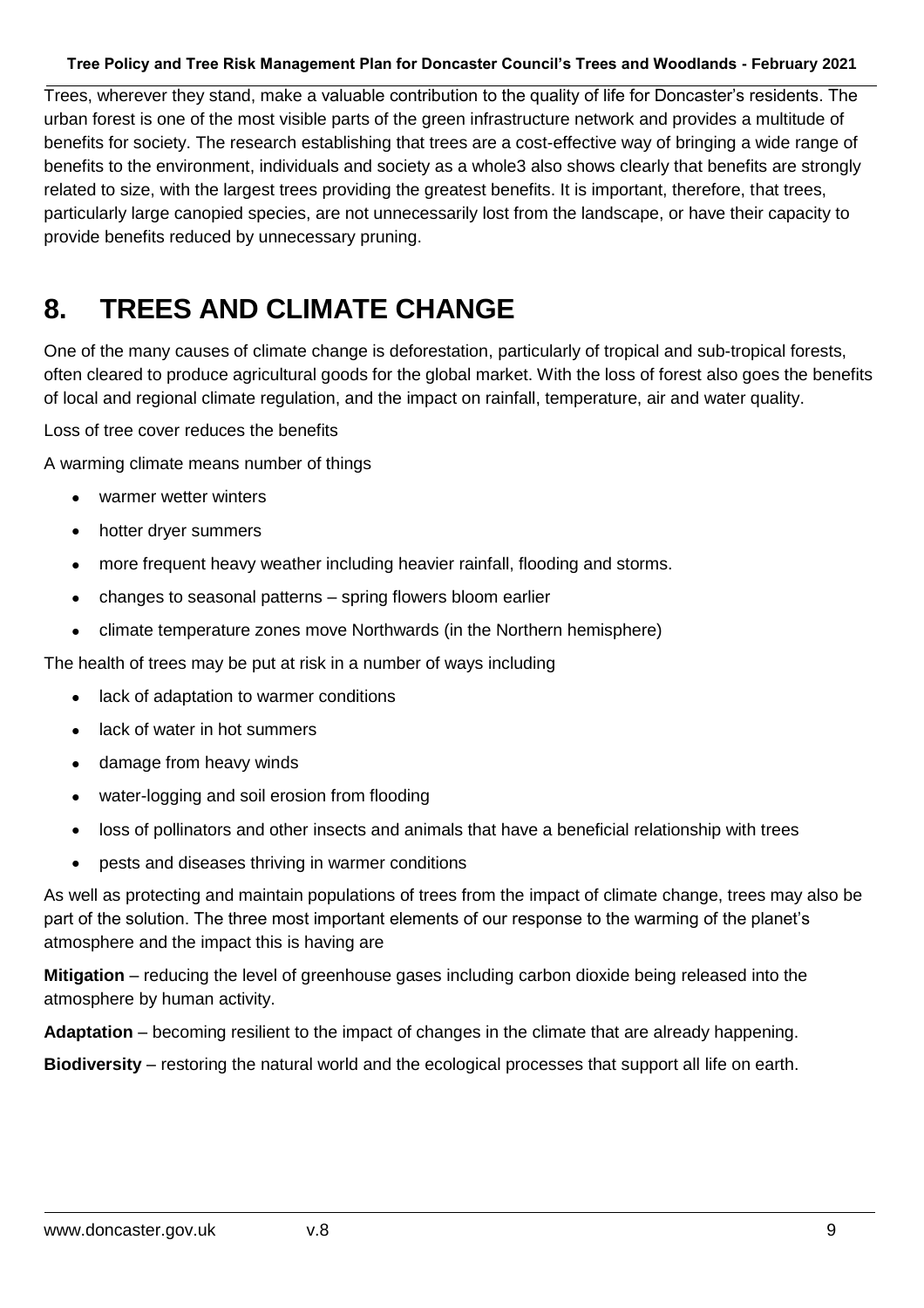#### **Reducing CO2 in the atmosphere**

Trees, like all plants, take out ('sequester') carbon dioxide from the atmosphere to use to build the structure of their cells. As trees grow, their wood and leaves are essentially 'stores' of carbon.

Doncaster's tree canopy cover has been estimated to store 1,945 Kt of CO2, absorbing 77 Kt of CO2 annually<sup>8</sup>.

Team Doncaster's Environment & Sustainability Strategy has an ambition for the Borough to become carbon neutral by 2040, and the maintenance and enhancement of our natural carbon stores, including trees and woodland, will be a significant element.

Accounting for the carbon stored in Doncaster Council's tree stock and the annual rate of sequestration for carbon from the atmosphere is extremely challenging, given that every tree grows in a unique set of local circumstances. Carbon accounting and modelling technologies are currently rudimentary and will be develop much further over the coming years. However, to begin carbon accounting for the tree stock, an annual report be provided commenting on what available data indicates for the net increase in volume of the tree stock and the implications for carbon sequestration and storage.

#### **Resilience and adaptation**

Trees and woodland can play a significant role in natural methods to reduce flood risk, particular when planted at scale in higher river catchment areas.

Large areas of woodland can also help bring atmospheric water (rain, mist, dew) to dryer areas.

The cooling effect of urban trees and other vegetation will have a significant impact during warming summers and heatwaves to come, protecting wellbeing and potentially saving healthcare costs.

Trees may also act as wind breaks, protecting building and infrastructure from storm damage.

In addition to the benefits while trees are growing, harvested wood may be used as a biofuel where carbon capture technology is also used.

#### **Biodiversity**

Trees, particularly mixed native trees and woodland, can provide the conditions to support a wide range of other plant, insect and animal life.

It needs recognising that individual trees are part of a local natural landscape: birds and insects will travel and forage across local environments between trees, hedges, shrubs and bushes irrespective of the ownership of the land on which these grow. Biodiversity is enhanced by having connecting habitats, hence street trees should for example, be appreciated for their biodiversity value in relation to nearby trees in gardens, parks and woodland.

All of the above benefits depend on 'the right tree in the right place' and good regimes of inspection and maintenance. Some non-native trees have little positive impact, and may even do damage to local ecosystems for example by being invasive or bringing new pests and diseases with them.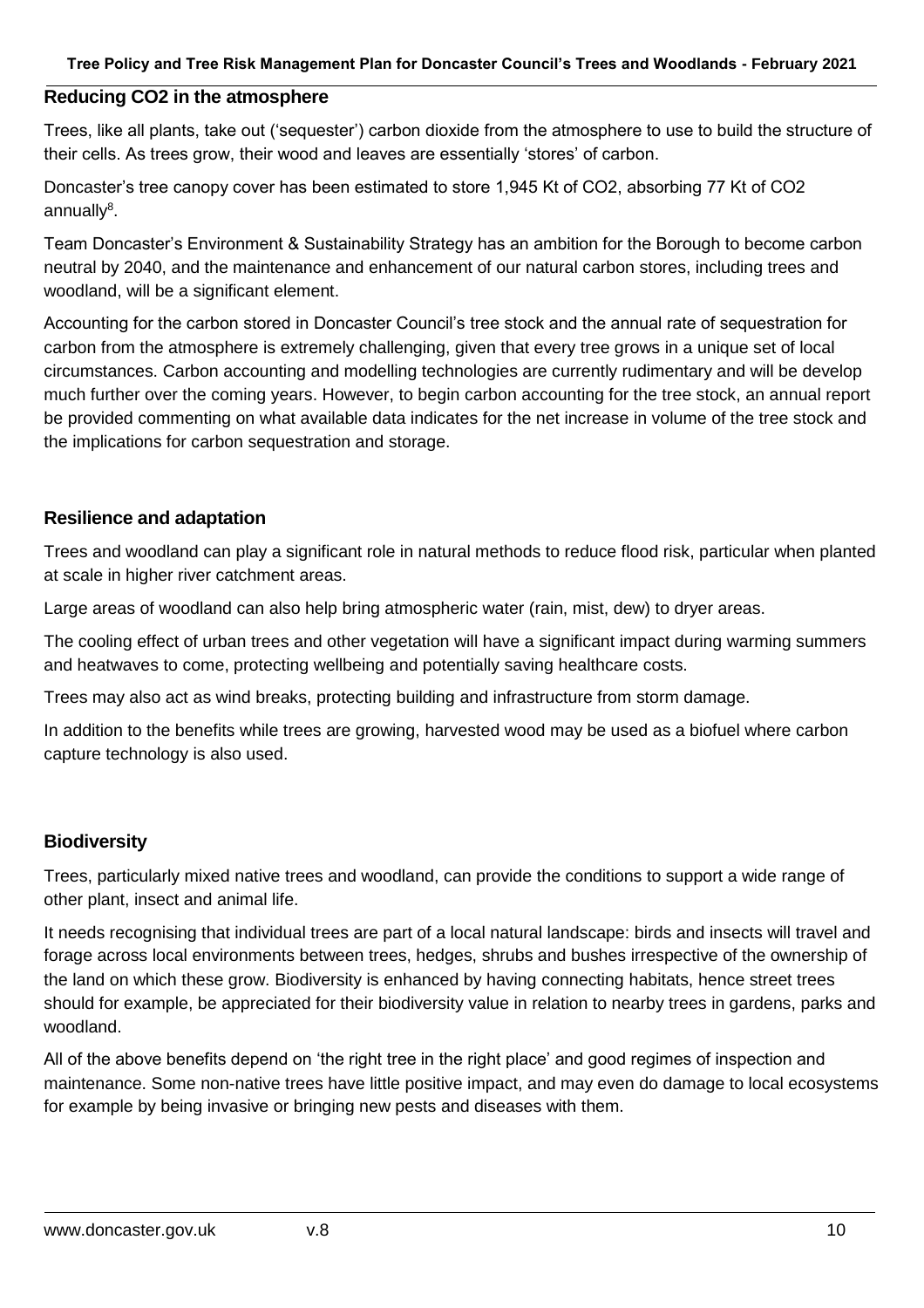## **9. TREE CANOPY COVER**

Tree canopy cover is "the layer of leaves, branches and tree stems that cover the ground when viewed from above". Its measurement can be used as a proxy for the benefits provided by the urban forest - the greater the area of canopy cover the greater the environmental benefits provided by trees.

Doncaster's tree canopy cover (including both municipal and private trees) has been estimated at 12.62%<sup>8</sup>. However, this is the lowest canopy cover in South Yorkshire (average of 16.4%) and below the average for England (16% - based on 283 towns and cities)<sup>9</sup> and ranges across the borough from 7.2% to 23.5%. The Urban Forestry and Woodland Advisory Committee Network recommend that a minimum standard for tree canopy cover is set for a local area, with evidence showing that 20% is a good aspiration for a borough like Doncaster<sup>10</sup>.

## **10. TREE RELATED PROBLEMS**

The Council receive many enquiries each year raising concerns about trees on its land. Whilst we recognise that the removal or pruning of trees is sometimes necessary, requests are frequently based on unfounded fears or a misguided belief that trees need to be regularly pruned. Trees that are free from defect have the ability to withstand the stresses created by stormy and other adverse weather conditions. Occasionally, a few trees fail, whether in part (a branch) or in full (uproot) but, through a programme of regular inspection, those trees that pose an unacceptable risk of harm to persons or property can be identified and given appropriate remedial work to reduce the risk to an acceptable level.

Within Doncaster there are a number of recurring sources of complaint or concern, including:

- tree size:
- overhanging and low branches;
- shading and loss of light;
- loss of a view:
- interference with TV and satellite reception;
- falling leaves, twigs, blossom, fruit and nuts and sticky deposits from honeydew;
- physical damage to structures such as buildings, walls, footpaths, driveways or drains; and
- root encroachment and moisture depletion subsidence damage

In order to conserve and sustain the public tree resource and maximise the benefits that it can provide it is essential that individual issues are dealt with consistently and that decisions on tree pruning and removal are balanced against the positive contribution that trees make to the environment and its enjoyment by local communities.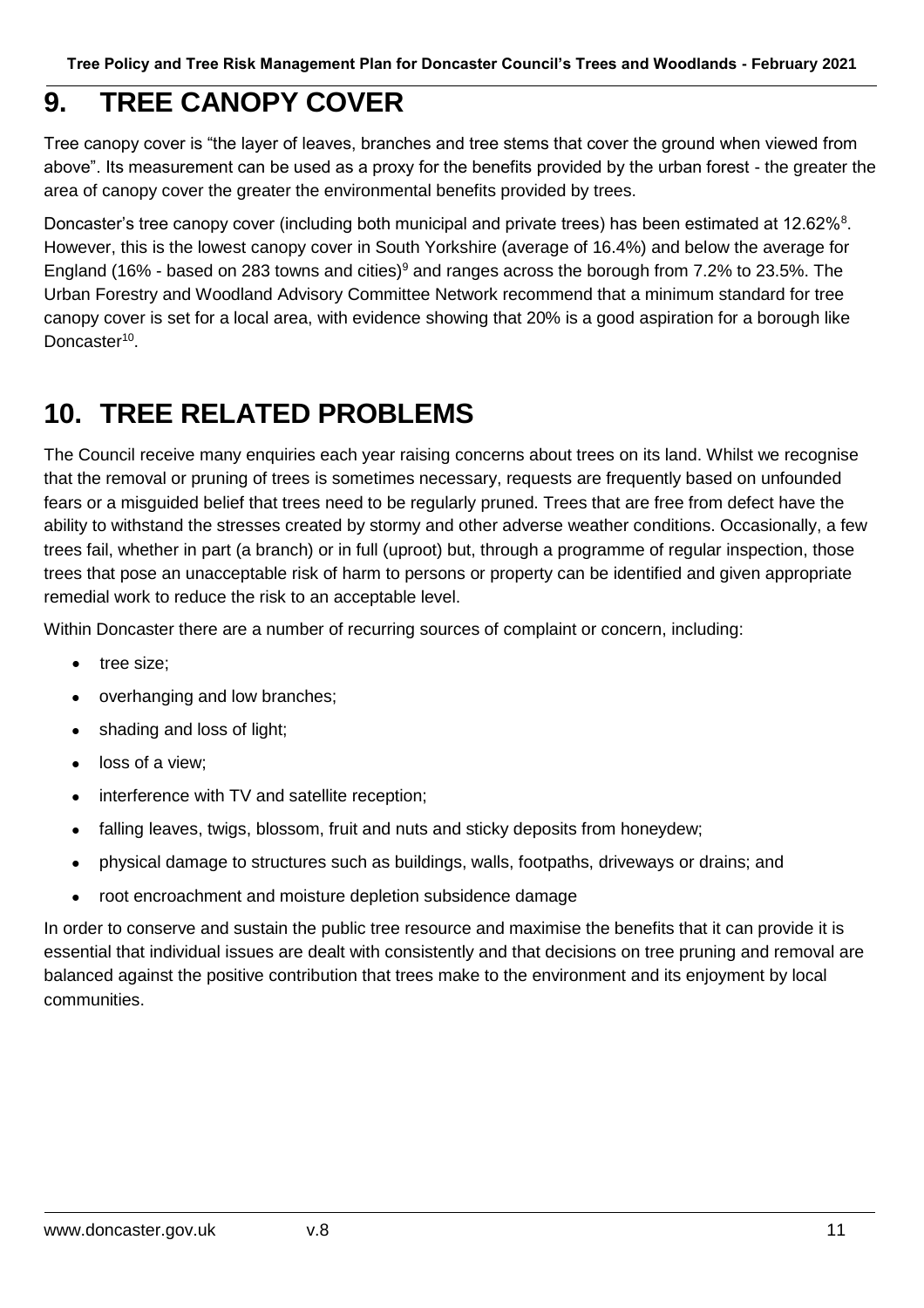## **11. POLICIES**

### **POLICY 1 – Managing Trees**

All trees on Doncaster Council land will be managed proactively through routine inspections at a frequency proportionate to the risk that they pose to identify potential hazards and to specify and prioritise any tree maintenance work required to keep any risk of harm or damage as low as reasonably practicable.

The principle aim of this policy is to put in operation a reasonable, defensible and proactive tree management system that conserves and enhances the tree population on land for which Doncaster Council is responsible and makes efficient use of available resources.

Nothing in life is entirely safe. People assess risks and make decisions about them constantly in everyday life. The risk of being struck and killed by a tree or branch falling is actually extremely low – in the order of 1 in 10 million for those trees in or adjacent to areas of high public use (Health and Safety Executive, 2007)<sup>11</sup> or less if high wind incidents are excluded. So far as non-fatal injuries in the UK are concerned, the number of accident and emergency cases (A&E) attributable to being struck by trees (about 55 a year) is exceedingly small compared with the roughly 2.9 million leisure-related A&E cases per year (National Tree Safety group, 2011)<sup>12</sup>.

However, it is not generally perceived in this way by the public, particularly following any tree failure incident, and, all too often, pressure is applied for unnecessary pruning or removal of healthy trees in order to be seen to be 'doing something'.

Doncaster Council is responsible for many thousands of trees growing in its woodlands, parks and open spaces, cemeteries, housing estates, industrial estates and alongside the highway and has a legal 'duty of care' to consider the risks posed by its trees to users of its land and neighbours and ensure that the risk of harm to persons and property is as low as 'reasonably practicable'. The legal framework does not require the elimination of risk altogether - to do so would create an unacceptable loss of the many benefits that trees provide.

The Health and Safety Executive (2007)<sup>13</sup> considers that "for trees in a frequently visited zone, a system for periodic, proactive checks is appropriate". In order to limit the risk of significant harm from tree failure, all trees under the management of Street Scene are being recorded and mapped and will be cyclically inspected, at a frequency determined by the type and number of targets within falling distance (section 13). We will aim to publicise schedules of planned proactive inspections on our website with target dates for completion.

General tree enquiries or requests for service may be made through the Council's contact centre. However, an inspection may not be completed if a routine proactive inspection has been completed, or is due, on a tree within 18 months of the date of an enquiry, unless works necessary to maintain safety are identified. Further guidance on tree inspections can be found at Appendix C.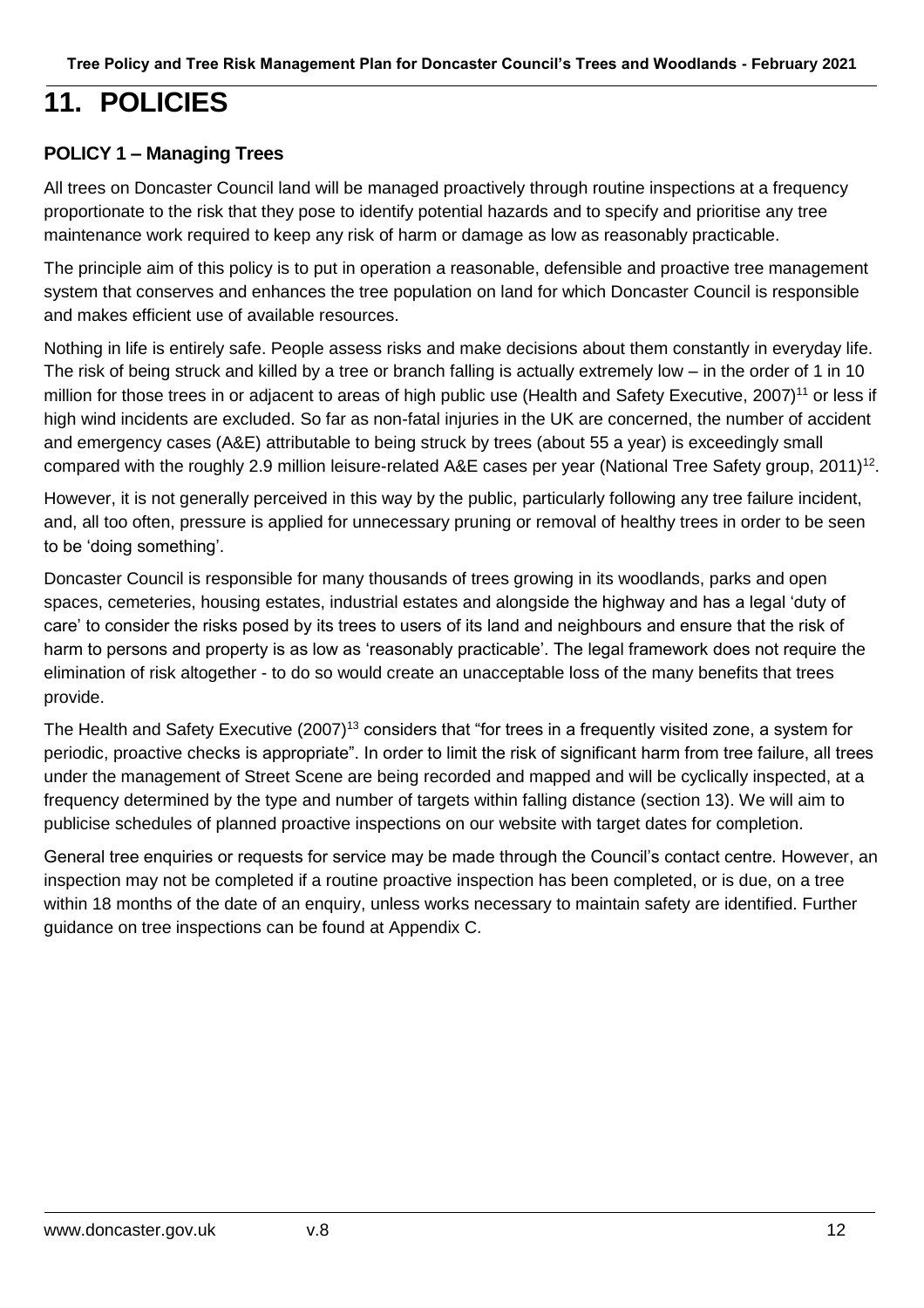### **POLICY 2 - Maintaining Trees**

**All tree work operations specified and carried out on trees on Doncaster Council land will be undertaken in accordance with arboricultural best practice, and the felling or unnecessary pruning of trees on Council land will be resisted, unless there is a sound reason and no reasonable alternative solution can be found.**

In order to achieve the aspiration of increasing urban tree canopy cover (section 9), and thereby maximise the benefits that the urban forest provides, it is essential that we conserve the existing municipal tree resource, particularly the largest trees. For this reason, we are introducing the **'principle of minimal tree removal'**. The removal of any tree on Council land will be considered only a last resort, where no reasonable alternative solution can be found to reduce risk or remove danger.

Trees are dynamic, continually self-optimizing organisms that do not normally require regular pruning. However, tree maintenance work is sometimes desirable, or necessary, to improve tree structure, prevent damage or maintain safety. All tree pruning has an impact upon the health and structure of a tree and will be specified only where it is deemed necessary, and will be prioritised for completion according to urgency, with safety issues given the greatest weighting.

Many trees grow or have been planted in groups, and work specified on one tree may have an adverse impact on others or result in a loss of unity of an arboricultural feature (e.g. an avenue). In some cases, the removal of trees may favour the development of other trees. The impact on surrounding trees or arboricultural features will be considered whenever work is being specified and may result in work on individual trees being declined or deferred for consideration of the management options for the whole feature<sup>14</sup>.

Additionally, because of the limited resources available we must carefully manage the need for tree work and will always give priority to issues, such as :-

- unsafe trees:
- trees touching / damaging buildings; or
- trees obstructing footpaths, roads, street-lamps or road-signs.

This means that there will be requests for pruning or other work on trees that are not considered a priority and may be declined.

Whilst it is not possible to anticipate every situation, the tables at Appendix D will be used to guide decisions on whether tree removal or pruning will be carried out and to ensure that requests for works to trees on Council land are dealt with efficiently, consistently and fairly.

All tree work will be completed in line with current British Standards (BS3998: Tree Work – Recommendations)<sup>15</sup>. We will not do any work that exceeds these recommendations, except where there is no alternative to comply with legal requirements. Further guidance on tree pruning operations can be found at Appendix E.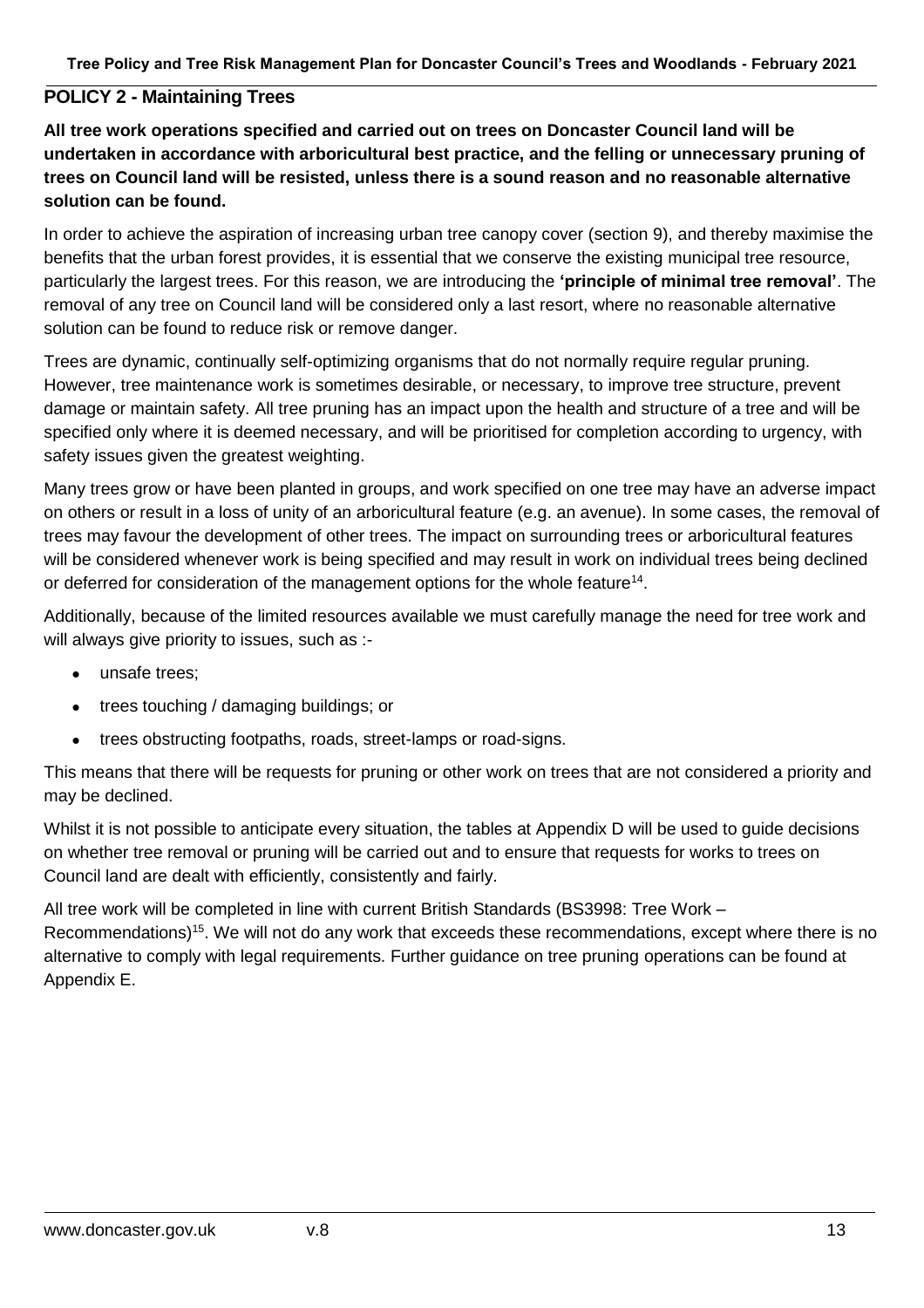### **POLICY 3 – Planting Trees**

**Every opportunity will be taken to plant new trees to expand our urban forest and woodland estate on appropriate sites throughout the borough, and planting practice will seek to ensure that all transplanted trees achieve independence in the landscape and reach their full genetic potential.**

The planting of trees is essential to produce a diverse urban forest that will be resilient to climate change and pest and disease outbreaks, and to help achieve the aspiration of increasing urban tree canopy cover (section 9) to increase the range and magnitude of environmental benefits that Doncaster's urban forest provides.

Doncaster Council will continue to plant trees on its land as part of its winter works programme, more specifically between November and February.

We will seek year by year to increase the net volume of Doncaster Council's tree stock.

To achieve this we will, wherever possible:

- plant replacement trees at minimum heavy standard size on a one-for-one basis for every tree we remove in the course of routine arboricultural operations;
- plant replacement trees at a rate proportionate to the trunk diameter of a felled tree (section 16) where the removal is undertaken for other reasons;
- require the funding to plant replacement trees at the appropriate replacement rate where acting as managing agent;
- look for opportunities to secure additional funding to plant new trees and groups of trees at appropriate nursery stock size in suitable locations;
- target resources in areas where it adds particular natural capital value, for example areas with low tree canopy coverage or poor air quality; and
- Look for opportunities to expand our woodland estate at appropriate locations using both natural regeneration and transplants, and increase tree planting in urban areas which currently have few trees.'
- Use a mixture of appropriate tree species to enhance biodiversity and reduce disease risk when replanting rather than identical trees.

When selecting new trees, we will follow the principle that the 'right tree' is planted in the 'right place' and in a way that allows each tree to thrive in the landscape and reach its full genetic potential (size). Careful species choice will seek to create a robust tree resource by encouraging diversity through use of a wide range of native, naturalised and exotic tree species and cultivars, except in rural areas, ancient semi-natural woods, green belt or nature conservation sites where priority will be given to local provenance, native species.

Woodland planting has been shown as a cost effective way of managing land<sup>16</sup> and woodland creation can attract grant funding. Any new woodland planting proposals will be considered carefully for their long term implications, particularly with regard to cost, to avoid developing a burden on already limited resources and so consideration must be made of long term funding for such sites, for example through timber production.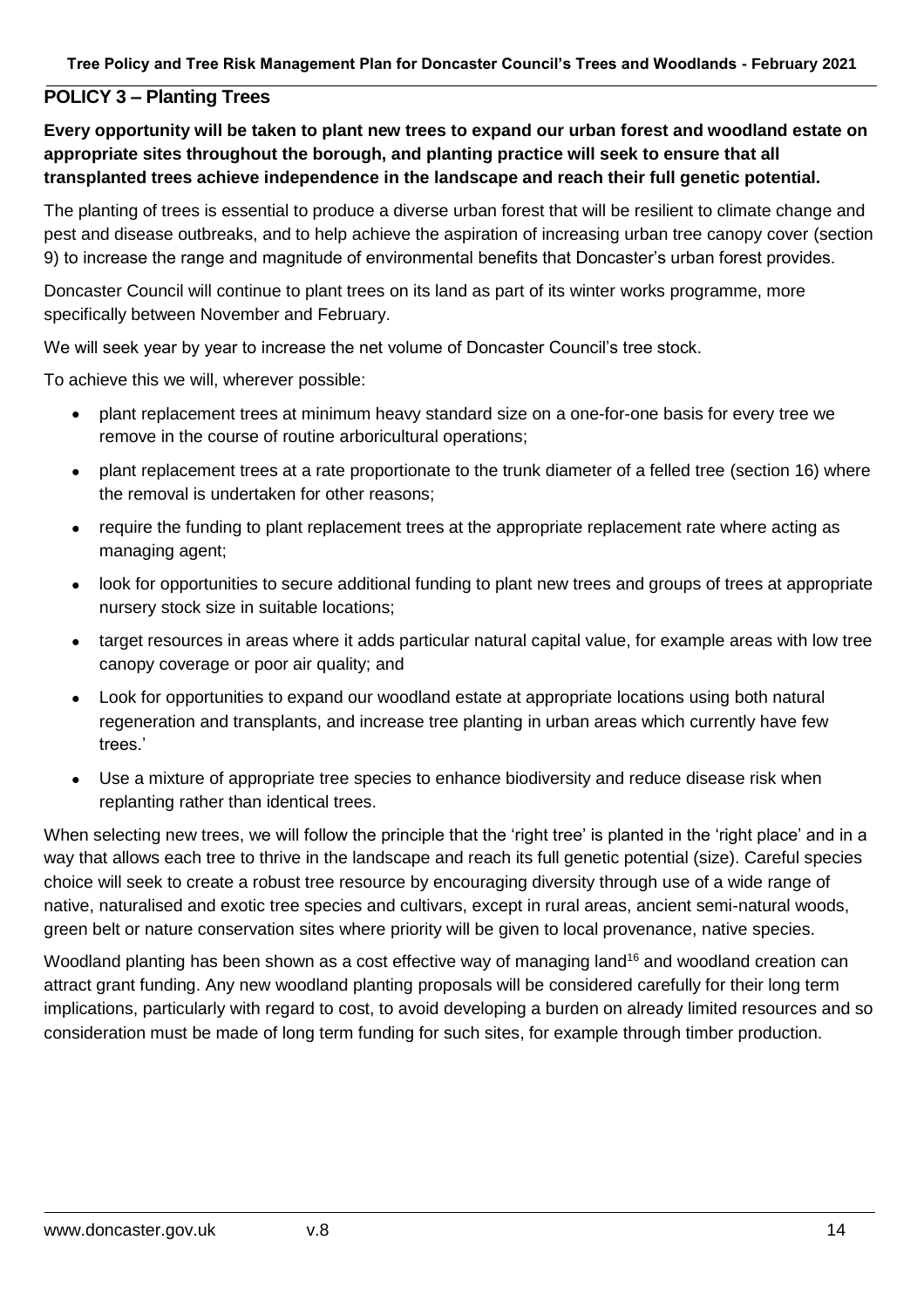### **BIOSECURITY**

The threat to our natural environment has never been greater. Increased global trade, and the movement of goods between countries, means an increased risk of spreading pests and diseases. Trees in Britain are now vulnerable to a range of new pests and diseases, and outbreaks seriously threaten sustainable urban forest management. Biosecurity is a set of precautions that aim to prevent the introduction and spread of harmful organisms.

To help maintain a robust and healthy municipal tree resource, it is essential that all trees to be planted on Doncaster Council land:

- are of the appropriate high quality in compliance with British Standard 393126 or other internationally recognised alternative;
- are in a healthy condition and free from pests, diseases and physiological disorders;
- are growing on well-developed, undamaged roots; and
- must be approved prior to planting where supplied by a 3rd party organisation (e.g. a 'friends of' group).

To avoid the introduction of potentially harmful pests and diseases we will seek to procure British grown nursery stock. Any imported tree stock must have spent at least one full growing season on a UK nursery and have been subjected to a full pest and disease programme. Evidence of this control programme, together with a comprehensive audit trail of when the imported trees were received and how long they have been on the nursery, should be available. This audit trail should extend beyond the nursery after despatch, allowing for a full recall in the event that any pest and or disease problems may subsequently manifest themselves in the landscape.

#### **POLICY 4 - The Woodland Estate**

**Any management we undertake in our woodland estate will conform to sustainable forest management principles, be appropriate for the site and will be balanced with the multipurpose objectives of biodiversity, recreation, access, education, geodiversity and landscape value, and helping to offset the impacts of climate change.**

Our woods vary hugely. Some sites are much more valuable and sensitive (ecologically, culturally and/or visually) than others and the amount and type of management undertaken needs to reflect this. However, we also recognise that our woods must deliver an income from sustainable harvesting of wood products, such as timber and biomass, to support management and improvement works across the whole estate.

Doncaster Council's woodland estate provides free public access and we will seek to ensure that sites are safe and welcoming for visitors through carrying out regular safety inspections of infrastructure (e.g. car parks, boundary fenestration, paths and signs).

Woodland sites perform a range of qualitative functions. Whilst each wood will contribute to more than one function, knowing the priority objective for each site helps to create a decision hierarchy when setting work priorities in woodland management plans, which will be produced for every site.

A cornerstone of our woodland management strategy is the network of key managed woods. A key managed wood is defined as one "whose objectives will only be achieved through active woodland management and which is therefore a priority for the attention of the Council".

These key managed woods offer the best opportunity for delivery of overall woodland objectives by the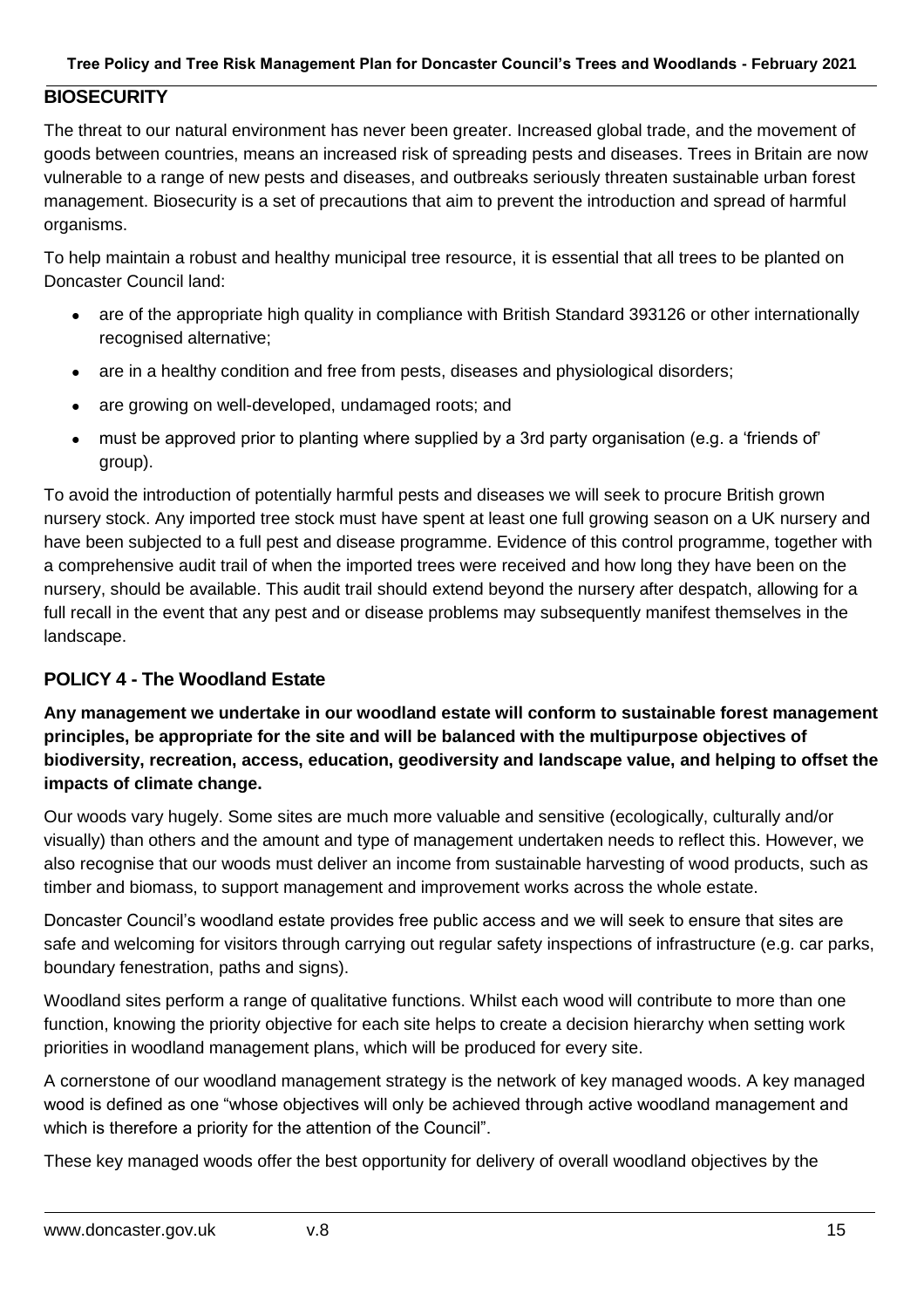quickest possible means, and will help support management of the remaining estate through income generation and are, therefore, the main focus of management.

The majority of silvicultural management will be through thinning. Whilst these works will provide an income, we must also recognise opportunities to exploit the commercial potential of single-species, non-native plantations in some of our woods, which have the potential for a greater economic return for reinvestment in woodland management and infrastructure improvements. Therefore, in some situations, we will undertake clear felling or select felling (and restocking) where the landscape impact will be limited.

Woodland often provides appropriate conditions for species of open ground habitats that are threatened in the wider landscape, so we will seek to restore and maintain existing rides and glades and, where appropriate, create new ones to enhance biodiversity and enjoyment for visitors.

Many woodland sites are relatively undisturbed and conserve historical or cultural features, such as remnants of charcoal and saw pits, historic boundary ditches and more modern buildings (e.g. ice houses). We will seek to protect these features and, where appropriate, provide interpretation for the benefit of visitors.

Conserving existing veteran trees is of great importance for biodiversity and a habitat priority in the Doncaster Biodiversity Action Plan. A veteran tree is a tree that is "of interest biologically, culturally or aesthetically because of its age, size or condition"<sup>17</sup>. One of their key values is the amount and variety of deadwood they provide which is, in turn, an important resource for rare fungi and insects. We will manage our woods to protect and nurture veteran trees, for example by removing vigorous plantation trees that are overshadowing them, and to increase the presence of deadwood habitat.

## **POLICY 5 - Protecting Trees**

### **Doncaster Council will seek prosecution of and / or compensation from any person or organisation responsible for causing malicious damage to or removing any Council owned tree(s) or for the theft of timber from its land.**

Ideally we would like there to be no incidences of damage to trees on Doncaster Council land. However, the perceived value of trees varies greatly amongst Doncaster's residents and communities and the public tree resource is being placed under increasing pressure as a reaction to real or perceived problems related to trees (e.g. perceived fear of tree failure or blocking of sunlight) and increased contact with human activity (e.g. land development and installation of utility services).

Malicious damage includes the unauthorised pruning or felling of a mature or semi-mature tree or the wanton vandalism of a newly planted tree on Council owned land, and may constitute criminal damage. In addition, with the increasing popularity of wood burners the theft of timber from our woodland estate is becoming an increasing problem.

We encourage local communities to report incidents of vandalism or illegal felling or pruning of Council trees. Incidents should be reported to South Yorkshire Police on their non-emergency number: 101 and then reported to the Council's tree team via the contact centre.

We will investigate all incidents of alleged damage or theft to us and make a reasoned decision whether it merits further action. In making this decision, the decisive issue is whether the damage has unacceptably affected the wider public amenity. Where appropriate, we will calculate a monetary valuation for the amenity of a damaged tree (section 14) or for stolen timber to assist in making a decision and to support any prosecution.

Even though a successful prosecution cannot remedy the damage caused it can have an important deterrent effect and we will publicise incidents to increase public knowledge as a deterrent to others.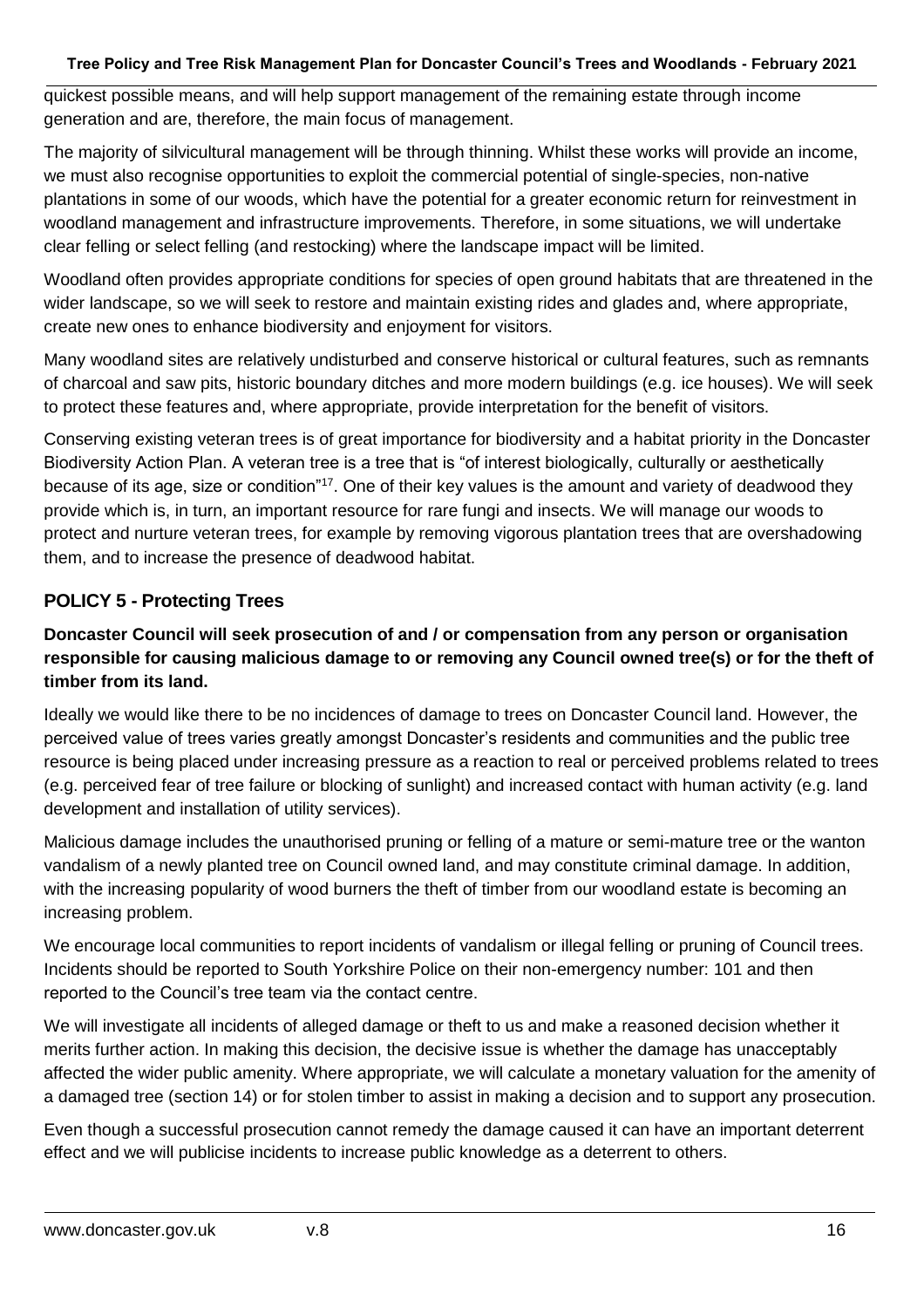### **UTILITY SERVICE MAINTENANCE AND INSTALLATION**

Utility companies have a statutory right of undertakers to carry out works within the public highway in order to provide and maintain their apparatus. There is no need for damage to be caused by the installation and maintenance of utilities if work is properly planned, taking account of the presence of trees. However, there have been several instances of work leading to extensive root damage to trees.

We cannot unreasonably withhold permission for utility maintenance work but expect that the National Joint Utility Group (NJUG) quidelines<sup>18</sup> are followed in all work around trees. All statutory undertakers have voluntarily signed up to this industry code of practice.

If a tree is damaged by utility works to a degree that can be remediated without tree removal then the utility contractor will be pursued for the full costs of remedial works.

If a tree is damaged to a degree that requires removal then the contractor will be pursued for the full costs of remedial works including tree and stump removal and replacement planting at a rate proportionate to the trunk diameter of the damaged tree (section 16).

#### **POLICY 6 - Tree Management Standards**

**All staff employed in the inspection and maintenance of trees on Doncaster Council land will be appropriately trained and all work will be specified and undertaken in accordance with current arboricultural best practice.**

Tree work requires a high degree of skill and will only be specified and undertaken on Doncaster Council land by well trained and competent arborists.

All tree maintenance work will be specified and carried out to comply with current best practice for arboricultural operations<sup>19</sup> and the policies set out in the Tree Policy and Tree Risk Management Plan for Doncaster Metropolitan Borough Council's Trees and Woodlands.

Maintaining an appropriately qualified and competent tree inspection and maintenance team is critical to the defensibility of the tree risk management plan. All our staff employed for the purpose of inspecting, managing and maintaining trees on Doncaster Council land are trained and competent to carry out all arboricultural operations relevant to their role. These competencies are kept up to date through regular training and updating of qualifications.

All woodland (silvicultural) work will be specified and carried out to comply with the UK Forestry Standard<sup>20</sup> and Forest Industry Safety Accord<sup>21</sup> guidelines. All contractors working in Doncaster Council woodland sites will be vetted through the procurement process.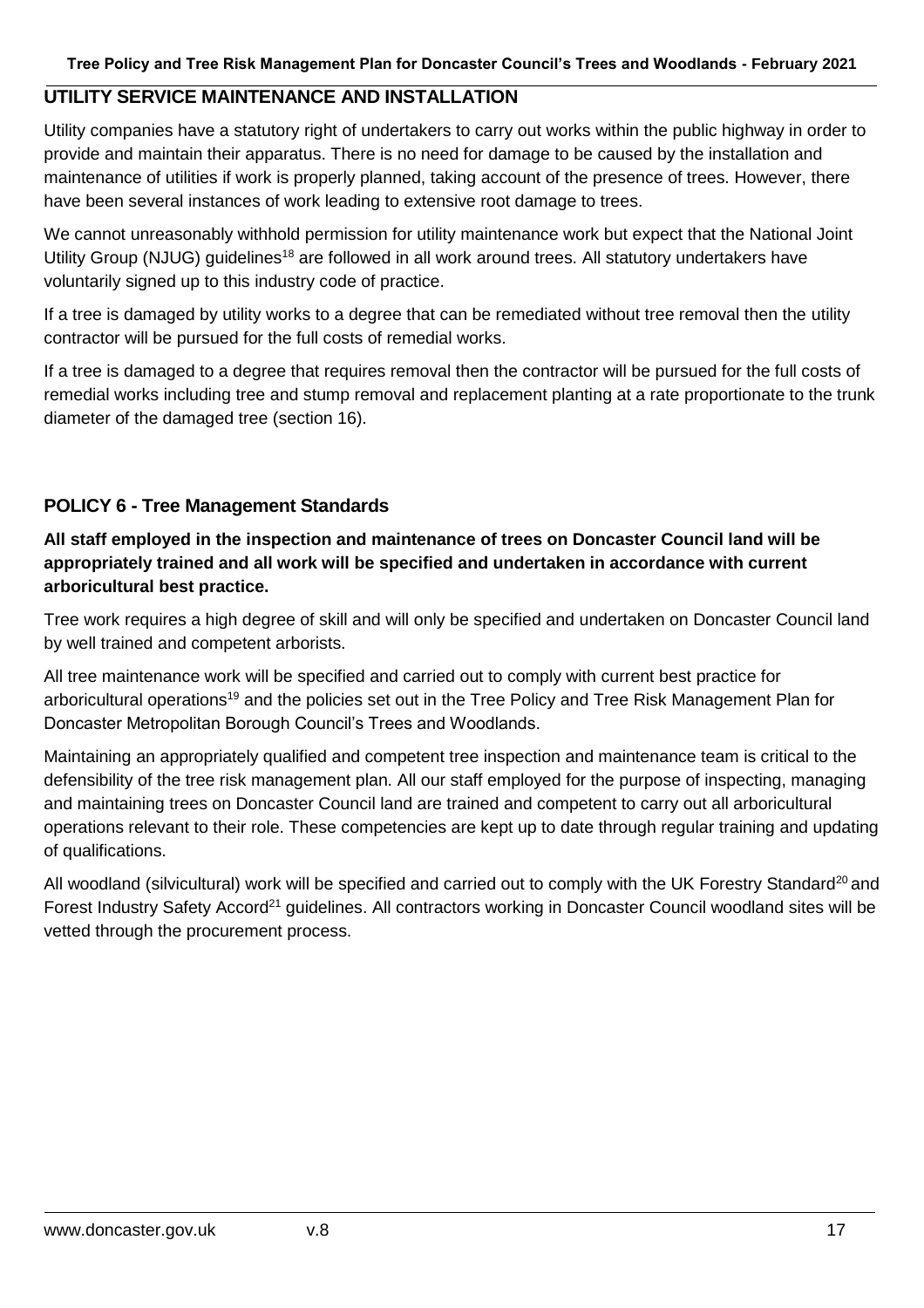### **POLICY 7 - Private Trees**

The Council will aim to inform private tree owners of their legal responsibilities with regard to their trees and will, where appropriate, use its statutory powers to implement works to privately owned trees in the interests of public safety.

As well as its legal 'duty of care' to consider the risks posed by trees on its own land, Doncaster Council has responsibilities under the Highways Act, and powers under the Local Government (Miscellaneous Provisions) Act and in common law, to ensure that members of the public are not put at risk by trees on privately owned land.

Where concerns are raised about the safety of a privately owned tree, a site visit will be made and a routine tree survey carried out. Where clear and present signs of immediate instability (i.e. uprooting or other structural failure) are found the tree owner will be notified and advised what remedial work is necessary and given a timescale for completion.

Where defects that are not imminently hazardous are found or suspected Doncaster Council has no powers to intervene, but will seek to advise tree owners of their duty of care with respect to trees on their land.

Whilst it is not possible to anticipate every situation, table B1 at Appendix D will be used to guide decisions on what action Street Scene will take following allegations of dangerous trees on privately owned land and whether the Council will seek to recover its costs from the land owner.

## **12. COMMON LAW RIGHTS**

In the English legal system, 'Common Law' refers to laws that have been developed through precedent set by similar court cases, as opposed to being created through legislative statutes. Under English Common Law, property owners have a right to remove (abate) the nuisance associated with trees encroaching onto their property. The following advice is given for someone wishing to exercise their Common Law right with respect to the encroachment of Council owned trees:

- you can only consider removing those parts of the tree from the point where they cross the boundary of your property and have no legal right to cut or remove any part of a tree that does not overhang your property;
- legally, you do not own the encroaching branches, although, Doncaster Council does not require, nor expect, to have these returned and you should make appropriate arrangements to dispose of them yourself (e.g. in your green bin);
- you are strongly advised to consult a professional arborist for guidance on how best to prune back encroaching trees, unless the works are such that you could do them with hand secateurs or similar; o there is no legal right of access to Doncaster Council land to undertake tree work;
- unauthorised persons are not allowed to use a chainsaw or other power tools and equipment in parks or public open spaces; and
- before you consider doing any works to a tree you should find out if it is protected by a Tree Preservation Order or within a Conservation Area (section 17 Protected Trees) as you will need to get consent from the Local Planning Authority for any works if the trees are protected.

Failure to follow the above guidance when pruning a Council owned tree may be classed as malicious damage and may result in enforcement action (policy 5; as below) or a hefty fine if a tree is protected.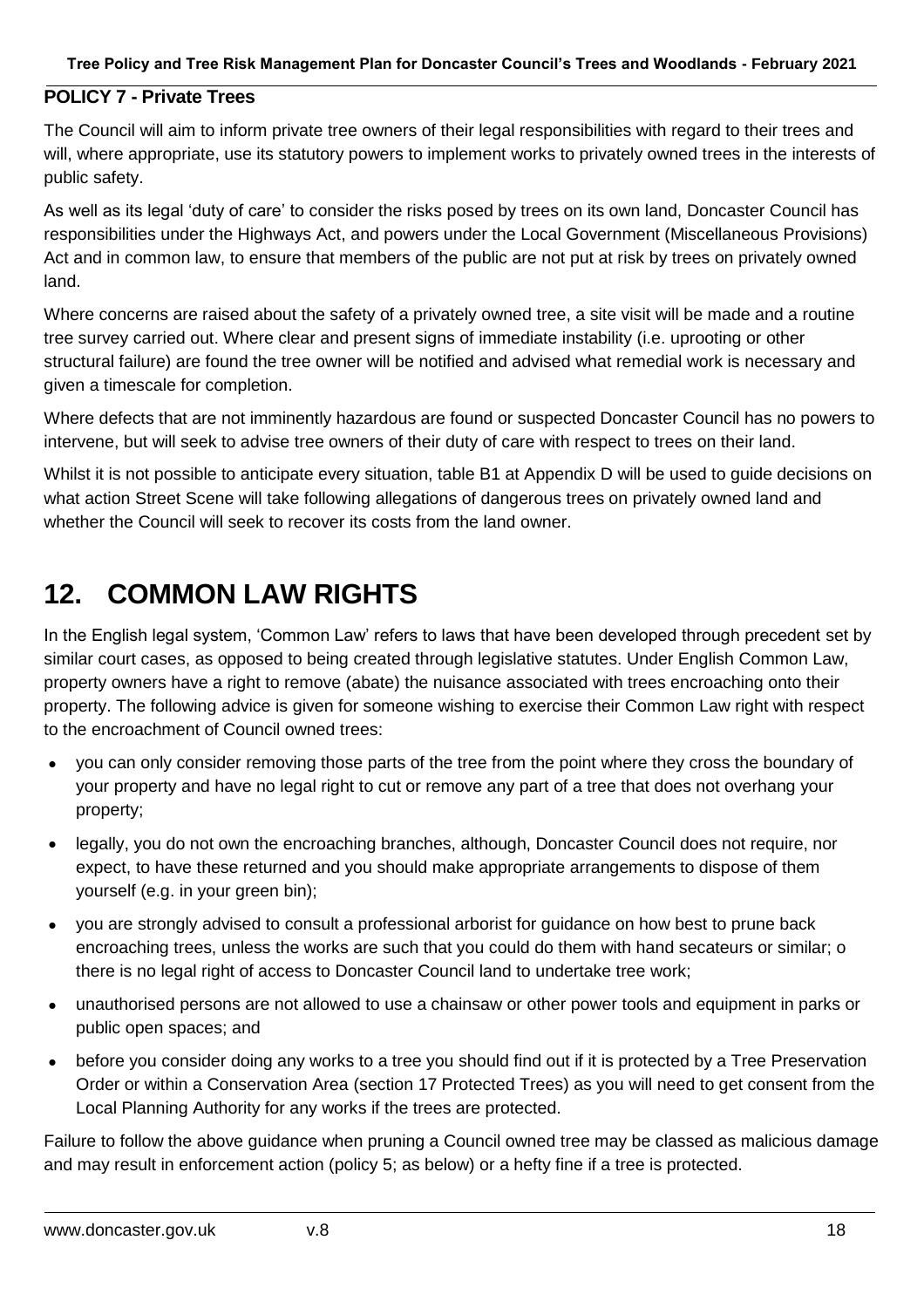## **13. RISK MANAGEMENT**

## **QUANTIFYING RISK**

In order to make proactive inspections of all Council owned trees as efficient and effective as possible, an inspection method, known as Quantified Tree Risk Assessment (QTRA)<sup>22</sup> has been adopted.

According to the method's author and developer, QTRA and tree safety management is in essence:

"A matter of limiting the risk of significant harm from tree failure whilst maintaining the benefits conferred by trees. Although it may seem counterintuitive, the condition of trees should not be the first consideration. Instead, tree managers should consider first the usage of the land on which the trees stand, which in turn will inform the process of assessing the trees."

The QTRA system applies established and accepted risk management principles to tree safety management. Firstly, the targets (people and property) upon which trees could fall are assessed and quantified, thus enabling tree managers to determine whether or not and to what degree of rigour a survey or inspection of the trees is required. Where necessary, the tree or branch is then considered in terms of both impact potential (size) and probability of failure. Values derived from the assessment of these three components (target, impact potential and probability of failure) are combined to calculate the probability of significant harm occurring.

The system moves the management of tree safety away from labelling trees as either 'safe' or 'unsafe', thereby requiring definitive statements of tree safety from either tree surveyors or tree managers. Instead QTRA quantifies the risk of significant harm from tree failure in a way that enables tree managers to balance safety with tree value and operate to a predetermined limit of reasonable or acceptable risk.

In terms of acceptable risk, the Health and Safety Executive (HSE) suggests that the threshold of acceptable risk should be set at 1/10,000 per annum for members of the public who "have a risk imposed on them in the wider interest "<sup>23</sup> .

On the basis of this, Doncaster Council has adopted 1 in 10,000 as its threshold of acceptable annual risk from any particular tree hazard. It is the intention of this policy to implement a system of proactive inspection of trees(section 13 Tree Inspection) to identify those with a risk of harm greater than 1 in 10,000 and use current resources to reduce those risks to an acceptable level through appropriate tree maintenance practices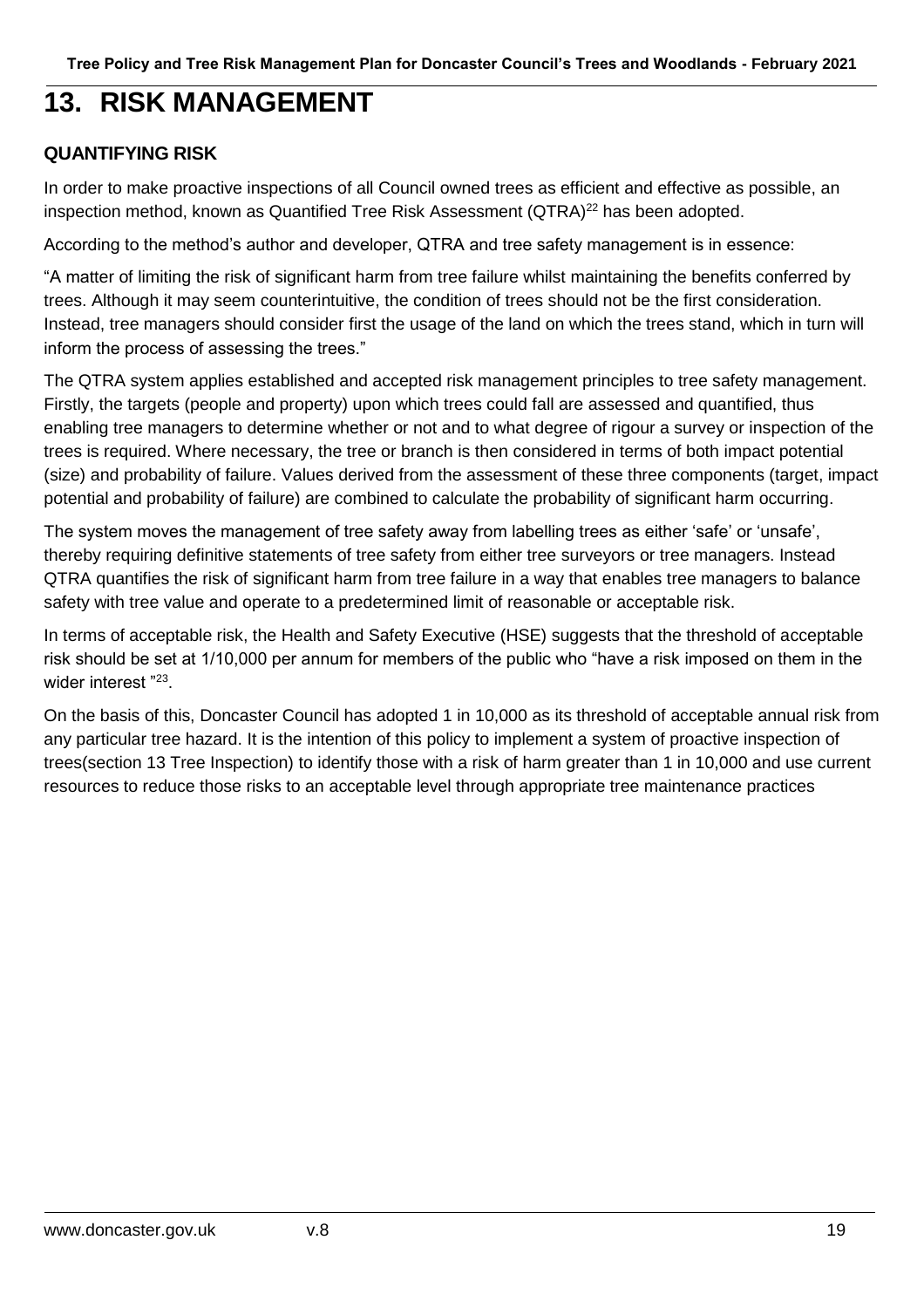### **TREE INSPECTION**

Tree inspections will be carried out only by trained, competent and qualified Tree Officers (policy 6) using the following inspection hierarchy (see below):

Explanation of the tree inspection processes and outcomes is set out at Appendix E.

As well as identifying trees with a risk of harm greater than 1 in 10,000, proactive inspections allow tree managers to identify emerging issues and specify appropriate remedial works to remove a potential structural weakness, obstruction or actionable nuisance before it develops, and to actively monitor the tree stock for the presence and spread of pests and diseases (section 11 Pest and Diseases).

#### **Level 1: Routine Tree Inspection**

A basic proactive or reactive visual inspection

#### **Level 2: Individual Tree Risk Inspection**

A thorough ground-based inspection of defects identified or suspected during a 'routine tree inspection'

#### **Level 3: Detailed Tree Inspection**

Performed to provide detailed information about specific tree parts, defects, targets or site conditions

#### **DECISION PATHWAY**

Where an inspection may lead to significant intervention or felling and replacement, a Decision Pathway will be followed (see Appendix A) that will provide a step-by-step process to be followed. Evidence for the completion of each step will be recorded in a register, which will then be used to inform any notification, consultation or communication with local stakeholders.

Delay between consulting on planned tree removal and carrying out the work should be avoided. The service standard is for tree removal work be carried out within six months of a local consultation.

Any inspection could result in a decision to remove not just a level 3 inspection: for example, a dead tree or split tree would be recommended for removal at level 1 stage, not requiring a higher level of inspection.

A level 2 inspection will be completed where it is not clearly evident that removal is required (for example, where a stem cavity or fungal infection has been identified)

A level 3 inspection will be undertaken where the level 2 result is tipping toward removal and the tree is of significant amenity value.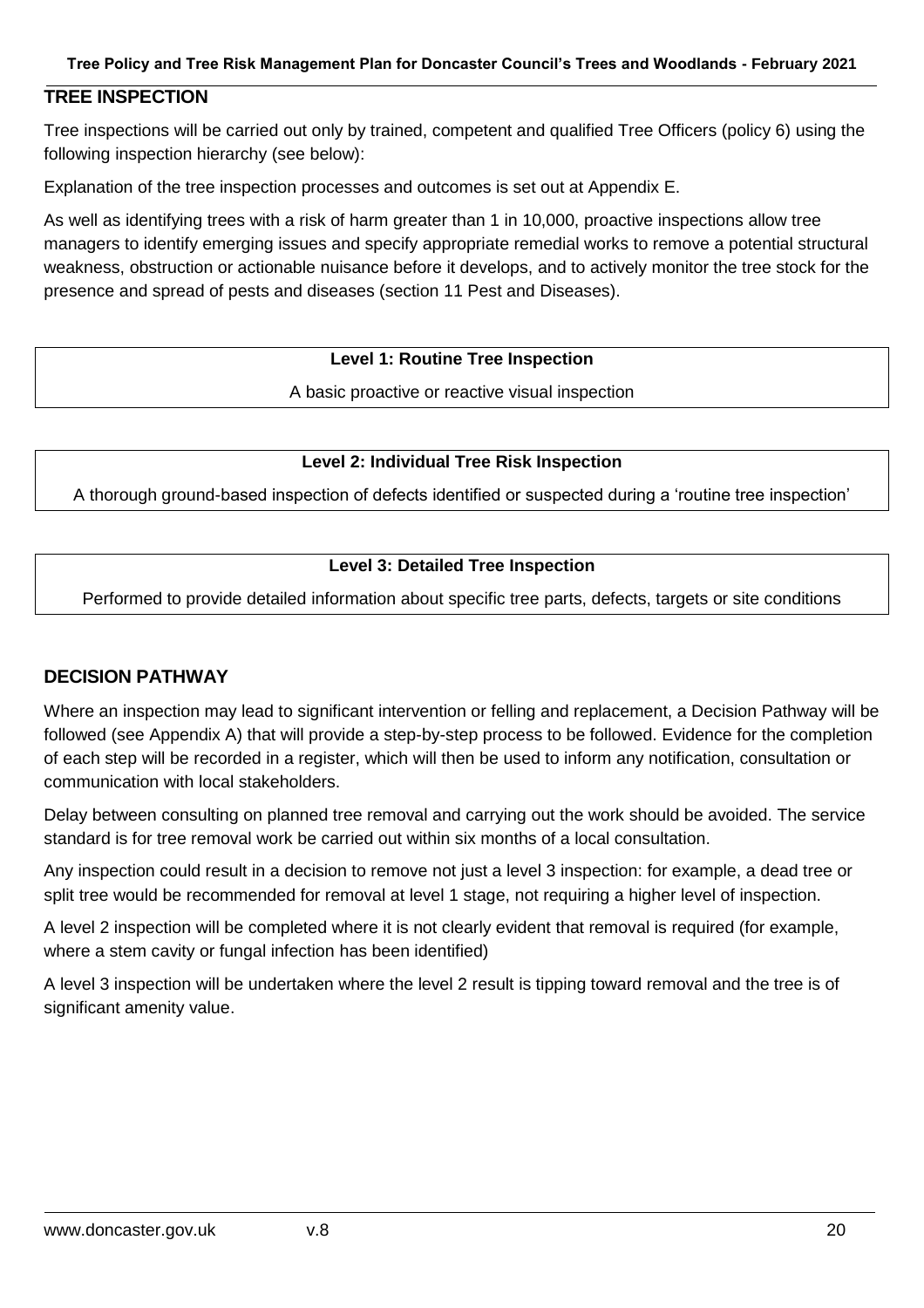### **RISK ZONING**

For a programme of proactive tree inspections to be manageable and cost-effective, most resources need to be focussed in areas where there is potentially most risk to people and property. One of the greatest benefits of QTRA is that it enables an informed overview of the risks associated with a tree population to be carried out as a desktop exercise before a survey of the trees.

This initial 'target' analysis is achieved by placing sites within common categories of target value and occupation as set out in table 2. Large sites (e.g. parks) may contain two or more different risk zones dependant on nearby targets. Each tree is visited at the frequency determined by the allocated risk zoning of its location, or at an increased frequency where dictated by an individual tree risk survey.

| <b>Risk Zone</b>          | <b>Example Target Criteria</b>                                                                                                                                                                                                                                                                                                             | Inspection       |
|---------------------------|--------------------------------------------------------------------------------------------------------------------------------------------------------------------------------------------------------------------------------------------------------------------------------------------------------------------------------------------|------------------|
| <b>Categories</b>         |                                                                                                                                                                                                                                                                                                                                            | <b>Frequency</b> |
| <b>High Risk Zone</b>     | major infrastructure including,<br>$\bullet$<br>strategic distributor 'A' class roads,<br>busy junctions prone to standing<br>traffic and land adjacent to railways<br>and motorways; and<br>areas of high density pedestrian<br>$\bullet$<br>use including town centre<br>pedestrianised areas, busy parks<br>and children's playgrounds. | 2 years          |
| <b>Moderate Risk Zone</b> | other 'A' class roads and principle<br>$\bullet$                                                                                                                                                                                                                                                                                           | 3 years          |
|                           | 'B' class roads;                                                                                                                                                                                                                                                                                                                           |                  |
|                           | medium density pedestrian use<br>$\bullet$<br>including parks;                                                                                                                                                                                                                                                                             |                  |
|                           | sheltered housing and open-plan<br>$\bullet$<br>housing estates.                                                                                                                                                                                                                                                                           |                  |
| <b>Low Risk Zone</b>      | other classified and busy rural<br>$\bullet$<br>roads;                                                                                                                                                                                                                                                                                     | 5 years          |
|                           | low density pedestrian use<br>$\bullet$<br>including public open space;                                                                                                                                                                                                                                                                    |                  |
|                           | enclosed housing estate gardens;<br>٠<br>and                                                                                                                                                                                                                                                                                               |                  |
|                           | industrial estates.<br>$\bullet$                                                                                                                                                                                                                                                                                                           |                  |
| <b>Very Low Risk</b>      | other rural roads and unsurfaced<br>$\bullet$                                                                                                                                                                                                                                                                                              | 5-10 years       |
| Zone                      | roads;                                                                                                                                                                                                                                                                                                                                     |                  |
|                           | isolated green spaces;                                                                                                                                                                                                                                                                                                                     |                  |
|                           | woodland paths/tracks.                                                                                                                                                                                                                                                                                                                     |                  |

Table 2: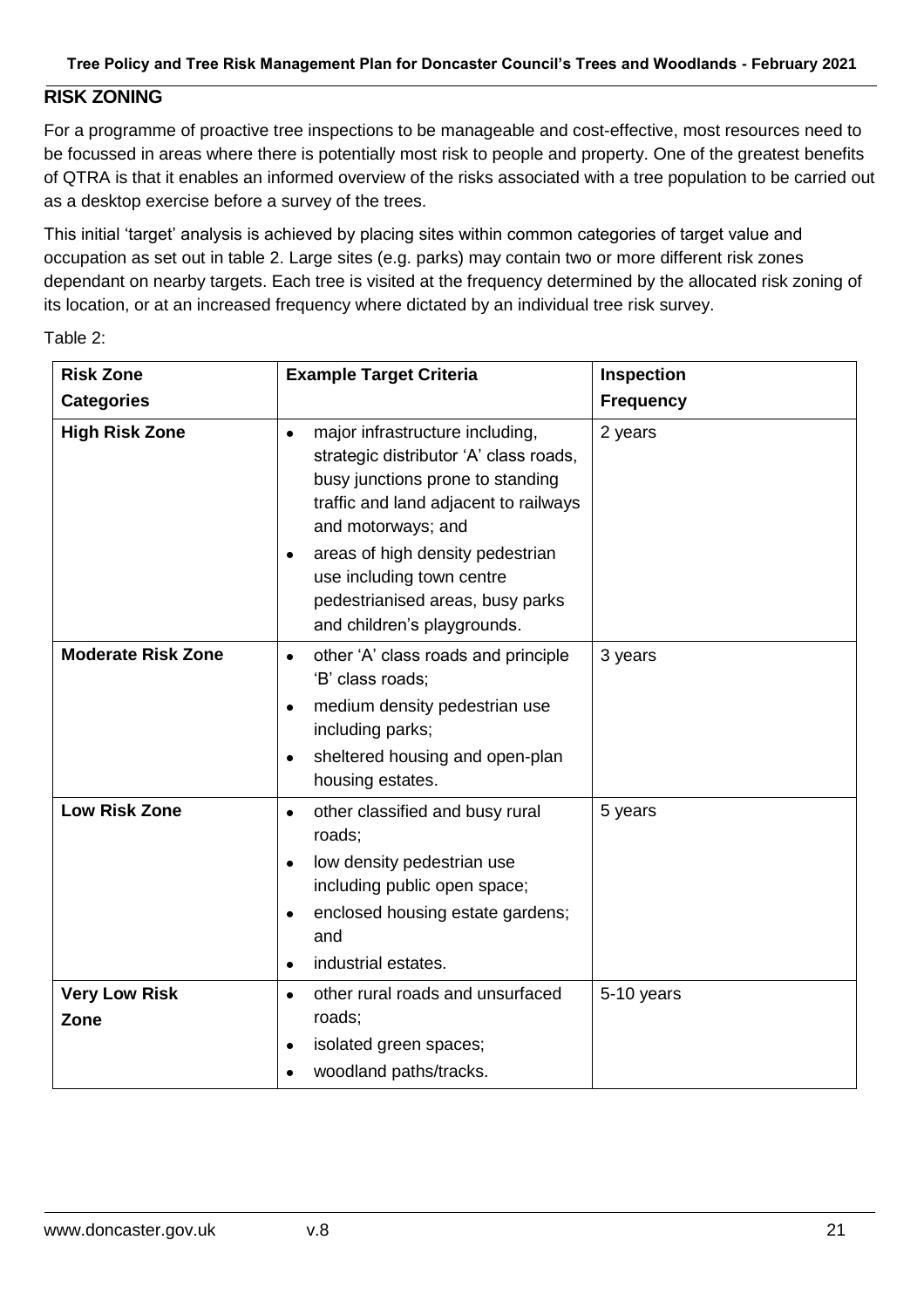## **14. TREE VALUATION**

The Town and Country Planning Act introduced the concept that trees have a public amenity value. However, it does not prescribe how their value should be estimated.

Street Scene has adopted the Capital Asset Value for Amenity Trees (CAVAT)<sup>24</sup> methodology, which is widely used in UK arboriculture as a valuation tool for amenity trees, and will use it to assess the value of a tree following malicious damage in support of a prosecution or claim for compensation. CAVAT has also been designed to allow integration with computerised tree inventories to express the value of a tree population as a whole and analyse how the value of the tree stock changes over time, and in particular how that relates to investment. Used in this way it will enable the effective demonstration of productive and cost effective use of financial resources, and provide an argument to safeguard the budget for continued tree planting and management.

CAVAT quantifies a tree's value as a general public asset, focusing on the wider benefits of trees to communities, rather than pure visual amenity or as the property of the Council. It calculates a value for the tree expressed in monetary terms as the cost of replacement; i.e. how much would need to be spent on new planting to give effective compensation for the loss of a tree, or a number of trees, based on the size of trunk area of an existing tree. That value is modified primarily by how strongly a tree contributes to public amenity using:

- public accessibility of a tree;
- its townscape and visual importance; and
- other factors, including its life expectancy and health.

CAVAT requires a significant amount of knowledge of the growth of trees and species' differences to value a tree reliably. All staff undertaking tree valuations will be appropriately trained and competent for the task.

CAVAT is not used where removal is deemed essential for safety reasons.

## **15. PESTS AND DISEASES**

At a time of growing concern about the increasing threat of tree pest and disease epidemics worldwide, the Dutch Elm Disease (DED) outbreak of the late 1960s and early 1970s is a salutary reminder of the potentially devastating impact of a major tree disease outbreak, having resulted in the demise of an estimated 30 million elm trees across Britain by 1985. DED is still endemic in the borough.

We will actively monitor our tree stock for the presence and spread of tree pests and diseases and report the presence of any notifiable, significant or new pest/disease outbreaks to DEFRA and the Forestry Commission in order to identify and put in place a programme of preventative and remedial work. Sanitation felling to halt the spread of pests and diseases will only be undertaken where supported by the current advice of the appropriate Government agency. Any diseased tree that poses an unacceptable risk to persons or property will be removed in accordance with policy quidelines.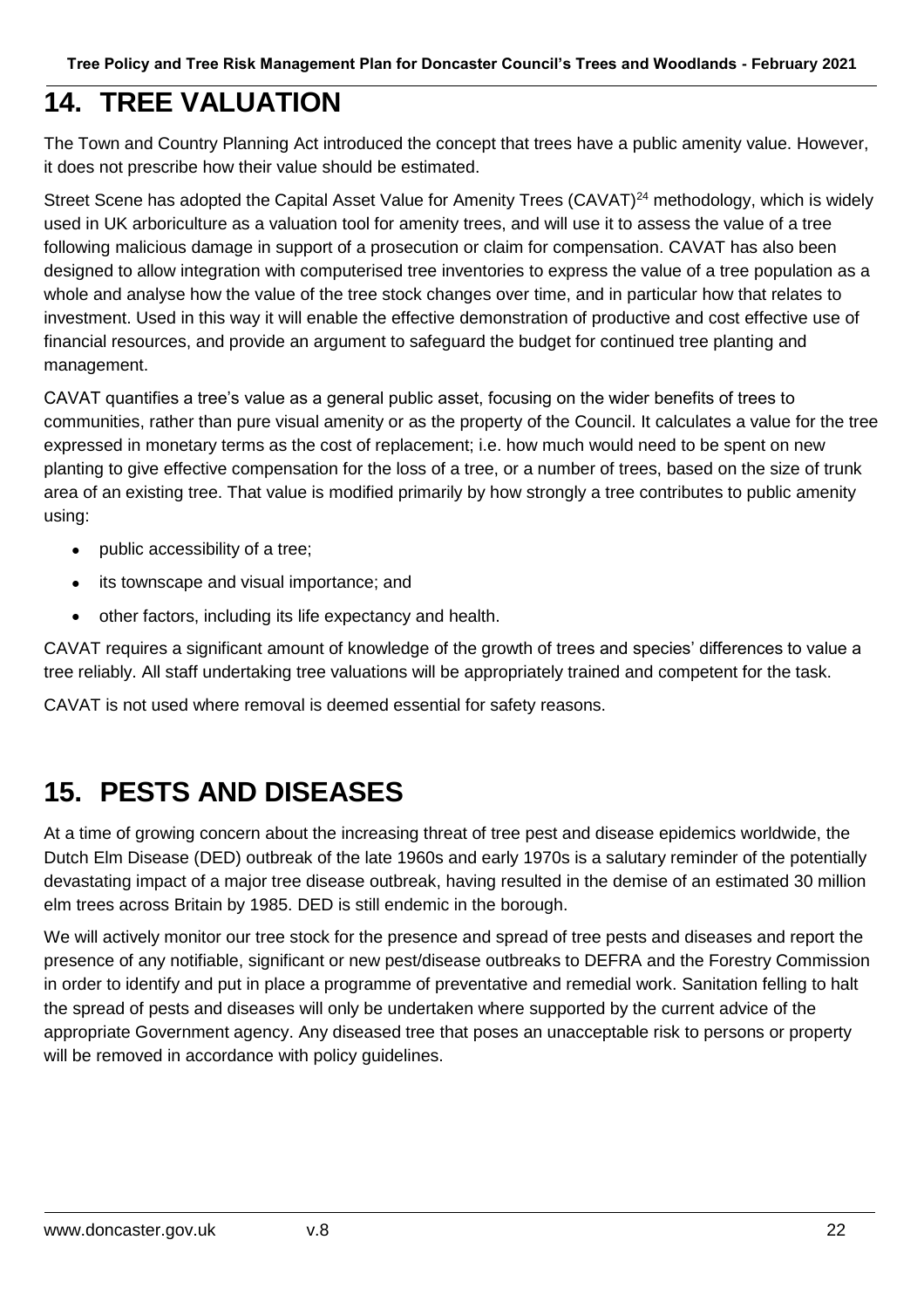## **16. TREE REPLACEMENT REQUIREMENTS**

Where trees are removed in the course of risk management or routine arboricultural operations replacement planting will be undertaken on a one-for-one basis, with new trees normally specified at heavy standard nursery stock size, as defined by British Standard 3936 Nursery stock -Part 1: Specification for trees and shrubs.

Replacement planting will take place at sites that best suit tree growth and health near to the site locations of tree removals. Local stakeholder residents will be informed of the location of replacement trees, with details posted on the Council's website.

The number of replacement trees required to compensate for the removal of trees for other reasons, such as a road improvement scheme or as a result of root damage from utility works, will depend upon the size of the tree(s) being lost and is set out in table 3.

| <b>Trunk Diameter of Felled Tree</b> | <b>Number of replacement trees</b>                          |
|--------------------------------------|-------------------------------------------------------------|
| (cm measured at 1.5 mitres)          | (heavy standard nursery stock 12 – 14 cm trunk<br>diameter) |
| Less than 19.9 1                     | 1                                                           |
| 20-29.92                             | 2                                                           |
| 30-39.93                             | 3                                                           |
| 40-49.94                             | $\overline{4}$                                              |
| 50-59.95                             | 5                                                           |
| 60-69.96                             | 6                                                           |
| 70-79.97                             | 7                                                           |
| $80+$                                | Determined by Amenity Valuation                             |

#### *Table 3: Replacement Tree Planting Requirements*

This table has been adapted from the Bristol Tree Replacement Standard that has become widely used by Local Authorities.

It is recognised that replacement trees may take some years' growth before providing the full environmental, social and economic benefit that was provided by the tree removed. Some of the carbon stored may be retained where harvested wood is used for example in construction or the production of biochar.

Doncaster Council is committed to ensuring net increases in the overall volume of trees in the Council's Care, and will be compiling an annual report on the basis of available data to estimate changes in the carbon storage and sequestration potential of the tree stock.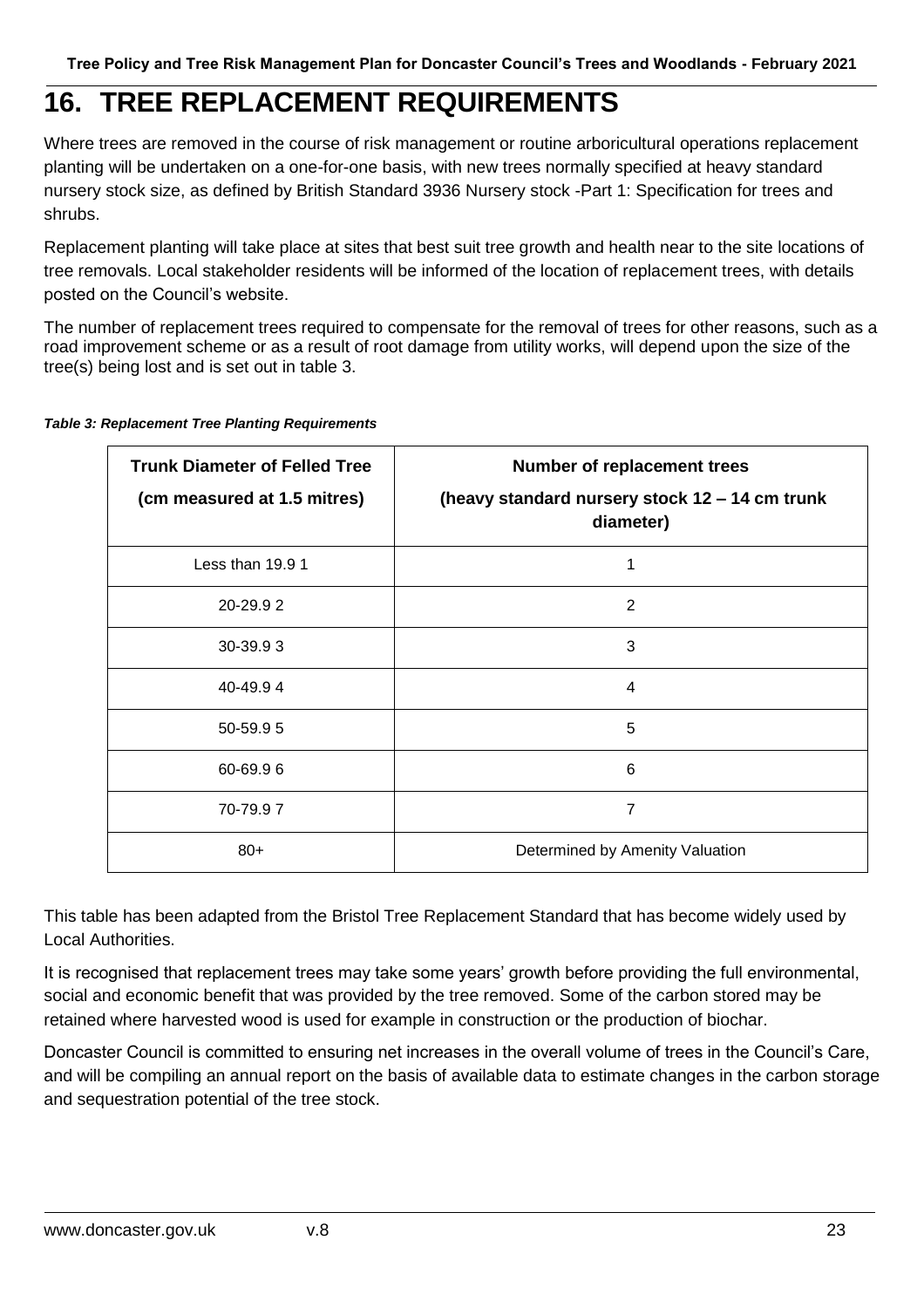## **17. CONSTRAINTS ON TREE MANAGEMENT**

There are a number of legal constraints that must be complied with when Street Scene is planning tree work, which includes:

## **PROTECTED TREES**

Where trees or woods have been protected by a Tree Preservation Order (TPO) under the Town and Country Planning Act the owner requires the formal consent of the Local Planning Authority before starting any work. Doncaster Council is not exempt from this requirement and must apply for consent to prune or fell any tree on its land that is subject to a TPO, except for emergency work. This process can take 8 weeks to complete.

Whilst Doncaster Council is not required to give the Local Planning Authority six weeks written notice prior to carrying out any work to a tree on its land within one of the borough's 46 Conservation Areas we must ensure that tree work does not have an adverse impact on the 'special character and appearance of the conservation area'. To do this, we will always consult the Local Planning Authority prior to undertaking tree removal, except in an emergency.

## **FELLING LICENCE**

Under the Forestry Act 1967 felling trees in certain locations, including woodland and street trees, requires consent in the form of a felling licence from the Forestry Commission<sup>25</sup>.

There are however exemptions for the requirement for a felling licence, which may include

- Prevention of danger or prevention or abatement of a nuisance.
- Immediately required for the purpose of carrying out development authorised under the Town and Country Planning Act 1990.
- Carried out by a statutory undertaker (e.g. a Utilities)
- In compliance with any obligation imposed by or under an Act of Parliament such as Highways Act 1980 to maintain public highways.

Doncaster Council will always consider application for a felling licence prior to felling trees, considering exceptions to this in liaison with the Forestry Commission.

For a felling licence or exemption, each tree needs to be considered individually for the obstruction, risk or damage it proposes. Felling licences or exemptions do not apply to avenues of trees, hence the aesthetics of an avenue of trees is not a determining consideration in removal.

Where an exemption is used, Doncaster Council will keep a record of the full details of the tree removed and the rationale.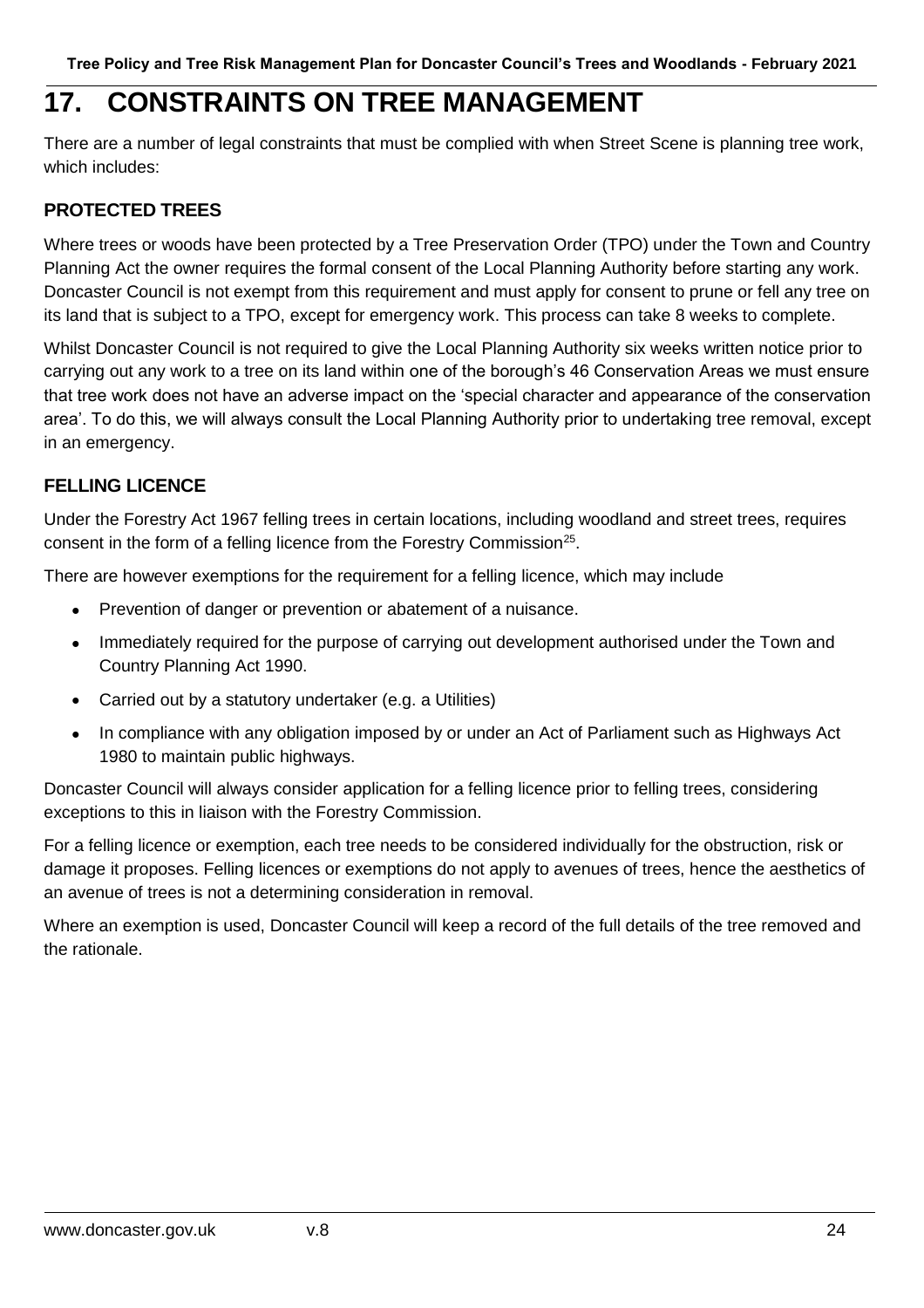### **DECISION PATHWAY**

The process for assessing and reaching the decision to fell will follow the steps laid out in the Decision Pathway (see Appendix A for illustration – final version to be confirmed) and will be recorded in a Register, which will include the reason for felling and details of the relevant felling licence or exception at section 9 of the Forestry Act under which felling has been carried out.

#### **ENGINEERING SOLUTIONS**

Forestry Commission guidance on highways tree management<sup>26</sup> recognises the value of street and urban trees and emphasises the need to properly maintain trees which can avoid the need for felling, and to look at a range of engineering and maintenance solutions that can be applied throughout a trees' life that allow both trees and the highway to mutually co-exist.

Doncaster Council, in applying the principle of minimal tree removal, will always consider the range of appropriate engineering solutions that may prevent felling of street or urban trees

Appendix B contain a list of potential engineering alternatives to street tree removal to be used as reference within the Decision Pathway. It should be noted that this is not a definitive list and that arboricultural good practice and highways maintenance methods resources and technologies will develop over time. This list will be updated as necessary.

#### **BIRDS**

Under the Wildlife and Countryside Act 1981 (as amended) it is an offence to kill, injure or take wild birds, their young, their eggs or nests and, for bird species listed in Schedule 1 of the Act, to disturb them whilst building or using a nest. For this reason, Doncaster Council will only consider removing or pruning coniferous tree species or undertaking woodland management outside of the bird nesting season and will not undertake any tree work where active bird nests are identified during pre-start checks.

#### **BATS**

Bats are a European Protected Species and all species are protected by the Conservation of Habitats and Species Regulations 2010 and the Wildlife and Countryside Act 1981 (as amended). Causing damage to or destroying a roost site is a criminal offence which can lead to imprisonment or fine. Trees in Doncaster Council ownership with signs of potential roost features will be subject to assessment by an Ecologist before any work commences. The consent of Natural England is required before any work on a tree supporting roosting bats can be started.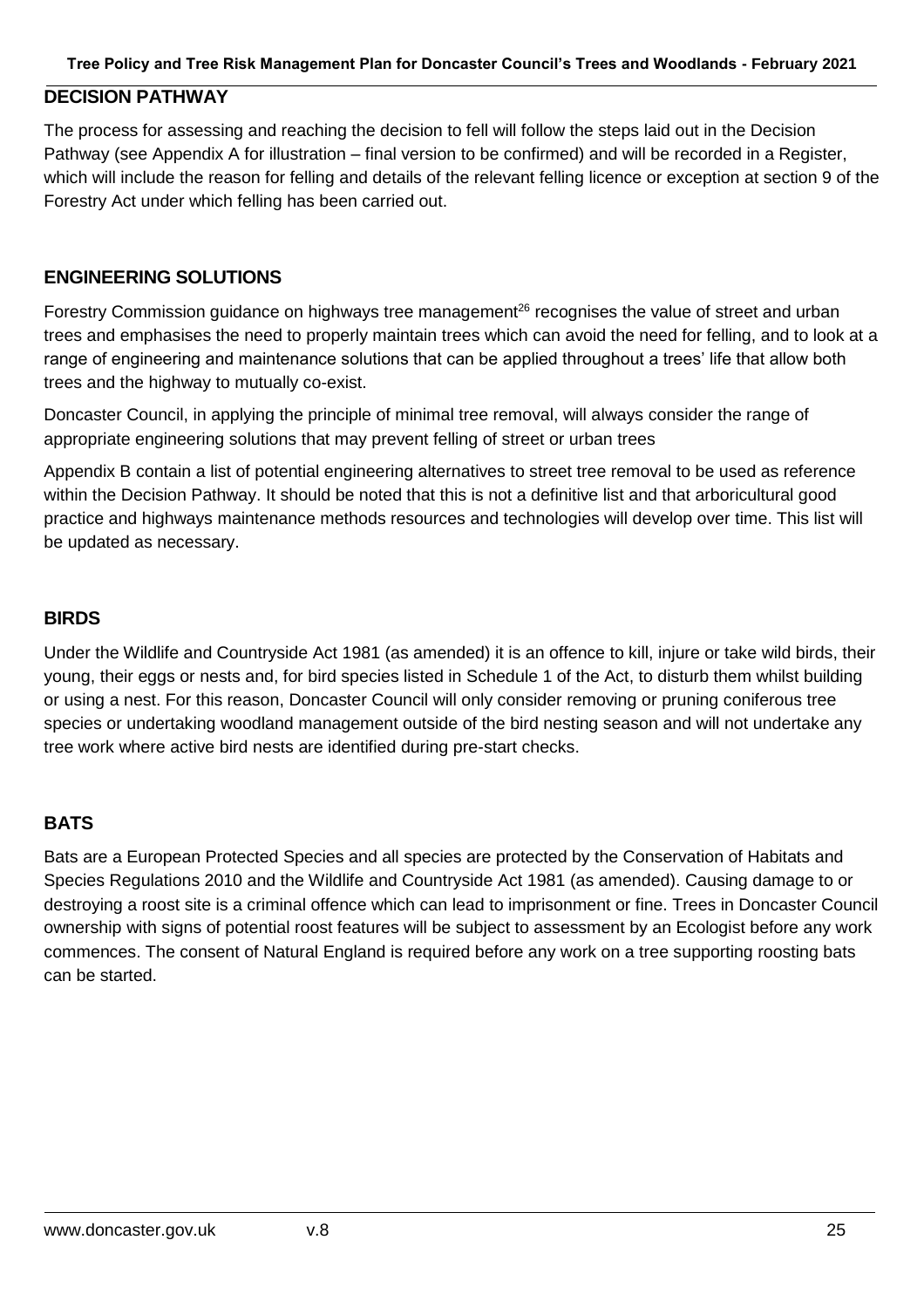## **18. CONCLUSIONS, ACTIONS AND MONITORING**

This document implements the aims and headline principles set out in Theme 2: Trees and Woodlands of the Doncaster Green Infrastructure Strategy 2014-2028 where they apply to trees on Doncaster Council land and specifically describes the way that Street Scene will manage the municipal tree resource around the central tenet of 'reasonable risk management', to maximise the benefits that trees provide, keep the risk they pose within acceptable limits to ensure that Doncaster's people and communities derive benefit with an improved quality of life, and to provide value for money.

## **ACTION PLAN**

### **Five-year Priorities (2020-2025):**

- complete work to record and map all trees on parks & open spaces and highways land;
- complete the first tranches of the routine tree survey and proactive tree works programmes and expand to other areas as mapping is completed;
- initiate service level agreements for tree management with other Council departments and institutions (e.g. schools) and start recording and mapping trees;
- complete broad condition assessments of public woodland estate and review / prepare management plans (policy 4); and
- complete an assessment of urban tree canopy cover across Doncaster borough and a valuation of the public tree stock (section 14).

### **ANNUAL MONITORING**

The effectiveness of the plan will be monitored annually against the following targets and results published on the Council's website:

- progress on implementing the action plan in line with published timescales;
- the percentage of tree work undertaken by Street Scene as an emergency;
- the percentage of routine tree surveys completed before the specified inspection date;
- the percentage of reactive tree surveys completed within 24 hours (emergency) and 12 days (other enquiries) of receipt;
- the percentage of tree work undertaken by Street Scene as planned systematic work;
- the number of trees removed and replacement trees planted;
- the percentage of newly transplanted trees receiving systematic maintenance until independence in the landscape;
- the percentage of sites in the public woodland estate under positive conservation management;
- the number of enforcement incidents on Council owned trees;
- changes in the composition of the public tree stock and tree canopy cover.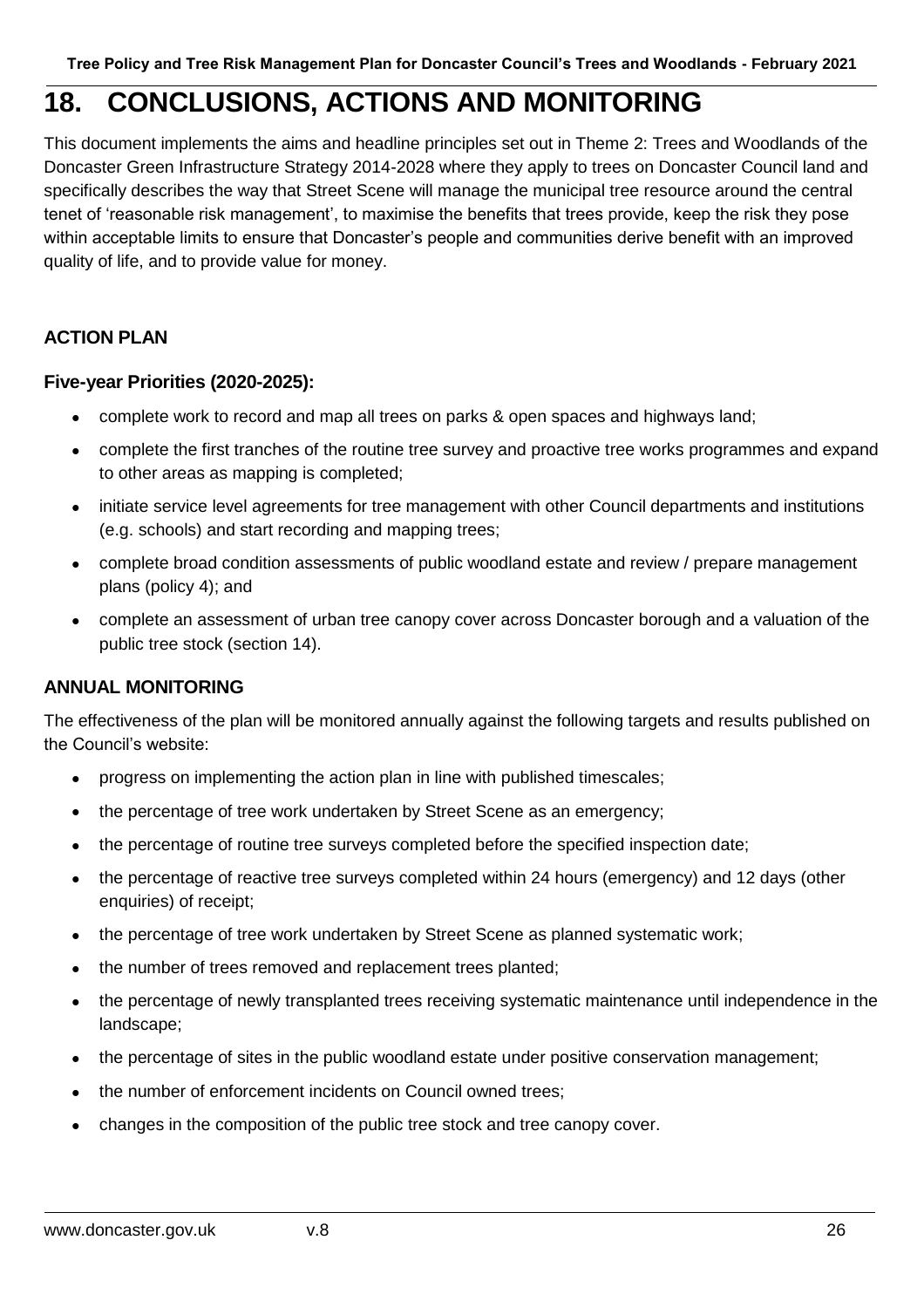### **FIVE YEAR REVIEW (2025)**

The Tree Risk Management Plan and tree management policies will be reviewed in light of:

- changes to Council policy;
- changes in industry best practice;
- emerging threats (e.g. pest and disease or 5G infrastructure);
- changes in QTRA methodology;
- changes in legislation, legal judgments and emerging case law relating to tree risk management;
- a review of training and competence of council staff engaged in tree inspection and maintenance;
- annual monitoring data;
- a review of asset data relating to the municipal part of the urban forest; and
- a review of the action plan.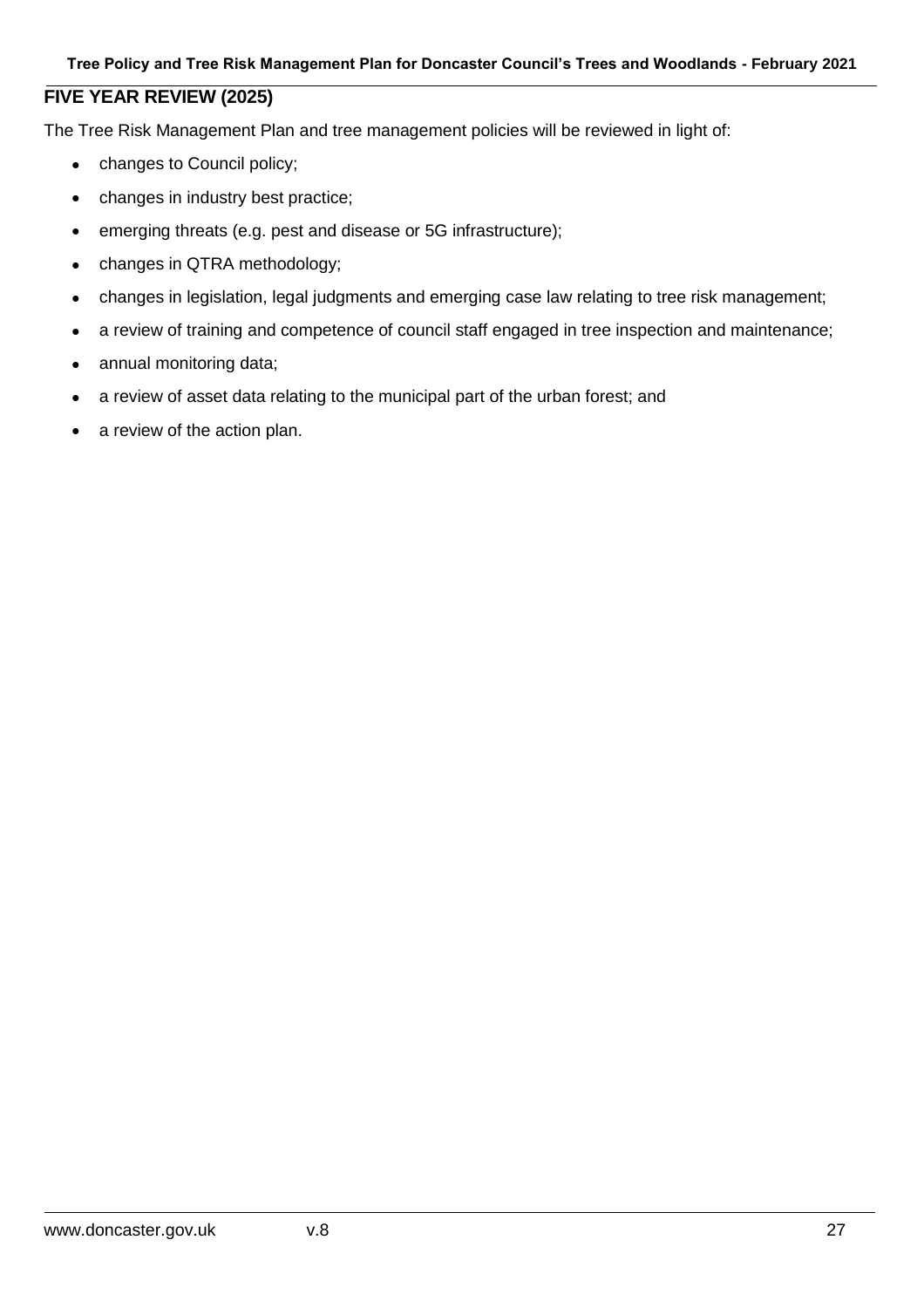## **19. Appendices**

### **Appendix A - Decision Pathway**

The Decision Pathway Is currently under development, and will be posted here as soon as agree.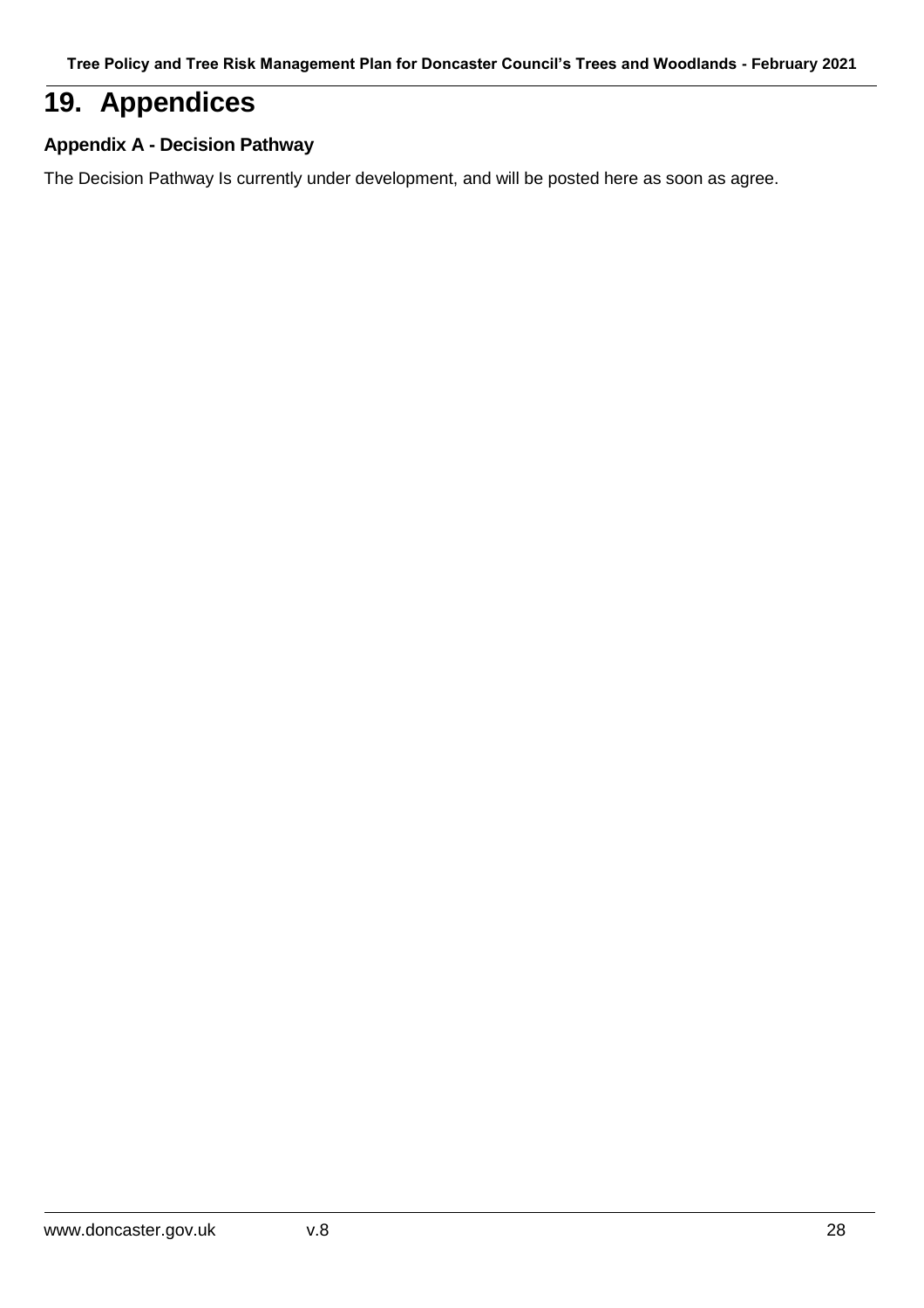## **Appendix B – Engineering alternatives to street tree removal**

**It should be noted that this is not a definitive list. Arboricultural practices and highways maintenance methods, resources and technologies will develop over time.**

|    | <b>Sensitive Engineering Solutions</b>                                                                                                                                                             |
|----|----------------------------------------------------------------------------------------------------------------------------------------------------------------------------------------------------|
| 1  | Installation of thinner profile kerbs                                                                                                                                                              |
| 2  | Excavation of footways for physical root examination prior to an ultimate decision being made on removal                                                                                           |
| 3  | Ramping/ Ro-profiling of footway levels over roots (within acceptable deviation levels).                                                                                                           |
| 4  | Flexible paving/ surfacing solution                                                                                                                                                                |
| 5  | Removal of displaced kerbs leaving a gap In the channel                                                                                                                                            |
|    | <b>Tree based Options</b>                                                                                                                                                                          |
| 6  | Root pruning                                                                                                                                                                                       |
| 7  | Root Shaving                                                                                                                                                                                       |
| 8  | Root Barriers and Root guidance panels                                                                                                                                                             |
| 9  | Excavation beneath the roots damaging the footway                                                                                                                                                  |
| 11 | Creation of larger tree pits around existing trees                                                                                                                                                 |
|    | Other non-engineering solutions                                                                                                                                                                    |
| 12 | Line markings on the carriageway to delineate where it is not safe to drive or park                                                                                                                |
| 13 | Building out kerb line into carriageway                                                                                                                                                            |
| 14 | Footpath Deviation around the tree                                                                                                                                                                 |
| 15 | Installation of a Geo-grid under the footway to reduce reflective cracking                                                                                                                         |
| 16 | Reconstruction of the path using loose fill material rather than a sealed surface                                                                                                                  |
| 17 | Filling in of pavement cracks                                                                                                                                                                      |
| 18 | Reduce the road width and widen the footways as well as converting them to grass verges                                                                                                            |
| 19 | Close a road to traffic                                                                                                                                                                            |
| 20 | Change to contract specification to leave the footways as they are without carrying out any repairs and removing trip hazards                                                                      |
| 21 | Abandonment of the existing footway In favour of construction of a new footway elsewhere                                                                                                           |
| 22 | Permanent closure of footways to pedestrians. Dig up and replace as grass verges.                                                                                                                  |
| 23 | Seeking the views of residents about removal where that is considered by the Council to be the only option and getting the<br>residents to sign a legal agreement regarding accepting liabilities. |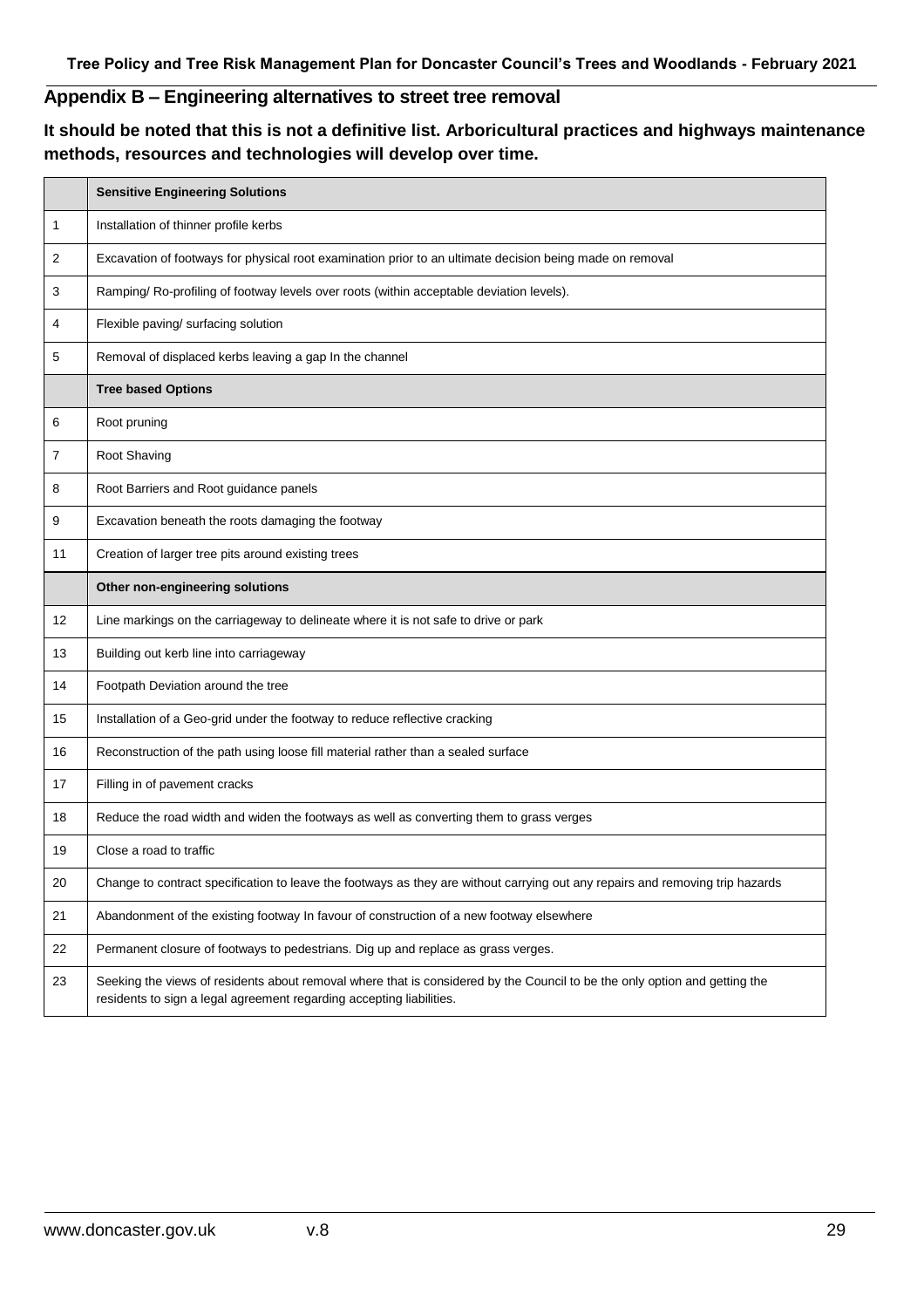## **Appendix C – Guidelines on Tree Inspection**

| A.1 Hierarchy of Tree Inspections                                                 |                                                                                                                                                                                                                                                                                                                                                                                                                                                                                                                                                                                                                                    |                                                                                                                                                                                                                                                                                                                                                                                                                                                                                                                                                                                                                                                                                                                                                                                                                                                                                                     |
|-----------------------------------------------------------------------------------|------------------------------------------------------------------------------------------------------------------------------------------------------------------------------------------------------------------------------------------------------------------------------------------------------------------------------------------------------------------------------------------------------------------------------------------------------------------------------------------------------------------------------------------------------------------------------------------------------------------------------------|-----------------------------------------------------------------------------------------------------------------------------------------------------------------------------------------------------------------------------------------------------------------------------------------------------------------------------------------------------------------------------------------------------------------------------------------------------------------------------------------------------------------------------------------------------------------------------------------------------------------------------------------------------------------------------------------------------------------------------------------------------------------------------------------------------------------------------------------------------------------------------------------------------|
| <b>Type of Inspection</b>                                                         | <b>What Doncaster Council will do</b>                                                                                                                                                                                                                                                                                                                                                                                                                                                                                                                                                                                              | <b>Customer advice</b>                                                                                                                                                                                                                                                                                                                                                                                                                                                                                                                                                                                                                                                                                                                                                                                                                                                                              |
| <b>A.1.1 Level 1</b><br><b>Routine Tree</b><br>Inspection<br><b>A.1.2 Level 2</b> | A basic visual inspection to identify<br>obvious defects or specified conditions<br>and identify any necessary tree<br>management works.<br>This is the fastest and least thorough form<br>of inspection intended for managing large<br>populations of trees carried out as either a<br>walk-over or drive-by inspection.<br>A thorough ground-based inspection using                                                                                                                                                                                                                                                              | Outcomes of the inspection:<br>no further action until next scheduled<br>$\circ$<br>level 1 inspection;<br>remedial works are identified and<br>$\circ$<br>prioritised in accordance with Appendix<br>B1; or<br>a level 2 inspection is scheduled where<br>$\circ$<br>defects that are not imminently<br>hazardous are identified or suspected;<br>or<br>necessary tree management work [as<br>$\circ$<br>set out in Appendix D2] is identified,<br>specified and prioritised for completion.<br>Outcomes of the inspection:                                                                                                                                                                                                                                                                                                                                                                        |
|                                                                                   | the Visual Tree Assessment (VTA)                                                                                                                                                                                                                                                                                                                                                                                                                                                                                                                                                                                                   |                                                                                                                                                                                                                                                                                                                                                                                                                                                                                                                                                                                                                                                                                                                                                                                                                                                                                                     |
| <b>Individual Tree</b><br><b>Risk Inspection</b>                                  | process, which is recognised<br>professionally and by the courts in the UK.<br>The use of simple tools (mallet, binoculars,<br>probes, spades) may be required.<br>Only limited information may be gained on<br>specific internal, below-ground or upper<br>crown factors but, for the majority of tree<br>assessments, provides adequate<br>information to guide tree management.<br>A risk assessment is completed and used<br>to compare the risk associated with a tree<br>and the broadly acceptable level of risk<br>(section 9.1) and to inform management<br>options to reduce any 'risk of harm' to<br>acceptable limits. | if a risk is assessed as $<$ 1/10,000 the<br>$\circ$<br>investigation is concluded and level 1<br>inspections will continue at the<br>frequency determined by risk zoning;<br>or<br>remedial work is specified where a risk<br>$\circ$<br>is assessed as >1/10,000 and such<br>work can reduce the risk to an<br>acceptable level; or<br>a further level 2 inspection is<br>$\circ$<br>scheduled to view the tree in a different<br>season (e.g. in leaf or out of leaf, or<br>during the fruiting season of a<br>suspected decay fungus); or<br>an increase in the frequency of level 1<br>$\circ$<br>inspections is specified to monitor the<br>progression of a defect or suspected<br>decline in health; or<br>a level 3 inspection is scheduled where<br>$\circ$<br>further, detailed examination is<br>required to confirm the presence,<br>absence or significance of a suspected<br>defect. |
| <b>A.1.3 Level 3</b>                                                              | Performed to provide detailed information<br>about specific tree parts, defects, targets                                                                                                                                                                                                                                                                                                                                                                                                                                                                                                                                           | Outcomes of the inspection:                                                                                                                                                                                                                                                                                                                                                                                                                                                                                                                                                                                                                                                                                                                                                                                                                                                                         |
| <b>Detailed Tree</b><br>Inspection                                                | or site conditions.<br>These assessments are generally more<br>time intensive and expensive and<br>specialised equipment is often required for<br>advanced assessment. As a result,<br>detailed tree inspections are normally only<br>performed on trees that have particularly<br>special value (i.e. a high amenity,<br>landscape, ecological, cultural or heritage<br>value) and with the approval of the client.<br>Where appropriate this inspection may be<br>carried out by an independent<br>Arboricultural Consultant.                                                                                                    | if a risk is assessed as $<$ 1/10,000 the<br>$\circ$<br>investigation is concluded and level 1<br>inspections will continue at the<br>frequency determined by risk zoning;<br>or<br>remedial work is specified where a risk<br>$\circ$<br>is assessed as >1/10,000 and such<br>work can reduce the risk to an<br>acceptable level; or<br>an increase in the frequency of level 1<br>$\circ$<br>inspections is specified to monitor the<br>progression of a defect or suspected<br>decline in health.                                                                                                                                                                                                                                                                                                                                                                                                |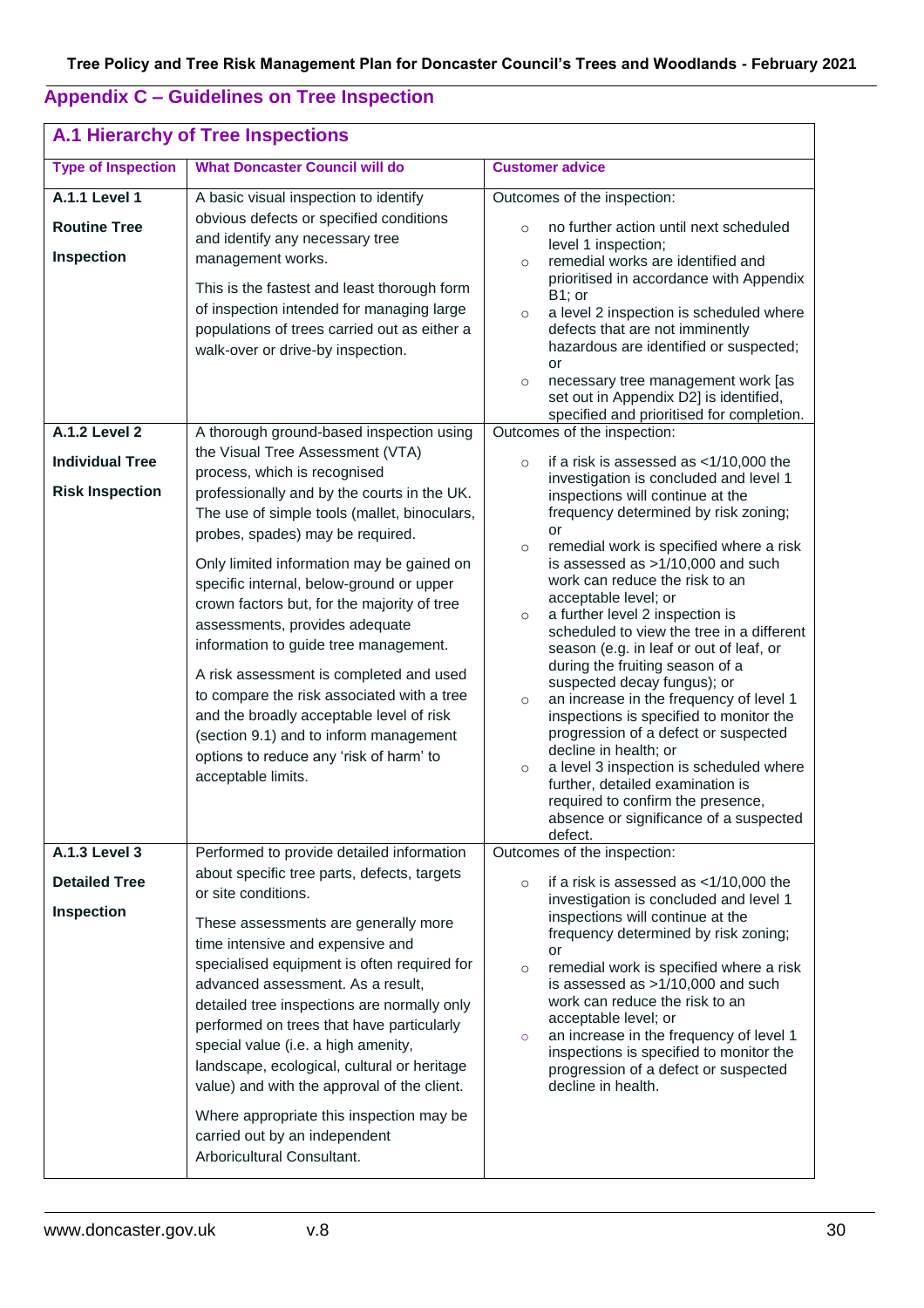### **Appendix D – Guidelines on Tree Management**

| <b>D.1 Management to Abate a Risk</b>         |                                                                                                                                |                                                                                                                                                                                                                                                                                                                                                                                                                                                                                                                                                                                                                 |
|-----------------------------------------------|--------------------------------------------------------------------------------------------------------------------------------|-----------------------------------------------------------------------------------------------------------------------------------------------------------------------------------------------------------------------------------------------------------------------------------------------------------------------------------------------------------------------------------------------------------------------------------------------------------------------------------------------------------------------------------------------------------------------------------------------------------------|
| <b>Tree Issue</b>                             | <b>What Doncaster Council will do</b>                                                                                          | <b>Customer advice</b>                                                                                                                                                                                                                                                                                                                                                                                                                                                                                                                                                                                          |
|                                               |                                                                                                                                | Doncaster Council operates a 24hr emergency call-<br>out service. An emergency is defined as a tree that is<br>in immediate danger of collapse or causing an<br>obstruction requiring urgent attention.                                                                                                                                                                                                                                                                                                                                                                                                         |
|                                               |                                                                                                                                | If a tree's condition could be described as any of the<br>following, it may warrant urgent attention:                                                                                                                                                                                                                                                                                                                                                                                                                                                                                                           |
|                                               |                                                                                                                                | it has snapped or blown over;<br>$\circ$<br>it is rocking at its base - roots are damaged;<br>$\circ$<br>it has uprooted but is held up by another tree<br>$\circ$<br>or structure;<br>a large branch (>75mm diameter) has broken<br>$\circ$<br>off and is hung up within the tree;<br>it is blocking a road, footpath, or access to a<br>$\circ$<br>property.                                                                                                                                                                                                                                                  |
|                                               |                                                                                                                                | EMERGENCY tree work to remove the immediate<br>hazard will be completed within 24 hours with a follow-<br>up inspection to assess if further action is required.                                                                                                                                                                                                                                                                                                                                                                                                                                                |
| D.1.1<br>Dangerous tree<br>on Council<br>land | We will aim to complete a level 1 inspection<br>within 2 hours of receipt of any enquiry<br>alleging that a tree is dangerous. | Any tree requiring EMERGENCY attention should<br>be reported by telephone on 01302 736000.                                                                                                                                                                                                                                                                                                                                                                                                                                                                                                                      |
|                                               |                                                                                                                                | Doncaster Council has a legal duty to maintain its<br>trees in such a way that their condition does not pose<br>unreasonable risks to people or property. We take this<br>duty of care extremely seriously and, where a tree is<br>identified as posing a risk of harm that is approaching<br>the threshold of acceptable risk (section 9.1),<br>management to reduce the risk might be justified.                                                                                                                                                                                                              |
|                                               |                                                                                                                                | A tree's condition could be described as posing a risk<br>to people or property that does not require an<br>emergency response if it is:                                                                                                                                                                                                                                                                                                                                                                                                                                                                        |
|                                               |                                                                                                                                | dead;<br>$\circ$<br>dying - few leaves in summer or dieback in<br>$\circ$<br>the crown;<br>losing bark;<br>$\circ$<br>root damaged (but not rocking at its base);<br>$\circ$<br>affected by mushrooms or other fungi<br>$\circ$<br>growing on or near the tree;<br>affected by old splits and cracks in the trunk<br>$\circ$<br>or large branches;<br>losing larger branches which are falling from<br>$\circ$<br>the tree.<br>HIGH PRIORITY tree work requiring a response to<br>remove a hazard that is not showing clear and present<br>signs of immediate instability will be completed within<br>13 weeks. |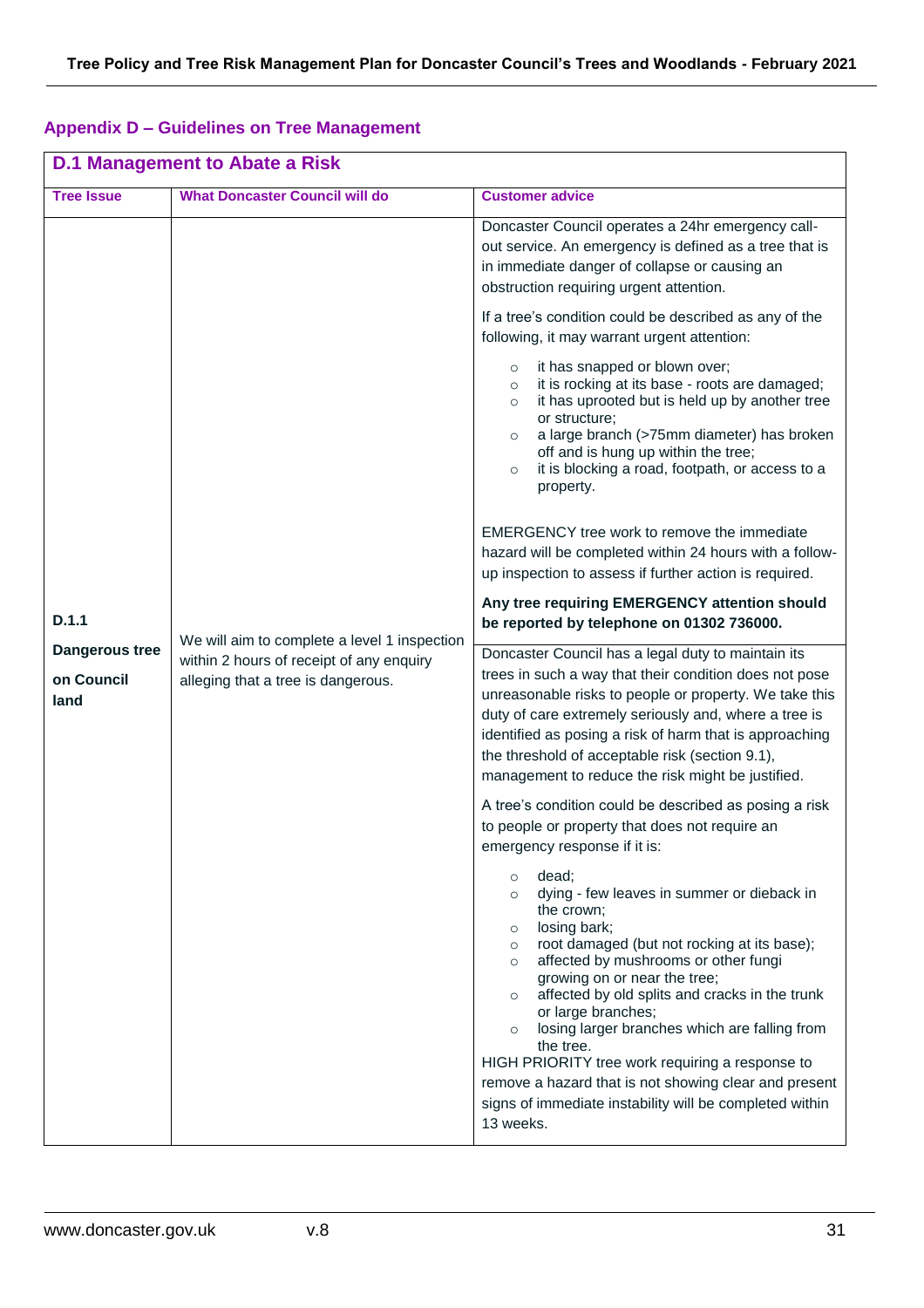| <b>Tree Issue</b>                                    | <b>What Doncaster Council will do</b>                                                                                                                                                                                                                                                                                                                                                                                                                                                                                                                                                                                                                                                                                                                                                                                                                             | <b>Customer advice</b>                                                                                                                                                                                                                                                                                                                                                                                                                                                                                                                                                                                                                                                                                                                                                                                                                                                                                                                                                                                                                                                                                                                                                                                                                                                                                                                                                                                                                                                                                                                                                                                    |
|------------------------------------------------------|-------------------------------------------------------------------------------------------------------------------------------------------------------------------------------------------------------------------------------------------------------------------------------------------------------------------------------------------------------------------------------------------------------------------------------------------------------------------------------------------------------------------------------------------------------------------------------------------------------------------------------------------------------------------------------------------------------------------------------------------------------------------------------------------------------------------------------------------------------------------|-----------------------------------------------------------------------------------------------------------------------------------------------------------------------------------------------------------------------------------------------------------------------------------------------------------------------------------------------------------------------------------------------------------------------------------------------------------------------------------------------------------------------------------------------------------------------------------------------------------------------------------------------------------------------------------------------------------------------------------------------------------------------------------------------------------------------------------------------------------------------------------------------------------------------------------------------------------------------------------------------------------------------------------------------------------------------------------------------------------------------------------------------------------------------------------------------------------------------------------------------------------------------------------------------------------------------------------------------------------------------------------------------------------------------------------------------------------------------------------------------------------------------------------------------------------------------------------------------------------|
|                                                      | If a tree in private ownership is in such a<br>condition that it poses an unacceptable risk<br>of harm to highway users the land owner<br>will be contacted and instructed to make<br>the tree safe. In the event of failure to carry<br>out work, Doncaster Council may use its<br>statutory powers to implement essential<br>works and recharge the costs to the land<br>owner.<br>Where defects that are not imminently<br>hazardous are identified or suspected the<br>owner of the tree will be informed within 14<br>days of inspection of what works they are<br>responsible for to make the situation safe.<br>Where a tree in private ownership has<br>failed in whole or in part and is obstructing<br>a public highway Doncaster Council will<br>use its statutory powers to implement<br>essential works and recharge its costs to<br>the land owner. | All tree owners have a legal duty of care to ensure<br>that trees under their control do not pose an<br>unreasonable risk of harm to others.<br>Doncaster Council has responsibilities under the<br>Highways Act 1980 (section 154) to ensure that trees<br>located close to a highway on private land do not pose<br>an unacceptable risk to highway users, and legal<br>powers of enforcement to ensure that the required<br>action is undertaken and to recover all reasonable<br>costs in discharging its duties from the tree owner.<br>Doncaster Council operates a 24hr emergency callout<br>service. An emergency is defined as a tree that is in<br>immediate danger of collapse or causing an<br>obstruction requiring urgent attention (table D.1.1).<br>Any tree requiring EMERGENCY attention should<br>be reported by telephone.                                                                                                                                                                                                                                                                                                                                                                                                                                                                                                                                                                                                                                                                                                                                                            |
| D.1.2<br><b>Dangerous tree</b><br>on<br>private land | If a tree in private ownership is found to<br>pose an unacceptable risk of harm to non-<br>highway land the land owner will be<br>contacted and instructed to make the tree<br>safe.<br>In the event of failure to carry out work,<br>Doncaster Council may use its statutory<br>powers to implement essential works and<br>recharge the costs to the land owner.<br>Where defects that are not imminently<br>hazardous are identified or suspected the<br>Council has limited powers to intervene<br>and will not normally take further action.                                                                                                                                                                                                                                                                                                                  | All tree owners have a legal responsibility to ensure<br>that trees under their control do not pose an<br>unreasonable risk of harm to others. It is expected that<br>private parties will take care of their own<br>responsibilities and hence the Council should not be<br>considered as the first point of contact in attempting to<br>resolve concerns about trees in private ownership.<br>If you are concerned over the condition of a privately<br>owned tree and its perceived risk, you should contact<br>the owner and make them aware of your concerns.<br>If the owner has been made aware of the perceived<br>risk, but no solution can be found, or the owner is<br>unknown, Doncaster Council has powers under the<br>Local Government (Miscellaneous Provisions) Act<br>1976 (sections 23 &; 24) to intervene. However, the<br>powers given in the Act to require a private individual<br>or for the Council to make safe a tree are discretionary<br>and will only be used if there is an imminent risk of<br>serious harm to persons or property. In this instance a<br>person who wishes to notify the council of a<br>dangerous tree where there is an imminent threat to<br>public safety is expected to make a formal notification<br>in writing.<br>The Council can intervene under the Act if an owner of<br>such trees fails to act in a reasonable timescale and<br>will seek to recover its costs from the landowner.<br>Where a land owner cannot be traced the person who<br>notified the Council of the dangerous tree may be<br>liable for the Council's reasonable costs. |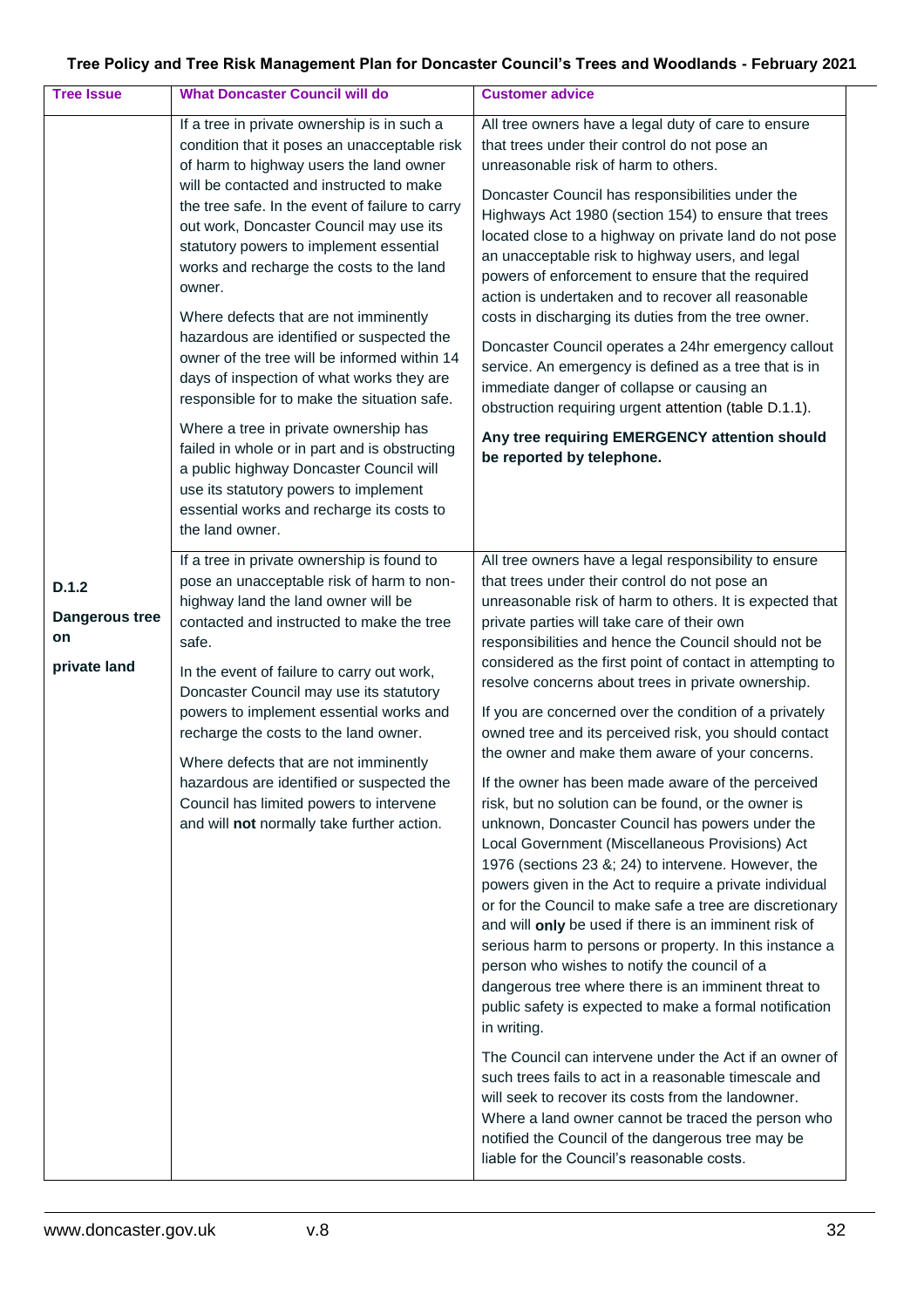| <b>D.2 Non-risk Abatement Tree Management</b>     |                                                                                                                                                                                                                                                                                                                                                                                                                                                                                                                                                                                                                                                                               |                                                                                                                                                                                                                                                                                                                                                                                                                                                                                                                                                                                                                                                                                                                                                                                       |  |
|---------------------------------------------------|-------------------------------------------------------------------------------------------------------------------------------------------------------------------------------------------------------------------------------------------------------------------------------------------------------------------------------------------------------------------------------------------------------------------------------------------------------------------------------------------------------------------------------------------------------------------------------------------------------------------------------------------------------------------------------|---------------------------------------------------------------------------------------------------------------------------------------------------------------------------------------------------------------------------------------------------------------------------------------------------------------------------------------------------------------------------------------------------------------------------------------------------------------------------------------------------------------------------------------------------------------------------------------------------------------------------------------------------------------------------------------------------------------------------------------------------------------------------------------|--|
| <b>Tree Issue</b>                                 | <b>What the Council will do</b>                                                                                                                                                                                                                                                                                                                                                                                                                                                                                                                                                                                                                                               | <b>Customer advice</b>                                                                                                                                                                                                                                                                                                                                                                                                                                                                                                                                                                                                                                                                                                                                                                |  |
|                                                   | We will aim to identify branches causing, or<br>about to cause, an 'actionable nuisance'<br>during proactive level 1 inspections and<br>prune a tree to achieve a horizontal and/or<br>vertical clearance of 2-3metres from an<br>adjacent property (tables C.1.1 and C.1.3).<br>We will not routinely prune a tree in<br>Council ownership to alleviate overhanging<br>branches that are not causing an<br>'actionable nuisance'. Any such works will<br>be subject to the availability of finances and<br>will be deemed LOW PRIORITY works.                                                                                                                                | The Council has no legal obligation to prune a tree on<br>its land to prevent branches spreading over a<br>neighbouring property boundary, unless an 'actionable<br>nuisance' is being caused.<br>An 'actionable nuisance' is a nuisance that could give<br>rise to action in the courts $-$ i.e. where a tree is<br>causing, or there is an imminent risk of it causing,<br>actual damage. In contrast, whilst a tree branch that<br>overhangs the boundary, for example, may be<br>perceived as a nuisance by the neighbouring property<br>owner it is not actionable in law.<br>If you wish to exercise your 'Common Law right' to<br>remove (abate) the nuisance associated with trees<br>encroaching onto your property you should refer to the<br>advice given at section 12.0. |  |
| D.2.1<br>Overhanging<br>/ obstructing<br>branches | We will aim to identify branches causing, or<br>about to cause, an obstruction of an<br>adopted highway, footway or public right of<br>way during proactive level 1 inspections<br>and prune a tree to achieve a vertical<br>clearance of up to 5.3 metres above a<br>highway and up to 2.4 metres above a<br>footway (table C.1.1).<br>Where a privately-owned tree is reported<br>as causing an obstruction to an adopted<br>highway, footway or public right of way we<br>will notify the owner of the tree to remove<br>the obstruction. In the event of failure to<br>carry out work, Doncaster Council may use<br>its statutory powers to implement essential<br>works. | Doncaster Council has duties and powers under the<br>Highways Act 1980 to prevent obstruction of an<br>adopted highway, footway or public right of way.<br>If it is necessary that the Council undertakes remedial<br>work on a private tree then the owner will be charged<br>in full for the Council's costs.                                                                                                                                                                                                                                                                                                                                                                                                                                                                       |  |
|                                                   | We will aim to identify branches causing, or<br>about to cause, obstruction of traffic<br>signals, street signs, streetlights or<br>sightlines during proactive level 1<br>inspections and prune a tree to ensure that<br>it does not unduly obstruct street furniture<br>or sightlines (tables E.1.1 and E.1.3).<br>Where a privately-owned tree is reported<br>as causing an obstruction of traffic signals,<br>street signs, streetlights or sightlines we<br>will notify the owner of the tree to remove<br>the obstruction. In the event of failure to<br>carry out work, Doncaster Council may use<br>its statutory powers to implement essential<br>works.             | Doncaster Council has duties and powers under the<br>Highways Act 1980 to prevent obstruction of traffic<br>signals, street signs, streetlights or sightlines.<br>If it is necessary that the Council undertakes remedial<br>work on a private tree then the owner will be charged<br>in full for the Council's costs.                                                                                                                                                                                                                                                                                                                                                                                                                                                                |  |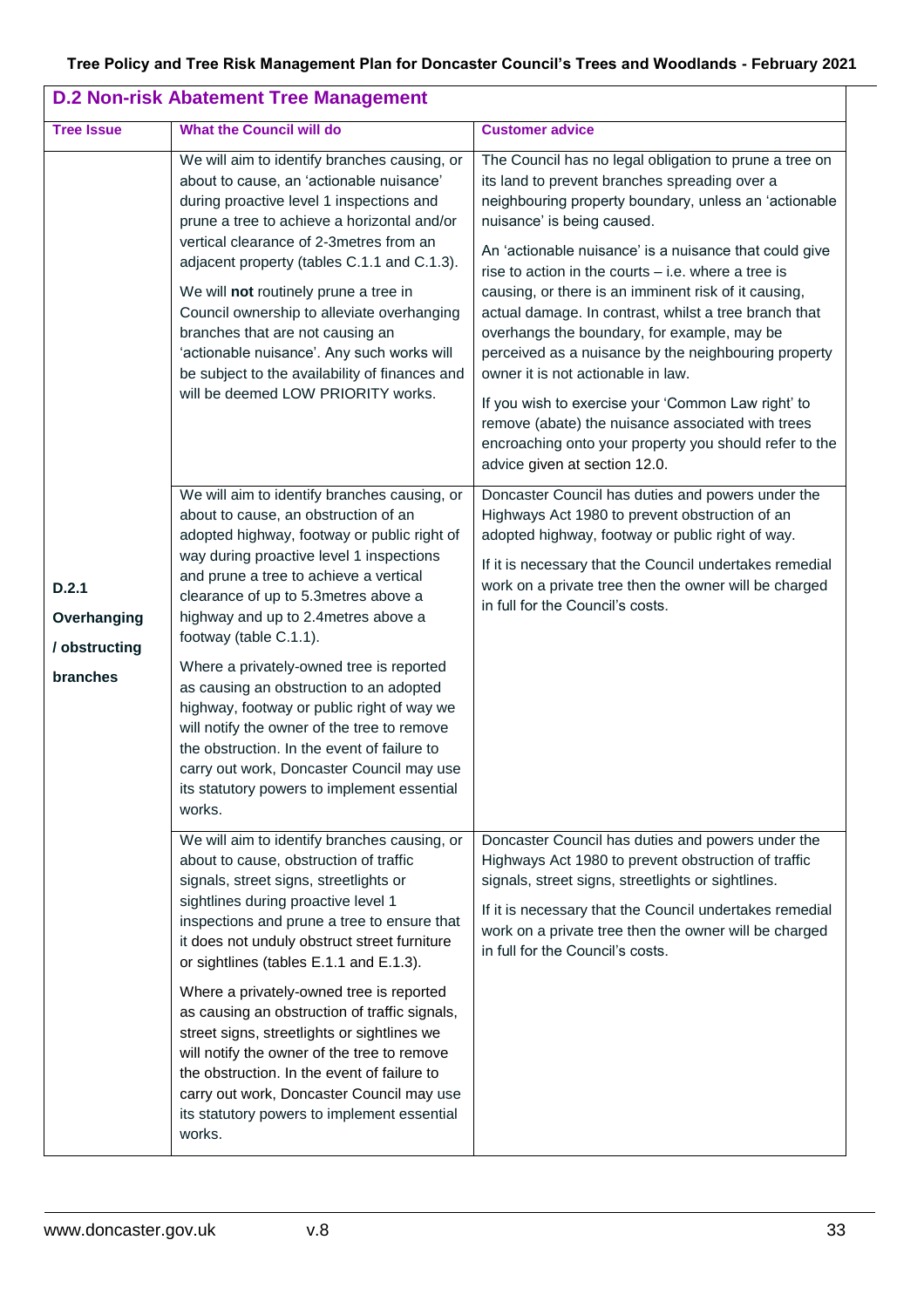| <b>Tree Issue</b>                               | <b>What the Council will do</b>                                                                                                                                                                                                                                                                                                                                                                                                                                                                                                                                                                                                                                                                                                                                                                                                                                                                                                                                                                                                                                                                                                       | <b>Customer advice</b>                                                                                                                                                                                                                                                                                                                                                                                                                                                                                                                                                                                                                                                                                                                                                                                                                                                                                                                                                                                                                                                                                                    |
|-------------------------------------------------|---------------------------------------------------------------------------------------------------------------------------------------------------------------------------------------------------------------------------------------------------------------------------------------------------------------------------------------------------------------------------------------------------------------------------------------------------------------------------------------------------------------------------------------------------------------------------------------------------------------------------------------------------------------------------------------------------------------------------------------------------------------------------------------------------------------------------------------------------------------------------------------------------------------------------------------------------------------------------------------------------------------------------------------------------------------------------------------------------------------------------------------|---------------------------------------------------------------------------------------------------------------------------------------------------------------------------------------------------------------------------------------------------------------------------------------------------------------------------------------------------------------------------------------------------------------------------------------------------------------------------------------------------------------------------------------------------------------------------------------------------------------------------------------------------------------------------------------------------------------------------------------------------------------------------------------------------------------------------------------------------------------------------------------------------------------------------------------------------------------------------------------------------------------------------------------------------------------------------------------------------------------------------|
| D.2.2<br>Epicormic<br>growth                    | We will aim to clear epicormic growth<br>from trees adjacent to busy roads and in<br>high amenity areas annually as part of<br>our routine tree maintenance programme<br>(table E.1.9).<br>We may not routinely clear epicormic<br>growth from trees on Council land where<br>it is not causing an obstruction.                                                                                                                                                                                                                                                                                                                                                                                                                                                                                                                                                                                                                                                                                                                                                                                                                       | Epicormic growth is the twiggy shoot growth from the<br>base or up the stem of trees and can cause an<br>obstruction where it is close to footpaths, driveways or<br>roads.                                                                                                                                                                                                                                                                                                                                                                                                                                                                                                                                                                                                                                                                                                                                                                                                                                                                                                                                               |
| D.2.3<br><b>Tree size</b>                       | We will not prune or fell, or permit a third<br>party to prune or fell, a tree in Council<br>ownership just because it is perceived to<br>be 'too big'.<br>However, we may increase the frequency<br>of level 1 inspections on very large trees<br>near dwellings.                                                                                                                                                                                                                                                                                                                                                                                                                                                                                                                                                                                                                                                                                                                                                                                                                                                                    | A tree is not dangerous just because it may be<br>perceived to be overgrown or too big for its<br>surroundings. The Council has no legal obligation to<br>restrict the size of trees growing on its land and<br>research has shown that the biggest trees provide the<br>greatest benefits (section 7.0).<br>If you wish to exercise your 'Common Law right' to<br>remove (abate) the nuisance associated with trees<br>encroaching onto your property you should refer to the<br>advice given at section 12.0.                                                                                                                                                                                                                                                                                                                                                                                                                                                                                                                                                                                                           |
| D.2.4<br><b>Shading and</b><br>loss of<br>light | We will not normally prune or fell, or permit<br>a third party to prune or fell, a tree in<br>Council ownership to improve natural light<br>to a property or garden.<br>However, it is accepted that in some cases<br>trees can cause excessive gloom and we<br>may consider management works where:<br>the distance between the base of a<br>$\circ$<br>tree and the window of the nearest<br>principal habitable room is less<br>than 6 metres for trees with a<br>height over 12metres, or less than<br>half the height of the tree for<br>smaller trees:<br>the separation between the edge<br>$\circ$<br>of the canopy and the vertical<br>plane of the window is less than<br>2metres;<br>more than 50% of the main<br>$\circ$<br>amenity area does not receive<br>unobstructed sunlight for part of<br>the day in summer.<br>Any such works will be subject to the<br>availability of finances and will be deemed<br>LOW PRIORITY works.<br>Where removal of a Council-owned tree is<br>sanctioned for this reason, funding will be<br>required for replacement planting and will<br>be calculated in accordance with table 3. | Contrary to popular belief, there is no general right to<br>light with regard to trees and vegetation in English<br>law. In addition, whilst pruning may help improve light<br>in the short-term the flush of quick, extra growth<br>associated with pruning can exacerbate the problem<br>in the long-term.<br>A 'principal habitable room' means a frequently used<br>room by the occupants of a dwelling for general<br>daytime living purposes. Kitchens, bathrooms, toilets,<br>corridors and halls are specifically excluded.<br>If you wish to exercise your 'Common Law right' to<br>remove (abate) the nuisance associated with trees<br>encroaching onto your property you should refer to the<br>advice given at section 12.0.<br>If natural light is being blocked by the growth of a<br>hedge then action may be taken to reduce the<br>problem under the High Hedges Act, Part 8 of the<br>Anti-social Behaviour Act, 2003. Investigations are<br>undertaken by the Local Planning Authority, for more<br>information refer to the Council's website:<br>www.doncaster.gov.uk/services/environmental/hedges |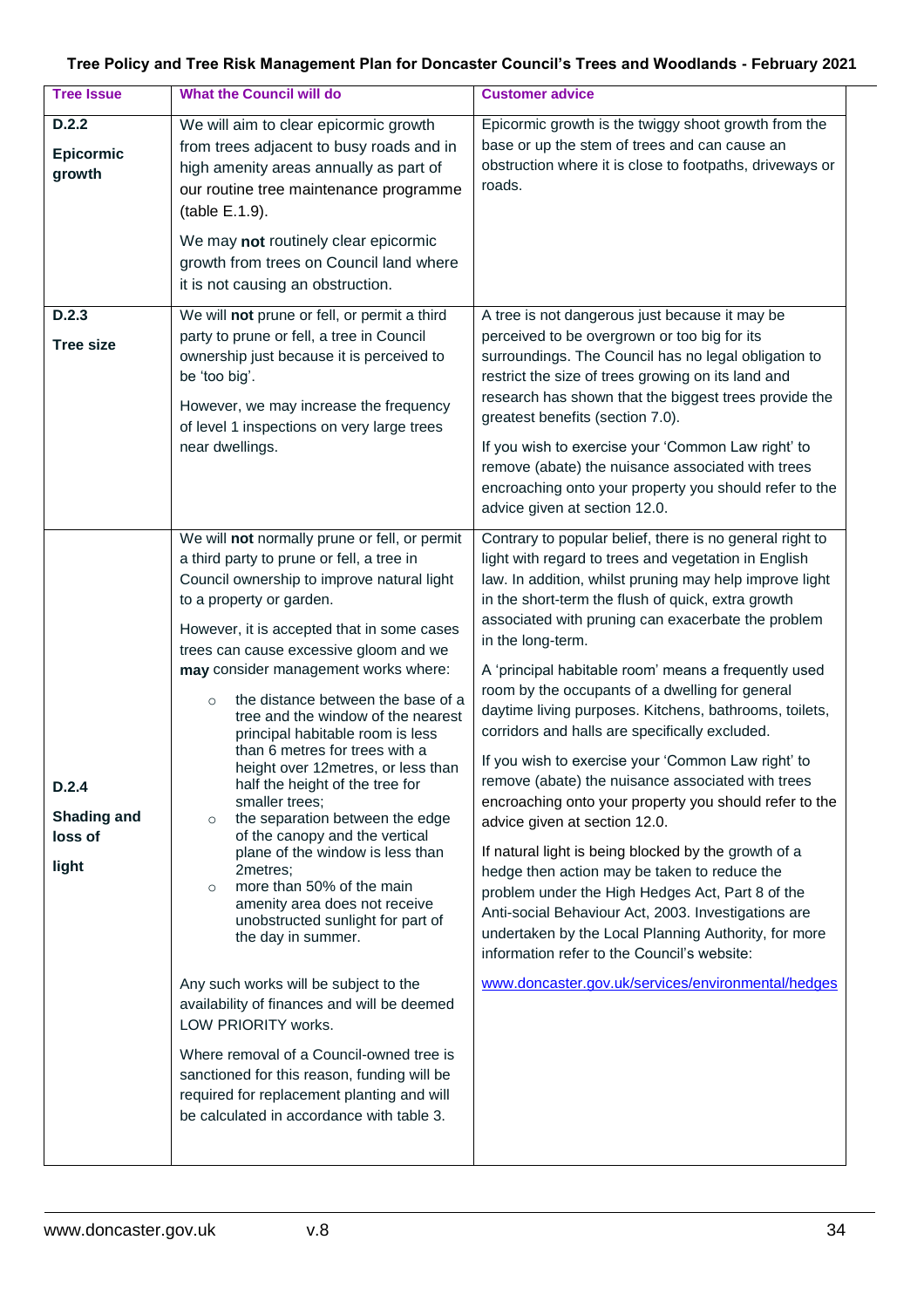|                                     | We will not prune or fell, or permit a third<br>party to prune or fell, a tree in Council<br>ownership to improve light attenuation by<br>domestic solar panels.                                                                                                                                                                                                                                                                                                         | Whilst Doncaster Council recognises the need for<br>renewable energy sources, the magnitude and range<br>of benefits provided by trees (section 7.0) far outweigh<br>those provided by domestic solar panels.<br>If you wish to exercise your 'Common Law right' to<br>remove (abate) the nuisance associated with trees<br>encroaching onto your property you should refer to the<br>advice given at section 12.0.                                                                                                                                                                                                                                                                                                                                                                                                                                                                    |
|-------------------------------------|--------------------------------------------------------------------------------------------------------------------------------------------------------------------------------------------------------------------------------------------------------------------------------------------------------------------------------------------------------------------------------------------------------------------------------------------------------------------------|----------------------------------------------------------------------------------------------------------------------------------------------------------------------------------------------------------------------------------------------------------------------------------------------------------------------------------------------------------------------------------------------------------------------------------------------------------------------------------------------------------------------------------------------------------------------------------------------------------------------------------------------------------------------------------------------------------------------------------------------------------------------------------------------------------------------------------------------------------------------------------------|
| D.2.5<br>Loss of view               | We will not normally prune or fell, or permit<br>a third party to prune or fell, a tree in<br>Council ownership to improve the view<br>from a private property.<br>However there may be certain<br>circumstances in which this might change<br>and we may consider pruning or felling a<br>tree to restore an important public<br>viewpoint or where there is potential to<br>bring about significant public benefit and/or<br>enhance the local landscape or townscape. | There is no legal right to a 'view'.<br>If you wish to exercise your 'Common Law right' to<br>remove (abate) the nuisance associated with trees<br>encroaching onto your property you should refer to the<br>advice given at section 12.0.                                                                                                                                                                                                                                                                                                                                                                                                                                                                                                                                                                                                                                             |
| D.2.6                               | We will not prune or fell, or permit a third<br>party to prune or fell, a tree in Council<br>ownership to prevent interference with TV<br>or satellite, telephone or broadband<br>reception.                                                                                                                                                                                                                                                                             | The Council has no legal obligation to prune trees on<br>its land to help improve television / satellite television,<br>telephone or broadband reception. In addition, whilst<br>pruning may help improve reception in the short-term<br>the flush of quick, extra growth associated with<br>pruning can exacerbate the problem in the long-term.<br>In most cases the problem can be resolved by<br>relocating a mast, aerial or satellite dish, or<br>alternatively using a signal booster. Residents are<br>advised to contact their satellite or TV provider for<br>specialist advice. If you wish to exercise your<br>'Common Law right' to remove (abate) the nuisance<br>associated with trees encroaching onto your property<br>you should refer to the advice given at section 12.0.                                                                                          |
| <b>Trees affecting</b><br>reception | We will not prune or fell, or permit a third<br>party to prune or fell, a tree in Council<br>ownership to prevent interference with a<br>wireless telecommunications signal.<br>However, we will prune, or permit a third<br>party to prune, a tree in Council ownership<br>that overhangs a highway, where<br>requested, to achieve a horizontal<br>clearance of up to 1-2 metres from physical<br>telecommunications apparatus (table<br>$E.1.3$ ).                    | Operators may exercise their legal right under the<br>Electronic Communications Code to serve notice to<br>require the Council to prune back any tree that<br>overhangs a highway where it interferes with, or will or<br>may interfere with, a Code Operators apparatus (i.e.<br>physical apparatus such as a mast or wire). Any such<br>notice will be considered on its own merits and the<br>operator notified of a decision within 28 days.<br>However, the Council considers that the Electronic<br>Communications Code does not extend to cutting<br>back a tree to prevent interference with a wireless<br>signal and expects an Operator's planning and<br>installation engineers to take account of existing trees<br>and their future growth before they install their<br>apparatus. In most cases the problem can best be<br>resolved by relocating or redesigning a mast. |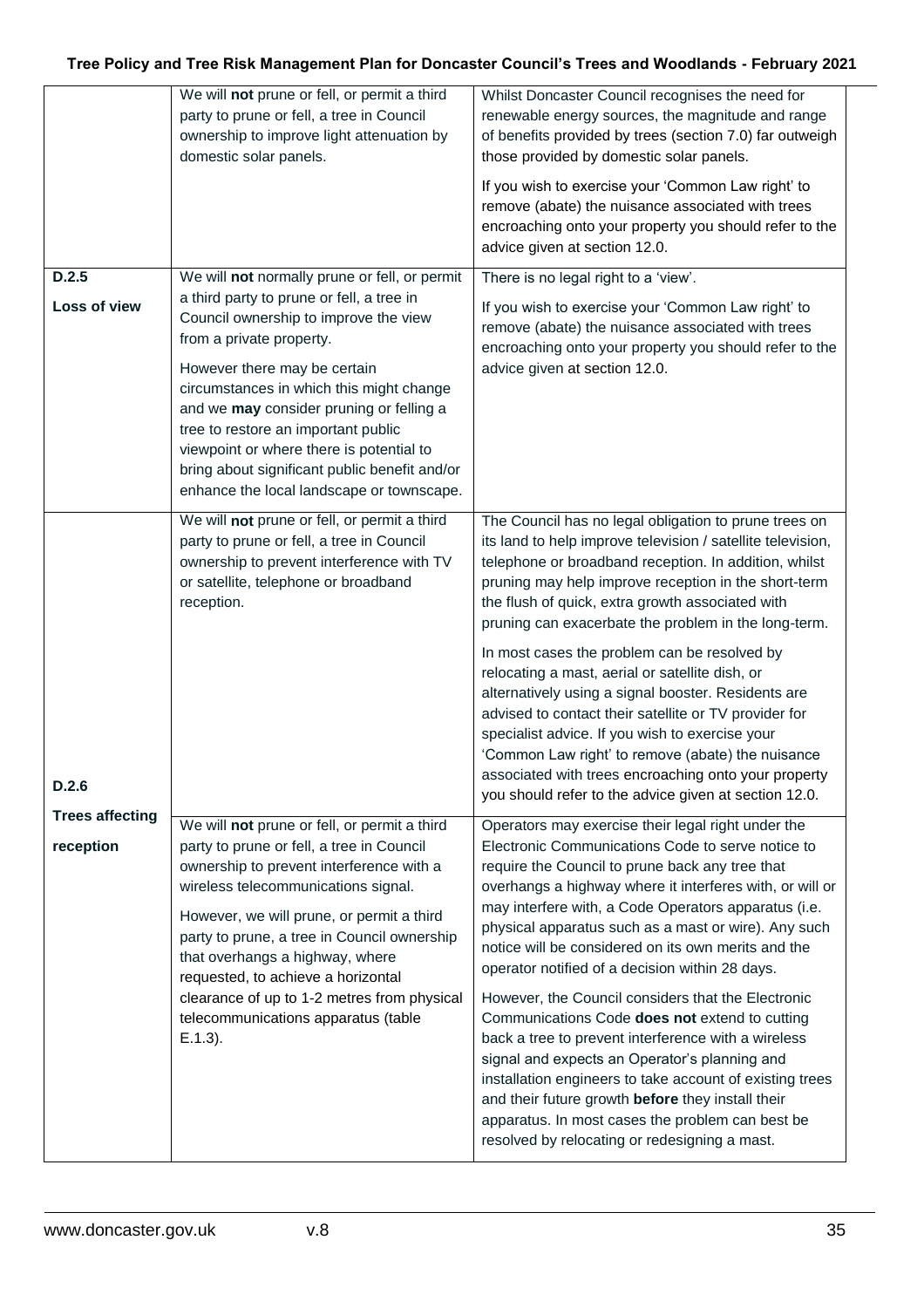| <b>Tree Issue</b>           | <b>What the Council will do</b>                                                                                                                                                                                                                                                                                                                                                                                                                                                                                                                                                                                                             | <b>Customer advice</b>                                                                                                                                                                                                                                                                                                                                                                                                                                                                                                                                                                                                                      |
|-----------------------------|---------------------------------------------------------------------------------------------------------------------------------------------------------------------------------------------------------------------------------------------------------------------------------------------------------------------------------------------------------------------------------------------------------------------------------------------------------------------------------------------------------------------------------------------------------------------------------------------------------------------------------------------|---------------------------------------------------------------------------------------------------------------------------------------------------------------------------------------------------------------------------------------------------------------------------------------------------------------------------------------------------------------------------------------------------------------------------------------------------------------------------------------------------------------------------------------------------------------------------------------------------------------------------------------------|
|                             | We will not prune or fell, or permit a third<br>party to prune or fell, a tree in Council<br>ownership to reduce falling leaves, twigs,<br>sap, or blossom from trees or remove fallen<br>natural debris from private land.                                                                                                                                                                                                                                                                                                                                                                                                                 | Trees are naturally shedding organisms and the<br>Council has no legal obligation to fell or prune trees<br>solely to alleviate problems caused by natural and/or<br>seasonal phenomena, which are largely outside of our<br>control. Tree blossom usually heralds the start of<br>spring and is a natural occurrence, which cannot be<br>avoided by pruning. The loss of leaves / foliage from<br>trees in the autumn is part of the natural cycle and<br>cannot be avoided by pruning.                                                                                                                                                    |
|                             |                                                                                                                                                                                                                                                                                                                                                                                                                                                                                                                                                                                                                                             | The cleansing of surfaces (e.g. paths, lawns, gutters<br>or cars) affected by falling leaves, sap, blossom, fruit,<br>nuts, bird and insect droppings and weeding of self-<br>set seeds are considered to be normal routine<br>seasonal maintenance which property owners are<br>expected to carry out. The maintenance of gutters is<br>the responsibility of the owner/occupier and the<br>Council is not obliged to remove leaves that may have<br>fallen from council owned trees. Where gutters are<br>regularly blocked by fallen leaves owners/occupiers<br>may wish to fit gutter guards to provide a low-<br>maintenance solution. |
| D.2.7<br>General<br>/ minor |                                                                                                                                                                                                                                                                                                                                                                                                                                                                                                                                                                                                                                             | If you wish to exercise your 'Common Law right' to<br>remove (abate) the nuisance associated with trees<br>encroaching onto your property you should refer to the<br>advice given at section 12.0.                                                                                                                                                                                                                                                                                                                                                                                                                                          |
| nuisances                   | We will not normally prune or fell, or permit<br>a third party to prune or fell, a tree in<br>Council ownership to reduce falling fruit,<br>berries or nuts, or remove fallen fruit or<br>germinating seedlings from private land.<br>However there may be certain<br>circumstances in which this might change<br>and we may consider measures to reduce<br>a problem where fallen fruit is leading to<br>significant anti-social behaviour problems.<br>Where removal of a Council-owned tree is<br>sanctioned for this reason, funding will be<br>required for replacement planting and will<br>be calculated in accordance with table 3. | Fruit trees such as apple, cherry and pear have the<br>double benefit of spring blossom and autumn fruit.<br>This makes fruit trees good for wildlife and a source of<br>free food.<br>Where fruit trees are established but there is a<br>significant antisocial behaviour problem we may<br>consider phased removal and replacement with<br>alternative species where finances are available.<br>If you wish to exercise your 'Common Law right' to<br>remove (abate) the nuisance associated with trees<br>encroaching onto your property you should refer to the<br>advice given at section 12.0.                                       |
|                             | We will not prune or fell, or permit a third<br>party to prune or fell, a tree in Council<br>ownership to reduce the emission of<br>honeydew or other sticky residue from<br>trees.                                                                                                                                                                                                                                                                                                                                                                                                                                                         | Honeydew is a natural and seasonal problem caused<br>by aphids (e.g. greenfly) feeding on the tree, which<br>excrete a sugary sap. Unfortunately, there is little that<br>can be done to remove the aphids which cause the<br>problem and pruning the tree may only offer partial<br>and/or temporary relief. Re-growth is often more likely<br>to be colonised by greenfly thereby potentially<br>increasing the problem. Some trees, such as limes,<br>are more prone to attack by greenfly and in some<br>years greenfly are more common especially following                                                                            |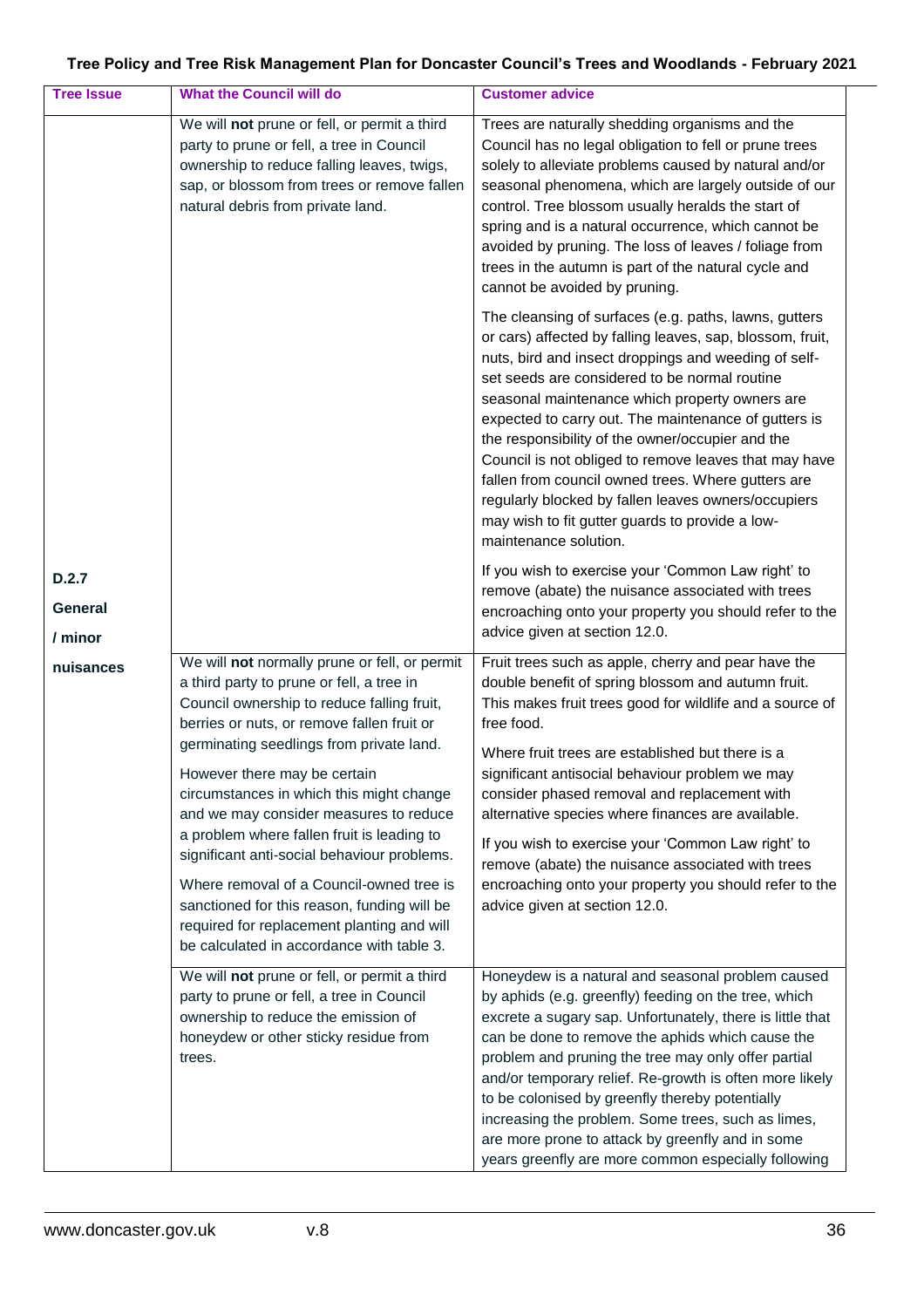|                         |                                                                                                                                                                                                                                                                                                                                              | a mild winter.                                                                                                                                                                                                                                                                                                                                                                                                                               |
|-------------------------|----------------------------------------------------------------------------------------------------------------------------------------------------------------------------------------------------------------------------------------------------------------------------------------------------------------------------------------------|----------------------------------------------------------------------------------------------------------------------------------------------------------------------------------------------------------------------------------------------------------------------------------------------------------------------------------------------------------------------------------------------------------------------------------------------|
|                         |                                                                                                                                                                                                                                                                                                                                              | Often the honeydew is colonised by a mould, which<br>causes it to go black. Where honeydew affects cars,<br>warm soapy water will remove the substance, as long<br>as this is done promptly.                                                                                                                                                                                                                                                 |
|                         |                                                                                                                                                                                                                                                                                                                                              | If you wish to exercise your 'Common Law right' to<br>remove (abate) the nuisance associated with trees<br>encroaching onto your property you should refer to the<br>advice given at section 12.0.                                                                                                                                                                                                                                           |
|                         |                                                                                                                                                                                                                                                                                                                                              | Where new trees are planted we try to choose species<br>and varieties that are less likely to cause this problem.                                                                                                                                                                                                                                                                                                                            |
|                         |                                                                                                                                                                                                                                                                                                                                              |                                                                                                                                                                                                                                                                                                                                                                                                                                              |
| D.2.7<br><b>General</b> | We will not prune or fell, or permit a third<br>party to prune or fell, a tree in Council<br>ownership to prevent or reduce bird                                                                                                                                                                                                             | Bird droppings may be a nuisance, but the problem is<br>not considered a sufficient reason to prune or remove<br>a tree. Warm soapy water will usually be sufficient to                                                                                                                                                                                                                                                                      |
| / minor                 | droppings from trees, or remove bird                                                                                                                                                                                                                                                                                                         | remove the bird droppings as long as this is done                                                                                                                                                                                                                                                                                                                                                                                            |
| nuisances               | droppings from private land.                                                                                                                                                                                                                                                                                                                 | promptly.                                                                                                                                                                                                                                                                                                                                                                                                                                    |
| (continued)             |                                                                                                                                                                                                                                                                                                                                              | If you wish to exercise your 'Common Law right' to<br>remove (abate) the nuisance associated with trees<br>encroaching onto your property you should refer to the<br>advice given at section 12.0.                                                                                                                                                                                                                                           |
|                         |                                                                                                                                                                                                                                                                                                                                              | In addition, nesting birds are protected under the<br>Wildlife and Countryside Act 1981 (and other related<br>wildlife law). Further guidance on wildlife protection<br>can be found in section 17.                                                                                                                                                                                                                                          |
|                         | We will not normally prune or fell, or permit<br>a third party to prune or fell, a tree in<br>Council ownership to remove or reduce<br>incidence of perceived pests such as bees,                                                                                                                                                            | If you wish to exercise your 'Common Law right' to<br>remove (abate) the nuisance associated with trees<br>encroaching onto your property you should refer to the<br>advice given at section 12.0.                                                                                                                                                                                                                                           |
|                         | wasps, flies, spiders or wild animals.<br>However, there may be certain<br>circumstances in which this might change<br>and we will undertake felling or pruning as<br>required as part of a control programme<br>where a serious risk to public health is<br>identified and supported by the current<br>advice of the appropriate Government | Many species of insect, including many threatened or<br>endangered species, live in or around trees and pose<br>no threat to the health of people and animals.<br>However, some exotic species do, such as the<br>presence of Oak Processionary Moth. We will actively<br>monitor our tree stock for the presence and spread of<br>tree pests and publish details of current pest and<br>disease threats in the borough and action plans for |
|                         | agency.                                                                                                                                                                                                                                                                                                                                      | their management on our website.                                                                                                                                                                                                                                                                                                                                                                                                             |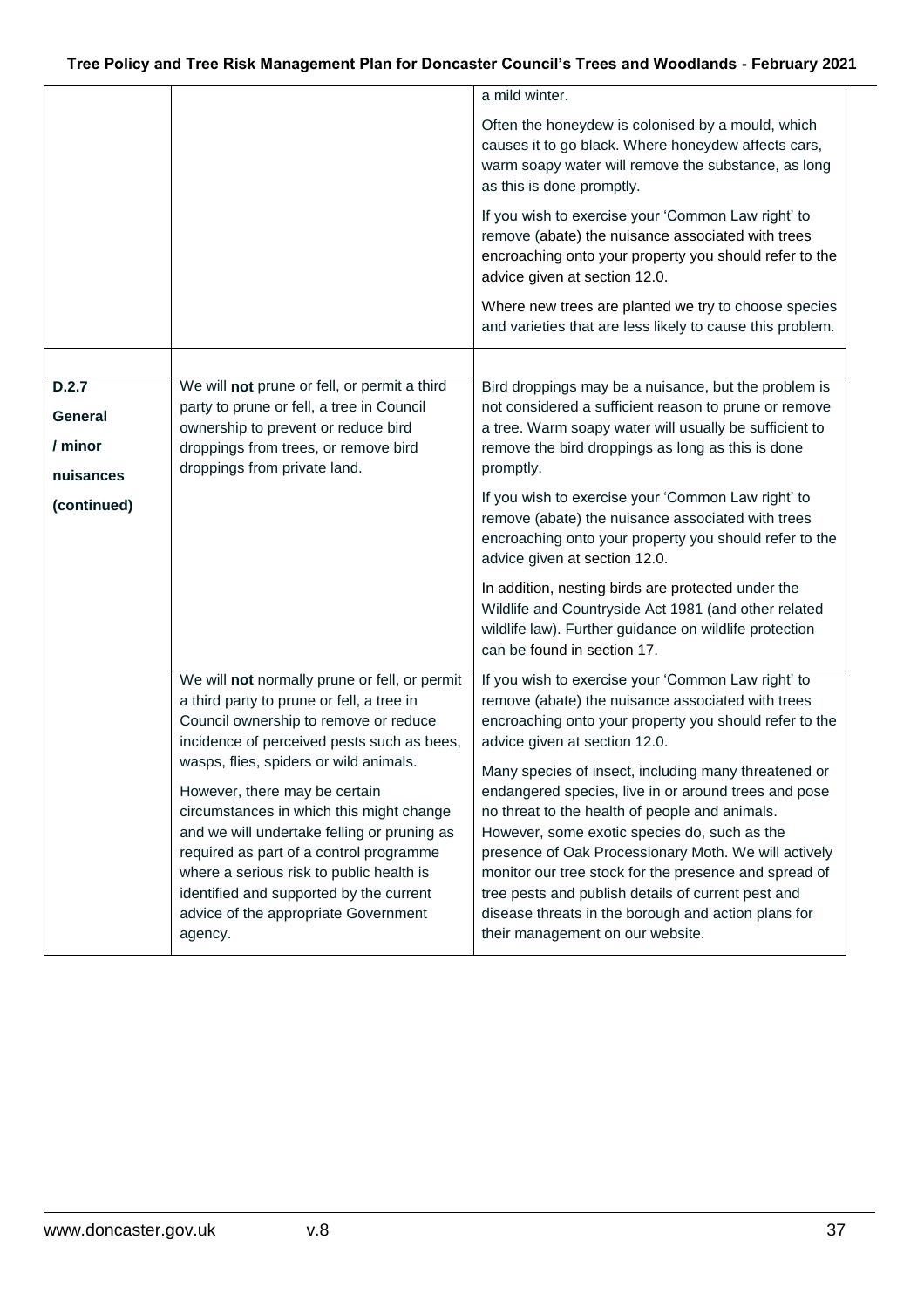#### **Tree Issue What the Council will do Customer advice D.2.8 Poisonous trees** We will **not** prune or fell, or permit a third party to prune or fell, a tree in Council ownership due to a theoretical risk of accidental poisoning from trees bearing poisonous fruit or foliage. The view expressed by the National Poisons Information Service (NPIS) is that the vast majority of (the fortunately rare) significant overdoses related to poisonous trees occur in individuals who self-harm and there is a very low risk of accidental toxicity. Similarly, the Veterinary Poisons Information Service (VPIS) has indicated that, in relation to Yew, even in the worst case scenario of exhibiting severe signs of toxicity (e.g. vomiting and diarrhoea) a dog is likely to make a full recovery following ingesting berries. In relation to livestock, the movement of plant seeds around in the air due to weather patterns is a natural phenomenon and the Council has no obligation to prevent, or take measures to prevent, the seeds or leaves of trees on its land from spreading onto neighbouring land if the species is not listed as an injurious weed under the Weeds Act 1959 (e.g. sycamore or oak). Consequently, the onus is on the livestock owner to minimise any risks (e.g. fence off areas where seeds and/or leaves fall and supply extra forage, especially where pasture is poor). The Council considers that, in the vast majority of cases, the removal of a tree would be a disproportionate response to the actual risk posed in terms of the theoretical risk of accidental poisoning. If you wish to exercise your 'Common Law right' to remove (abate) the nuisance associated with trees encroaching onto your property you should refer to the advice given at section 12.0. **D.2.9 Personal medical complaint** Requests to undertake work to a tree in Council ownership because of a personal medical condition will be treated on a caseby-case basis and supporting evidence from a qualified medical practitioner will be required. Where removal of a Council-owned tree is sanctioned for this reason, funding will be required for replacement planting and will be calculated in accordance with table 3. Trees provide many tangible benefits in enhancing urban environments and supporting good physical and mental health (section 7.0). If you wish to exercise your 'Common Law right' to remove (abate) the nuisance associated with trees encroaching onto your property you should refer to the advice given at section 12.0. We will **not** prune or fell, or permit a third party to prune or fell, a tree in Council ownership to reduce the release of pollen. Whilst we recognise that hay fever can be a debilitating problem, research has shown the positive effects that trees have on physical and mental wellbeing, particularly in urban environments. Not all tree species are wind pollinated and the natural movement of pollen around in the air due to weather patterns is a phenomenon that is beyond the Council's control, meaning that trees immediately adjacent to properties may not be the primary pollen source.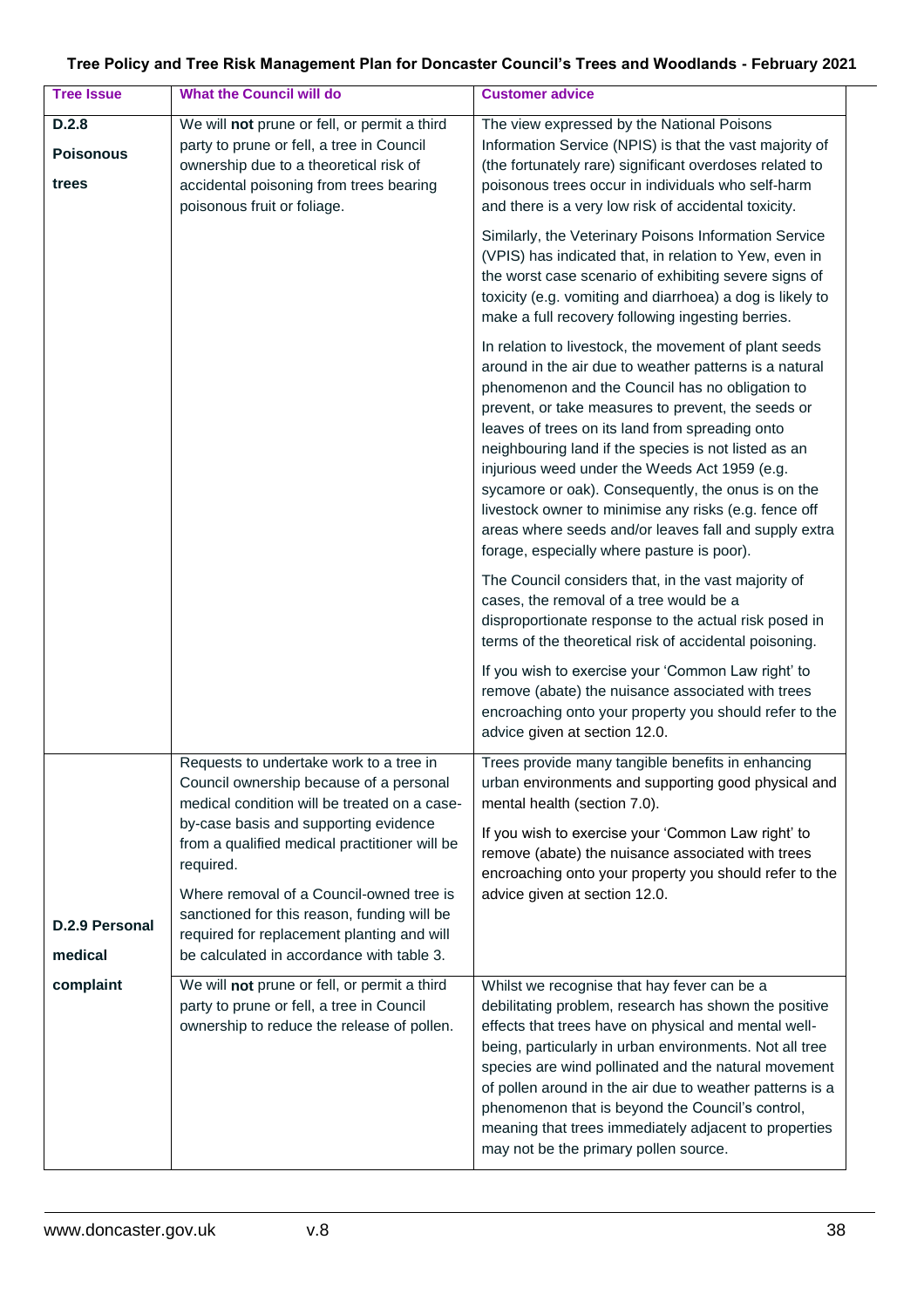|                                                                                     |                                                                                                                                                                                                                               | If you wish to exercise your 'Common Law right' to<br>remove (abate) the nuisance associated with trees<br>encroaching onto your property you should refer to the<br>advice given at section 12.0.                                                                                                                                                                                                                                      |
|-------------------------------------------------------------------------------------|-------------------------------------------------------------------------------------------------------------------------------------------------------------------------------------------------------------------------------|-----------------------------------------------------------------------------------------------------------------------------------------------------------------------------------------------------------------------------------------------------------------------------------------------------------------------------------------------------------------------------------------------------------------------------------------|
| D.2.10<br><b>Moisture</b><br><b>Depletion</b><br><b>Subsidence</b><br><b>Damage</b> | We will only prune or remove a tree in<br>Council ownership where submitted<br>evidence clearly implicates a tree in<br>moisture depletion subsidence damage<br>and no alternative solution is available or<br>proportionate. | Tree induced moisture depletion subsidence damage<br>is a complex issue. Whilst we recognise our<br>responsibilities for the trees in our ownership, there<br>will be a presumption against the removal or pruning<br>of a tree based on a speculative and unquantified<br>possibility of damage occurring at some unspecified<br>point in the future.                                                                                  |
|                                                                                     |                                                                                                                                                                                                                               | We vigorously defend claims of tree-related<br>subsidence damage and require that the claimant<br>and/or their representative supplies sufficient evidence<br>to establish that the vegetation is responsible. The<br>burden of proof lies with the claimant and should you<br>wish to make a formal claim for damages or to<br>formally notify us of your concerns about future<br>damage you will have to supply supporting evidence. |
|                                                                                     |                                                                                                                                                                                                                               | If you believe that your property is suffering<br>subsidence damage due to the action of trees in<br>Council ownership (or that you are concerned about<br>potential damage) then you should first contact your<br>property insurer. You should discuss your concerns<br>with your insurer to agree an appropriate course of<br>action.                                                                                                 |
|                                                                                     |                                                                                                                                                                                                                               | Should you, or those acting on your behalf, wish to<br>make a claim for damages, alleging that a Council<br>owned or maintained tree is causing subsidence<br>damage to your property, then you should submit it to<br>the Council's Insurance Team:                                                                                                                                                                                    |
|                                                                                     |                                                                                                                                                                                                                               | www.doncaster.gov.uk/services/the-council-<br>democracy/insurance                                                                                                                                                                                                                                                                                                                                                                       |
|                                                                                     |                                                                                                                                                                                                                               | We will expect any insurance claim against a tree on<br>Council land to be supported by the following<br>evidence:                                                                                                                                                                                                                                                                                                                      |
|                                                                                     |                                                                                                                                                                                                                               | description of type of damage;<br>$\circ$<br>indication of seasonal movement;<br>$\circ$<br>levels and distortion survey;<br>$\circ$<br>visual evidence of damage;<br>$\circ$<br>depth of foundations demonstrated from<br>$\circ$<br>excavated trial holes;<br>analysis of soil type under foundation;<br>$\circ$<br>presence and identification of tree roots.<br>$\circ$                                                             |
|                                                                                     |                                                                                                                                                                                                                               | If you wish to exercise your 'Common Law right' to<br>remove (abate) the nuisance associated with trees<br>encroaching onto your property you should refer to the<br>advice given at section 12.0. You should also be<br>aware that the cutting of roots can seriously affect<br>the structural stability of a tree.                                                                                                                    |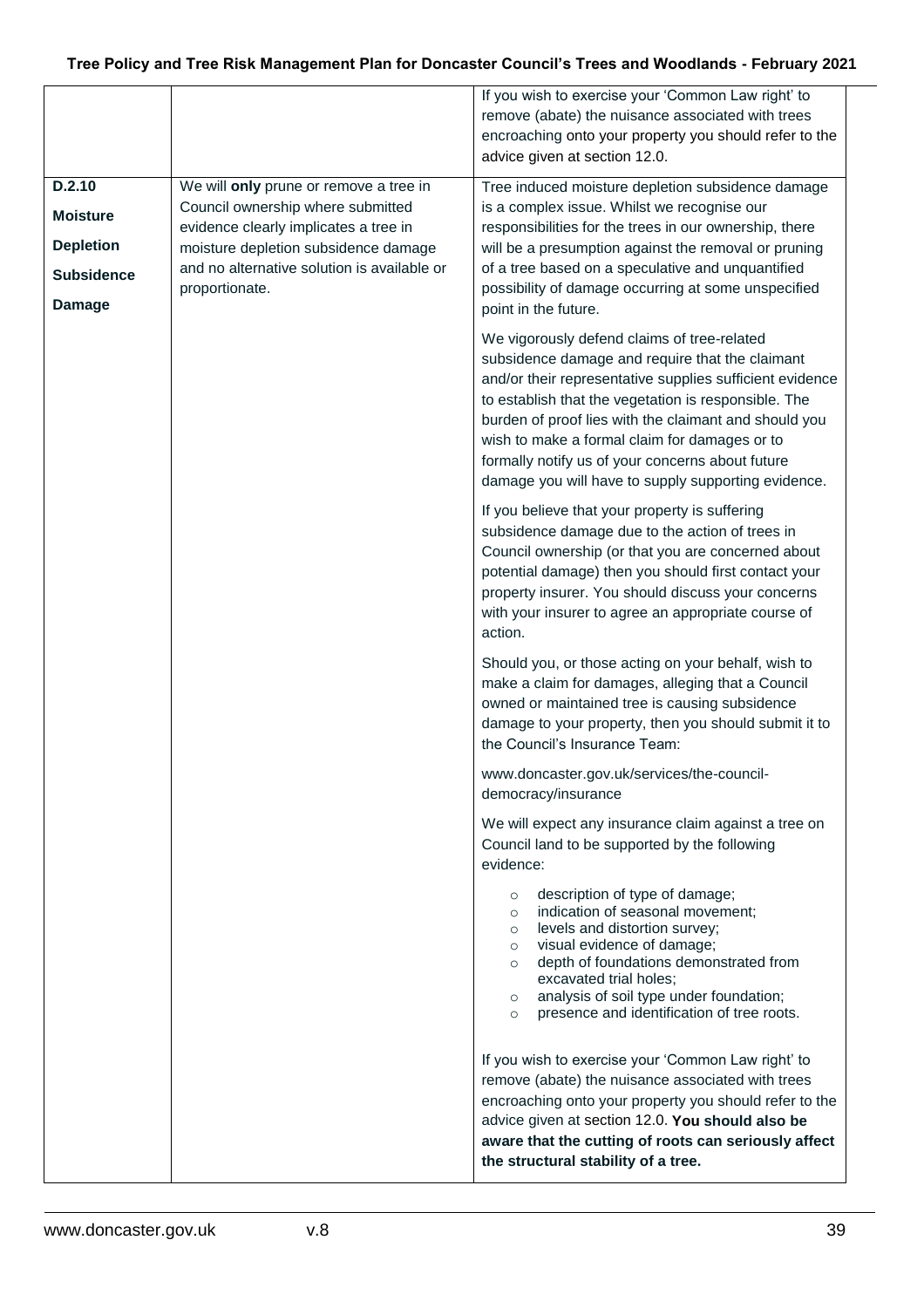| <b>Tree Issue</b> | <b>What the Council will do</b>                                                                                                                                                                                           | <b>Customer advice</b>                                                                                                                                                                                                                                                                                                                                                                              |
|-------------------|---------------------------------------------------------------------------------------------------------------------------------------------------------------------------------------------------------------------------|-----------------------------------------------------------------------------------------------------------------------------------------------------------------------------------------------------------------------------------------------------------------------------------------------------------------------------------------------------------------------------------------------------|
| D.2.11            | We will not normally prune or fell, or permit                                                                                                                                                                             | Tree roots naturally exploit surrounding ground for                                                                                                                                                                                                                                                                                                                                                 |
| <b>Root</b>       | a third party to prune or fell, a tree in                                                                                                                                                                                 | moisture and nutrients essential to keep the tree                                                                                                                                                                                                                                                                                                                                                   |
| encroachment      | Council ownership just because roots have<br>encroached onto adjoining land.                                                                                                                                              | healthy and to keep it stable. Tree pruning is unlikely<br>to reduce root presence and may actually worsen the                                                                                                                                                                                                                                                                                      |
|                   |                                                                                                                                                                                                                           | problem in the long-term as many tree species readily                                                                                                                                                                                                                                                                                                                                               |
| and damage        |                                                                                                                                                                                                                           | produce shoots from their buried roots as a way to                                                                                                                                                                                                                                                                                                                                                  |
|                   | However, we may prune or fell a tree in<br>Council ownership to resolve a direct<br>damage issue where submitted evidence<br>clearly implicates the tree and no<br>alternative solution is available or<br>proportionate. | regenerate and this is often stimulated by stresses,<br>such as pruning. Numerous tree species (including<br>Cherry and Poplar) are also likely to produce vigorous<br>root suckers as a response to being felled. Poisoning<br>a stump to prevent such suckering is not always<br>successful since application of herbicide onto a stump<br>face often only affects the stump and the upper roots. |
|                   |                                                                                                                                                                                                                           | It is often possible to rebuild or repair garden walls<br>and repair paths to take account of adjacent trees by,<br>for example installing a section of railing in a wall or<br>using a bridging foundation, and by selectively pruning<br>roots and re-laying a path with flexible materials such<br>as asphalt, gravel or resin-bonded gravel to provide a<br>smooth surface.                     |
|                   |                                                                                                                                                                                                                           | If you believe that your property is suffering damage<br>due to the action of trees in Council ownership then<br>you should first contact your property insurer. You<br>should discuss your concerns with your insurer to<br>agree an appropriate course of action.                                                                                                                                 |
|                   |                                                                                                                                                                                                                           | The burden of proof lies with the claimant and should<br>you wish to make a formal claim for damages or to<br>formally notify us of your concerns about damage you<br>should supply supporting evidence.                                                                                                                                                                                            |
|                   |                                                                                                                                                                                                                           | Should you, or those acting on your behalf, wish to<br>make a claim for damages, alleging that a Council<br>owned or maintained tree is causing direct damage to<br>your property, then you should submit it to the<br>Council's Insurance Team:                                                                                                                                                    |
|                   |                                                                                                                                                                                                                           | www.doncaster.gov.uk/services/the-council-<br>democracy/insurance                                                                                                                                                                                                                                                                                                                                   |
|                   |                                                                                                                                                                                                                           | The value of the tree(s) (section 10.0) will be a<br>material consideration in the outcome of a claim for<br>damages.                                                                                                                                                                                                                                                                               |
|                   |                                                                                                                                                                                                                           | If you wish to exercise your 'Common Law right' to<br>remove (abate) the nuisance associated with trees<br>encroaching onto your property you should refer to the<br>advice given at section 12.0. You should also be<br>aware that the cutting of roots can seriously affect<br>the structural stability of a tree.                                                                                |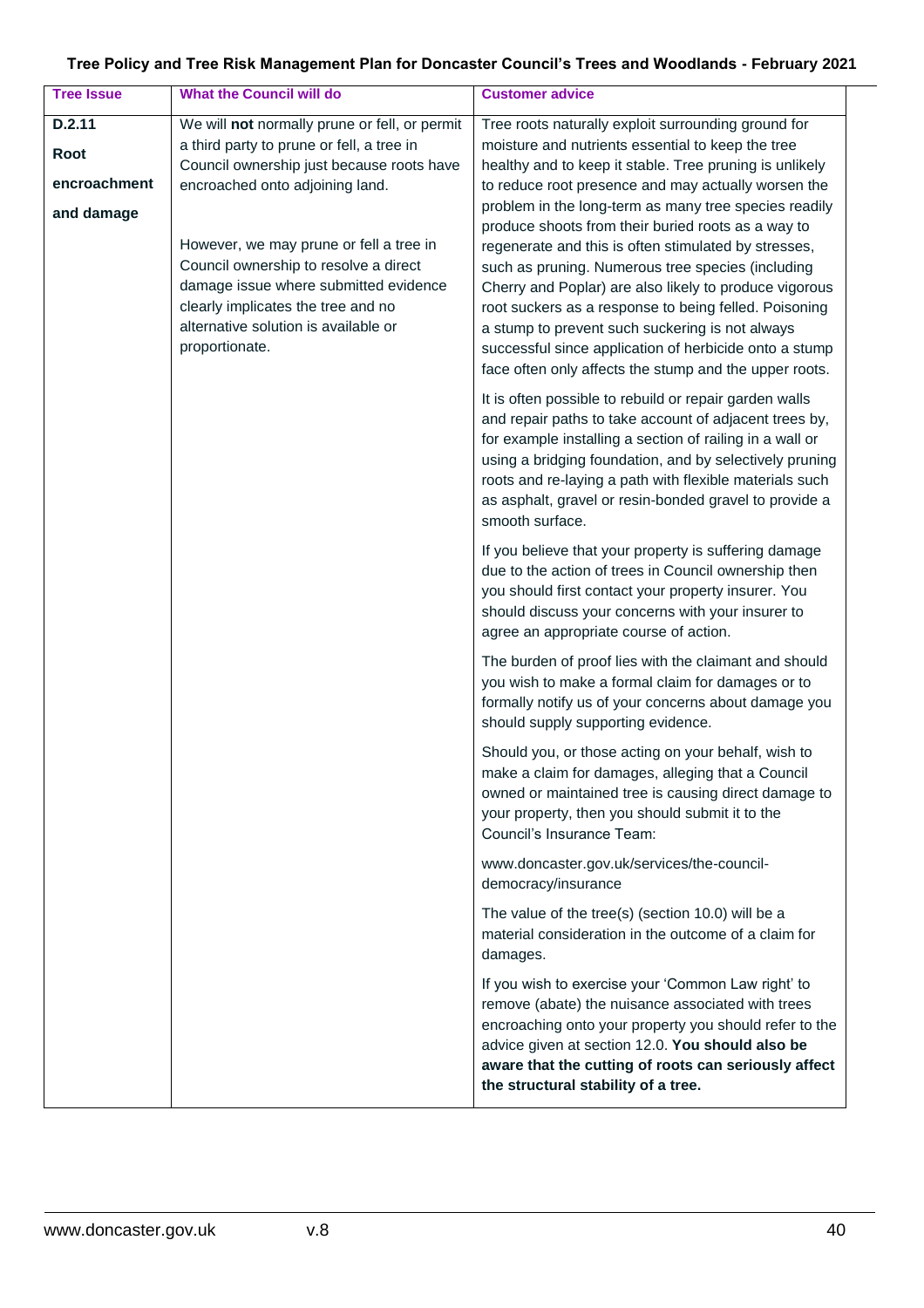| <b>Tree Issue</b> | <b>What the Council will do</b>                                                                                                                                                                                                                                                              | <b>Customer advice</b>                                                                                                                                                                                                                                                                                                                                                                                                                        |
|-------------------|----------------------------------------------------------------------------------------------------------------------------------------------------------------------------------------------------------------------------------------------------------------------------------------------|-----------------------------------------------------------------------------------------------------------------------------------------------------------------------------------------------------------------------------------------------------------------------------------------------------------------------------------------------------------------------------------------------------------------------------------------------|
|                   | We will not prune, fell or cut the roots, or<br>permit a third party to prune, fell or cut the<br>roots, of a tree in Council ownership in<br>response to root presence in drains or an<br>unquantified possibility of future drain<br>damage occurring because of the presence<br>of trees. | There is no evidence to suggest that tree roots can<br>actively penetrate an intact pipe or drain, but they can<br>find their way into drains through existing faults and<br>increase damage. The presence of tree roots in a<br>drain is usually symptomatic of an underlying problem<br>requiring repair of the broken pipe. The removal or<br>pruning of a tree will not prevent other vegetation from<br>exploiting the same opportunity. |
|                   |                                                                                                                                                                                                                                                                                              | If you are concerned about the condition of your<br>drains then you are advised to contact your water and<br>sewerage company.                                                                                                                                                                                                                                                                                                                |
|                   |                                                                                                                                                                                                                                                                                              | If you wish to exercise your 'Common Law right' to<br>remove (abate) the nuisance associated with trees<br>encroaching onto your property you should refer to the<br>advice given at section 12.0. You should also be<br>aware that the cutting of roots can seriously affect<br>the structural stability of a tree.                                                                                                                          |
| D.2.11            | Requests to undertake root pruning or                                                                                                                                                                                                                                                        | Doncaster Council Highways department continually                                                                                                                                                                                                                                                                                                                                                                                             |
| Root              | remove a tree in Council ownership<br>because of damage to a public highway or                                                                                                                                                                                                               | inspect adopted roads and footways and initiate<br>repairs and maintenance.                                                                                                                                                                                                                                                                                                                                                                   |
| encroachment      | footway will be treated on a case-by-case                                                                                                                                                                                                                                                    |                                                                                                                                                                                                                                                                                                                                                                                                                                               |
| and damage        | basis and approved only when other                                                                                                                                                                                                                                                           | Abrupt level differences in a footway measured at an<br>up stand greater than 20mm should be reported to the                                                                                                                                                                                                                                                                                                                                  |
| (continued)       | options for correcting a conflict between<br>roots and infrastructure (see STAG doc)                                                                                                                                                                                                         | Highways authority as a pavement defect via 01302                                                                                                                                                                                                                                                                                                                                                                                             |
|                   | are deemed not practical or                                                                                                                                                                                                                                                                  | 736000.                                                                                                                                                                                                                                                                                                                                                                                                                                       |
|                   | disproportionate.                                                                                                                                                                                                                                                                            |                                                                                                                                                                                                                                                                                                                                                                                                                                               |
| D.2.12            | We will actively monitor our tree stock for                                                                                                                                                                                                                                                  | The scale of devastation caused by Dutch Elm                                                                                                                                                                                                                                                                                                                                                                                                  |
| Pest and          | the presence and spread of tree pests and<br>diseases and report the presence of any                                                                                                                                                                                                         | Disease is well known and affected trees are still a<br>common sight around the borough. Climate change                                                                                                                                                                                                                                                                                                                                       |
| disease           | significant or new pest or disease                                                                                                                                                                                                                                                           | and global trade are also increasing the range of                                                                                                                                                                                                                                                                                                                                                                                             |
| control           | outbreaks to DEFRA and the Forestry                                                                                                                                                                                                                                                          | pests and diseases that affect the tree species                                                                                                                                                                                                                                                                                                                                                                                               |
|                   | Commission in order to identify and put in<br>place a programme of preventative and<br>remedial work.                                                                                                                                                                                        | growing around Doncaster and modern transport links<br>often facilitate their rapid spread.                                                                                                                                                                                                                                                                                                                                                   |
|                   | Sanitation felling to halt the spread of a<br>pest or disease will only be undertaken<br>where supported by the current advice of<br>the appropriate Government agency.                                                                                                                      |                                                                                                                                                                                                                                                                                                                                                                                                                                               |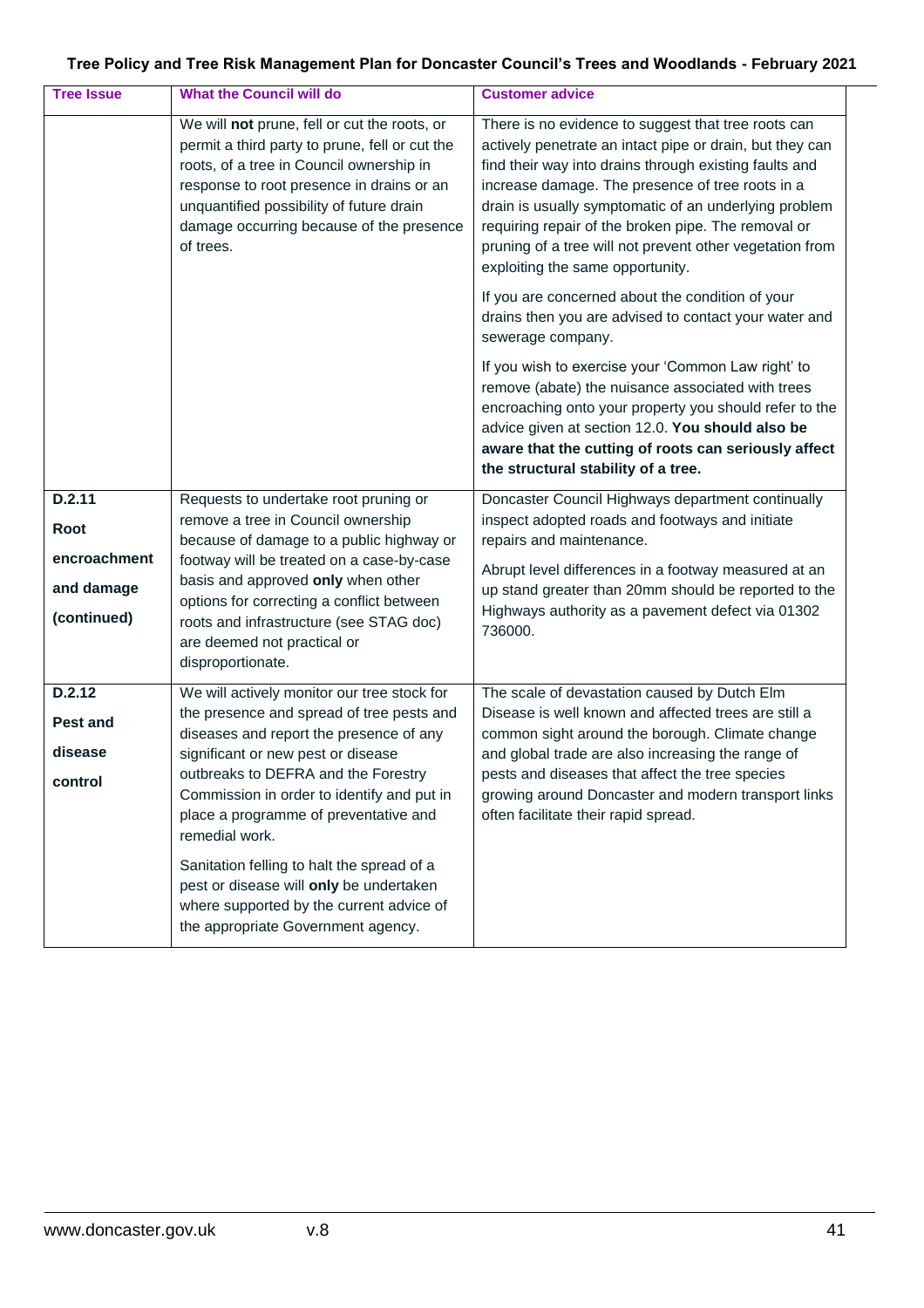| Tree Policy and Tree Risk Management Plan for Doncaster Council's Trees and Woodlands - February 2021 |  |
|-------------------------------------------------------------------------------------------------------|--|
|-------------------------------------------------------------------------------------------------------|--|

| <b>Tree Issue</b>  | <b>What the Council will do</b>                                                                                                                                                    | <b>Customer advice</b>                                                                                                                                                                                                                                                                                                                                             |
|--------------------|------------------------------------------------------------------------------------------------------------------------------------------------------------------------------------|--------------------------------------------------------------------------------------------------------------------------------------------------------------------------------------------------------------------------------------------------------------------------------------------------------------------------------------------------------------------|
| D.2.13             | Where a tree in Council ownership is                                                                                                                                               | Where a tree is associated with criminal activity and/or                                                                                                                                                                                                                                                                                                           |
| <b>Crime and</b>   | associated with criminal activity and/or anti-                                                                                                                                     | anti-social behaviour steps to reduce the problem will                                                                                                                                                                                                                                                                                                             |
| anti-social        | social behaviour, measures to reduce the<br>problem will be considered on a site-by-site                                                                                           | typically require the coordination of a number of<br>agencies including the Police. Just pruning or felling a                                                                                                                                                                                                                                                      |
| behaviour          | basis.                                                                                                                                                                             | tree is not always the answer to the problem.                                                                                                                                                                                                                                                                                                                      |
|                    | We will not normally prune or fell, or permit<br>a third party to prune or fell, a tree in<br>Council ownership just because it is<br>associated with antisocial behaviour.        |                                                                                                                                                                                                                                                                                                                                                                    |
|                    | Where removal of a Council-owned tree is<br>sanctioned for this reason, funding will be<br>required for replacement planting and will<br>be calculated in accordance with table 3. |                                                                                                                                                                                                                                                                                                                                                                    |
| D.2.14             | Doncaster Council has no authority to                                                                                                                                              | The Council cannot provide a mediation service so                                                                                                                                                                                                                                                                                                                  |
| <b>Third party</b> | intervene in a dispute between neighbours.                                                                                                                                         | you should try to resolve a dispute between yourself<br>and your neighbour amicably or seek advice from a                                                                                                                                                                                                                                                          |
| nuisance -         |                                                                                                                                                                                    | solicitor or Citizens Advice:                                                                                                                                                                                                                                                                                                                                      |
| private tree       |                                                                                                                                                                                    | www.citizensadvice.org.uk/                                                                                                                                                                                                                                                                                                                                         |
|                    |                                                                                                                                                                                    | If the nuisance relates to the height of a hedge then<br>action may be taken to reduce the problem under the<br>High Hedges Act, Part 8 of the Antisocial Behaviour<br>Act, 2003. Investigations are undertaken by the Local<br>Planning Authority, for more information refer to the<br>Council's website -<br>www.doncaster.gov.uk/services/environmental/hedges |
|                    |                                                                                                                                                                                    |                                                                                                                                                                                                                                                                                                                                                                    |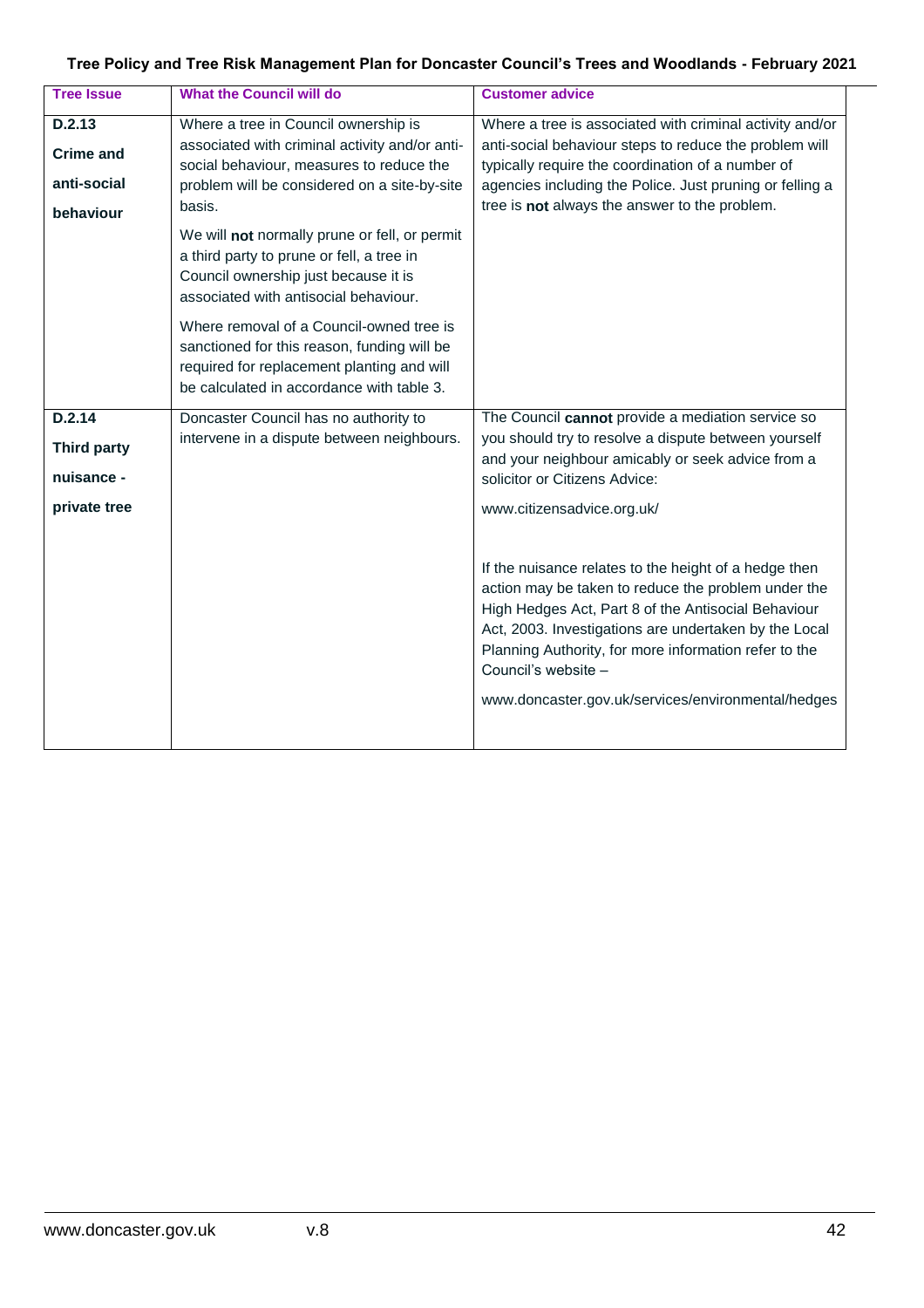## **Appendix E – Guidelines on Tree Pruning Operations**

| <b>E.1 Tree Pruning Techniques</b>         |                                                                                                                                                                                                                                                                                                                                                                                                                                                                                   |                                                                                                                                                                                                                                                                                                                                                                                                                                                                                                                                                                                                                                                                                                                                                                                                                                                                                                                                                                                                                                                                                                                                                                                                                                                                             |  |
|--------------------------------------------|-----------------------------------------------------------------------------------------------------------------------------------------------------------------------------------------------------------------------------------------------------------------------------------------------------------------------------------------------------------------------------------------------------------------------------------------------------------------------------------|-----------------------------------------------------------------------------------------------------------------------------------------------------------------------------------------------------------------------------------------------------------------------------------------------------------------------------------------------------------------------------------------------------------------------------------------------------------------------------------------------------------------------------------------------------------------------------------------------------------------------------------------------------------------------------------------------------------------------------------------------------------------------------------------------------------------------------------------------------------------------------------------------------------------------------------------------------------------------------------------------------------------------------------------------------------------------------------------------------------------------------------------------------------------------------------------------------------------------------------------------------------------------------|--|
| <b>Pruning</b>                             | <b>Description and Associated Risks</b>                                                                                                                                                                                                                                                                                                                                                                                                                                           | <b>What Doncaster Council will do</b>                                                                                                                                                                                                                                                                                                                                                                                                                                                                                                                                                                                                                                                                                                                                                                                                                                                                                                                                                                                                                                                                                                                                                                                                                                       |  |
| <b>Technique</b>                           |                                                                                                                                                                                                                                                                                                                                                                                                                                                                                   |                                                                                                                                                                                                                                                                                                                                                                                                                                                                                                                                                                                                                                                                                                                                                                                                                                                                                                                                                                                                                                                                                                                                                                                                                                                                             |  |
| E.1.1<br><b>Crown Lifting</b>              | The removal of lower branches to achieve<br>a stated vertical clearance above ground<br>level or other structure.<br>The excessive removal of low branches<br>can lead to the development of poor stem /<br>crown balance, where a tree may become<br>top heavy, and may result in large wounds<br>around the main stem, which could<br>potentially allow the development of<br>extensive decay and reduce the long-term<br>integrity of the tree's main supporting<br>structure. | Crown lifting is undertaken as routine tree<br>maintenance to prevent obstruction of a highway or<br>footpath, or interference with buildings and other<br>infrastructure. It is specified to comply with the<br>following parameters:<br>the number and size of pruning wounds will<br>$\circ$<br>be limited and well-spaced;<br>the reduction of branches to lateral/secondary<br>$\circ$<br>growth rather than their complete removal will<br>be prioritised, especially in mature trees;<br>the remaining crown height should be at least<br>$\circ$<br>two-thirds of the tree's overall height;<br>no more than 15% of the tree's original<br>$\circ$<br>unpruned crown will be removed when cutting<br>back branches to the stem(s);<br>the vertical clearance will be stated in the<br>$\circ$<br>work specification;<br>trees situated along public highways will be<br>$\circ$<br>maintained to a minimum clearance height of<br>2.3 metres over a footpath or paved area and<br>5.2 metres over carriageways; and<br>extensive crown lifting will be phased over a<br>$\circ$<br>number of years, where possible, with a view<br>to providing some opportunity for<br>physiological and biomechanical adaptation to<br>the resulting wounding and branch removal. |  |
| E.1.2<br>Crown<br><b>Thinning</b>          | The removal of some secondary branch<br>growth to create a less dense crown<br>without altering the shape of the tree.<br>The amount of branch wood that can be<br>removed without harming the tree is<br>minimal. In addition, rubbing and crossing<br>branches can act as natural braces and<br>hold multiple crown parts together and their<br>removal can increase the likelihood of<br>crown failure.                                                                        | We do not routinely undertake crown thinning on<br>Doncaster Council trees. Where it is specified it will<br>comply with the following parameters:<br>the estimated percentage of crown to be<br>removed will not exceed 20% (1 in 5<br>branches);<br>pruning cuts will not normally exceed 5cm in<br>$\circ$<br>diameter; and<br>rubbing and crossing branches that are acting<br>$\circ$<br>as natural crown braces will be identified and<br>retained.                                                                                                                                                                                                                                                                                                                                                                                                                                                                                                                                                                                                                                                                                                                                                                                                                   |  |
| E.1.3<br><b>Targeted</b><br><b>Pruning</b> | The removal or shortening of individual<br>branches to increase clearance from<br>buildings or infrastructure (e.g. overhead<br>cables) or to reduce the risk of branch<br>failure.                                                                                                                                                                                                                                                                                               | Targeted pruning is undertaken as routine tree<br>maintenance to prevent contact with buildings and<br>other infrastructure. It is specified to comply with the<br>following parameters:<br>the number and size of pruning wounds will<br>$\circ$<br>be the minimum required for the purpose; and<br>the work specification should state the feature<br>$\circ$<br>and the clearance to be achieved.                                                                                                                                                                                                                                                                                                                                                                                                                                                                                                                                                                                                                                                                                                                                                                                                                                                                        |  |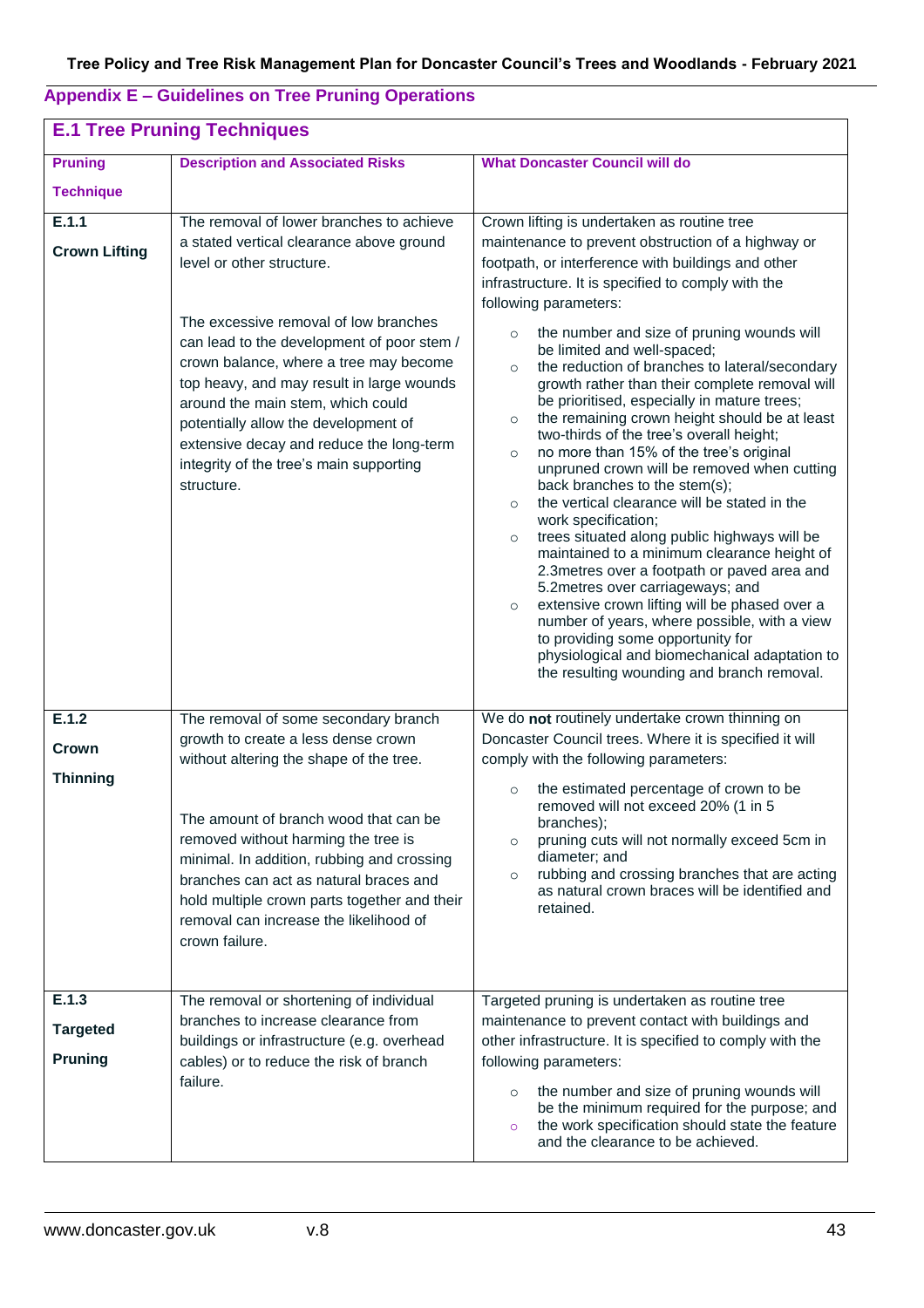| <b>Pruning</b>                        | <b>Description and Associated Risks</b>                                                                                                                                                                                                                                                                                                                                                                                                                                                                                                                                                                                                                                                                                                                                                                                                                                                                                                                                                                                                                                                                                                                                       | <b>What Doncaster Council will do</b>                                                                                                                                                                                                                                                                                                                                                                                                                                                                                                                                                                                                                                                                                                                                                                                                                                                                                                                                                                                                                  |
|---------------------------------------|-------------------------------------------------------------------------------------------------------------------------------------------------------------------------------------------------------------------------------------------------------------------------------------------------------------------------------------------------------------------------------------------------------------------------------------------------------------------------------------------------------------------------------------------------------------------------------------------------------------------------------------------------------------------------------------------------------------------------------------------------------------------------------------------------------------------------------------------------------------------------------------------------------------------------------------------------------------------------------------------------------------------------------------------------------------------------------------------------------------------------------------------------------------------------------|--------------------------------------------------------------------------------------------------------------------------------------------------------------------------------------------------------------------------------------------------------------------------------------------------------------------------------------------------------------------------------------------------------------------------------------------------------------------------------------------------------------------------------------------------------------------------------------------------------------------------------------------------------------------------------------------------------------------------------------------------------------------------------------------------------------------------------------------------------------------------------------------------------------------------------------------------------------------------------------------------------------------------------------------------------|
| <b>Technique</b>                      |                                                                                                                                                                                                                                                                                                                                                                                                                                                                                                                                                                                                                                                                                                                                                                                                                                                                                                                                                                                                                                                                                                                                                                               |                                                                                                                                                                                                                                                                                                                                                                                                                                                                                                                                                                                                                                                                                                                                                                                                                                                                                                                                                                                                                                                        |
| E.1.4<br>Crown<br><b>Reduction</b>    | The overall reduction in the height and/or<br>spread of the crown of a tree by means of a<br>general shortening of peripheral twigs<br>and/or branches, whilst retaining the main<br>framework of branches.<br>Crown reduction alleviates biomechanical<br>stress by reducing both the leverage and<br>the sail area of a tree, and can allow<br>retention of a tree in a confined space.<br>However, it results in a large number of<br>wounds and the loss of a large proportion<br>of the tree's foliage-bearing structure,<br>which can affect photosynthetic<br>performance and the maintenance of<br>natural defences against dysfunction and<br>decay. It can also stimulate vigorous<br>regrowth that rapidly restores the height<br>and sail-area of the crown so that the<br>hazard of a weak stem or root system is re-<br>established quickly. The sail effect is<br>compounded by the high density of shoots<br>or production of unusually large leaves.<br>Also, individual new branches may tear<br>away from their attachments or snap if they<br>become heavy or crowded. Crown<br>reduction can also visually affect the tree,<br>losing its natural shape. | Crown reduction will be specified only to reduce a<br>specific risk assessed as >1/10,000 by a level 2 or 3<br>inspection. Where it is specified it will comply with the<br>following parameters:<br>the extent of crown reduction will be<br>$\circ$<br>determined on the basis of the management<br>objective (i.e. the reduction in loading) and on<br>an assessment of the ability of the tree to<br>withstand the treatment (i.e. the<br>characteristics of the species and the<br>physiological condition of the individual tree);<br>the crown will be reduced in proportion to its<br>$\circ$<br>original shape, maintaining the natural shape<br>and form of the species, unless there is a<br>specific need to alter the shape of the crown,<br>e.g. for biomechanical integrity;<br>pruning cuts will not normally exceed 10cm in<br>$\circ$<br>diameter; and<br>the specified end result will be stated either<br>$\circ$<br>as the tree-height and/or branch-spread<br>which are to remain as appropriate to the<br>management objective. |
| E.1.5<br>Crown<br><b>Retrenchment</b> | A form of crown reduction that emulates<br>the natural process to reduce the size of<br>the crown structure and encourage<br>rejuvenation of a smaller, vigorous crown in<br>fully mature trees.<br>Crown retrenchment is a crucial stage of<br>the natural aging process of a tree,<br>whereby the tree retains its overall<br>biomechanical integrity by becoming<br>smaller through the progressive shedding<br>of branches. This is naturally prompted<br>when the roots are unable to support new<br>peripheral shoot extension.<br>Crown retrenchment pruning can prolong<br>the safe life of a fully mature tree by<br>reducing wind loading and stimulating new<br>growth. It can also increase the biodiversity<br>value of a tree.                                                                                                                                                                                                                                                                                                                                                                                                                                  | Crown retrenchment pruning will only be specified to<br>reduce a specific risk assessed as >1/10,000 by a<br>level 2 or 3 inspection. Where it is specified it will<br>comply with the following parameters:<br>pruning is planned over a longer time frame<br>$\circ$<br>and a detailed pruning specification<br>identifying the specific functional unit of the<br>tree's crown to be worked on is produced to<br>guide works;<br>the percentage of crown affected is limited to<br>$\circ$<br>a maximum 10% of a tree's leaf area at each<br>pruning operation; and<br>the removal of dead wood is only carried out<br>$\circ$<br>where a risk to public safety has been<br>identified by individual tree risk survey and no<br>solution to retain it is possible or<br>proportionate.                                                                                                                                                                                                                                                              |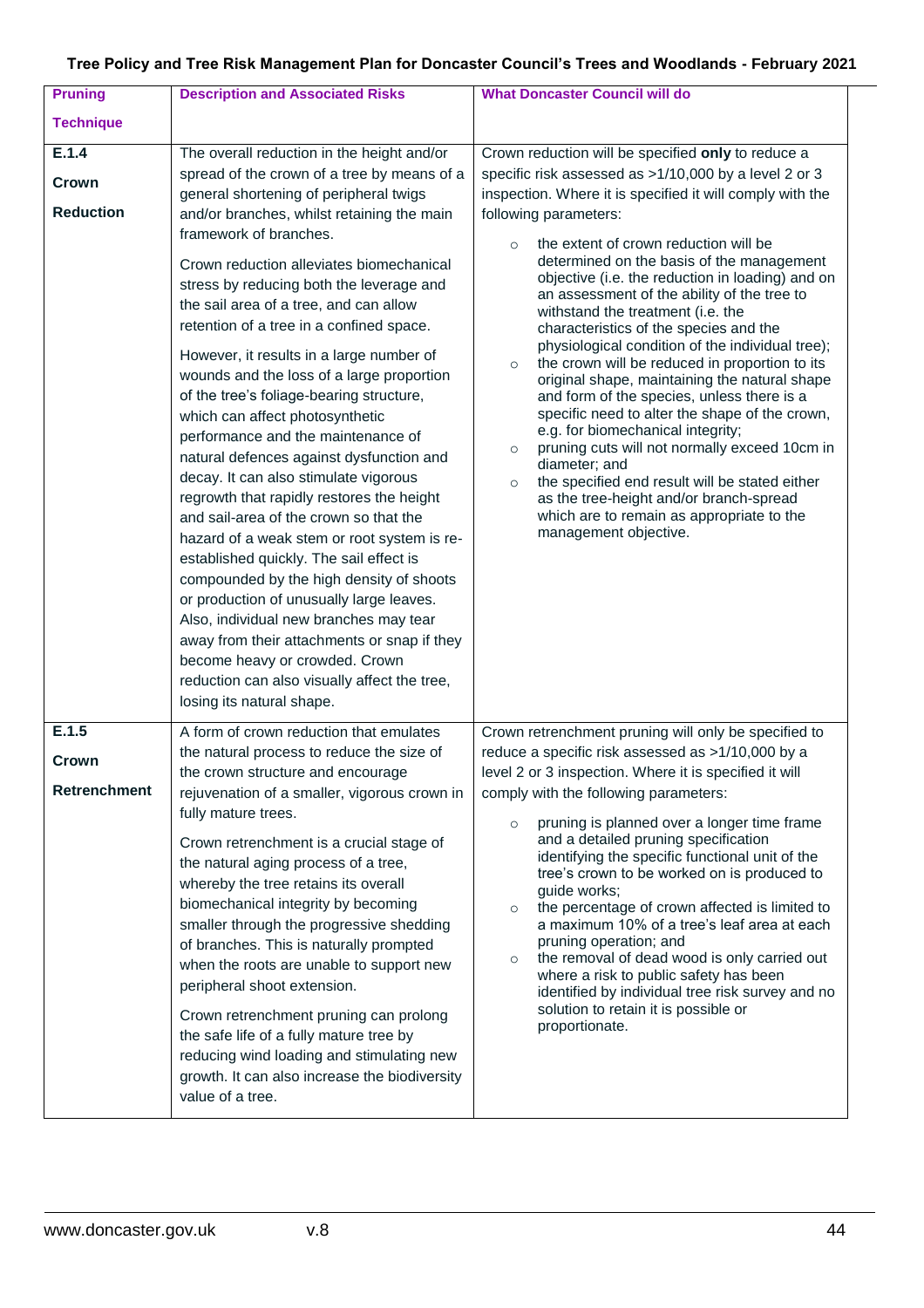| <b>Pruning</b>                    | <b>Description and Associated Risks</b>                                                                                                                                                                                                                                                                                                                                                                                                                                                                                                                                                                                                                                                                                                                                                                                                                                                                                                                            | <b>What Doncaster Council will do</b>                                                                                                                                                                                                                                                                                                                                                                                                                                                                                                                                                                                                                                                                                                                                                                                                                                                                    |
|-----------------------------------|--------------------------------------------------------------------------------------------------------------------------------------------------------------------------------------------------------------------------------------------------------------------------------------------------------------------------------------------------------------------------------------------------------------------------------------------------------------------------------------------------------------------------------------------------------------------------------------------------------------------------------------------------------------------------------------------------------------------------------------------------------------------------------------------------------------------------------------------------------------------------------------------------------------------------------------------------------------------|----------------------------------------------------------------------------------------------------------------------------------------------------------------------------------------------------------------------------------------------------------------------------------------------------------------------------------------------------------------------------------------------------------------------------------------------------------------------------------------------------------------------------------------------------------------------------------------------------------------------------------------------------------------------------------------------------------------------------------------------------------------------------------------------------------------------------------------------------------------------------------------------------------|
| <b>Technique</b>                  |                                                                                                                                                                                                                                                                                                                                                                                                                                                                                                                                                                                                                                                                                                                                                                                                                                                                                                                                                                    |                                                                                                                                                                                                                                                                                                                                                                                                                                                                                                                                                                                                                                                                                                                                                                                                                                                                                                          |
| E.1.6<br>Re-<br><b>Pollarding</b> | The practice of regulating tree size and<br>shape by removing the entire crown of the<br>tree on a cyclical basis.<br>To be done correctly, pollarding should be<br>started when a tree is young. However, in<br>many cases pollarding is necessary<br>following historic topping (table E.1.7) of an<br>established mature tree to manage poorly<br>attached sprout re-growth.                                                                                                                                                                                                                                                                                                                                                                                                                                                                                                                                                                                    | Re-pollarding is undertaken as routine tree<br>maintenance only on trees with an established pollard<br>framework in line with the following parameters:<br>all regenerated sprouts/shoots are removed<br>$\circ$<br>right back to their base, without cutting into<br>the pollard head (the swollen tissue below the<br>origin of the buds) over the entire pollard,<br>except where this would be damaging to the<br>tree (e.g. a veteran pollard with low vigour);<br>and<br>pollarding is carried out on a five year cycle,<br>$\circ$<br>unless specified otherwise by a risk<br>assessment or specific management<br>objective (e.g. biodiversity or public safety).                                                                                                                                                                                                                               |
| E.1.7<br><b>Topping</b>           | Topping is the removal of most, or all of<br>the, crown of a mature tree by<br>indiscriminately cutting through the main<br>stem(s). It should not be confused with<br>pollarding (table E.1.6).<br>It destroys the tree's natural shape,<br>introduces decay, encourages the<br>development of a weak branch structure<br>and depletes a tree's energy reserves.<br>Topping can kill some species.                                                                                                                                                                                                                                                                                                                                                                                                                                                                                                                                                                | This is an unacceptable practice and we do not<br>undertake topping on Doncaster Council trees.                                                                                                                                                                                                                                                                                                                                                                                                                                                                                                                                                                                                                                                                                                                                                                                                          |
| E.1.8<br>Crown<br><b>Cleaning</b> | The removal of dead, dying or diseased<br>branches, pruning stubs, snags, broken<br>branches, rubbing / crossing branches,<br>unwanted epicormic shoots, climbing plants<br>and debris.<br>The formation of dead wood is part of the<br>natural system of tree life and is not be<br>considered to be a negative thing that has<br>to be removed to maintain healthy tree<br>growth, and it is an essential habitat for a<br>large number of organisms.<br>Rubbing and crossing branches can act as<br>natural braces and hold multiple crown<br>parts together and their removal can<br>increase the likelihood of crown failure. In<br>addition, epicormic growth can develop<br>within the crown as a reaction to heavy<br>pruning or to a decline in the tree's health<br>resulting from a number of causes,<br>including root damage and the impact of<br>pest and disease, and can, therefore, be an<br>important source of food and energy for the<br>tree. | Where deadwood removal or crown cleaning is<br>specified the following parameters will be considered:<br>the specification will clearly identify what work<br>$\circ$<br>is to be carried out;<br>dead wood removal will only be specified<br>$\circ$<br>where a risk to public safety has been<br>identified by a level 1 or 2 inspection;<br>cuts into live wood will be avoided when<br>$\circ$<br>removing dead branches and stubs to avoid<br>damage to the branch collar and callus tissue;<br>rubbing and crossing branches that are acting<br>$\circ$<br>as natural crown braces will be identified and<br>retained;<br>only a proportion (up to a maximum 20%) of<br>$\circ$<br>epicormic growth that is supporting tree<br>growth and sustenance should be removed;<br>and<br>dead branches and climbing plants identified<br>$\circ$<br>for removal will be assessed for wildlife<br>habitat. |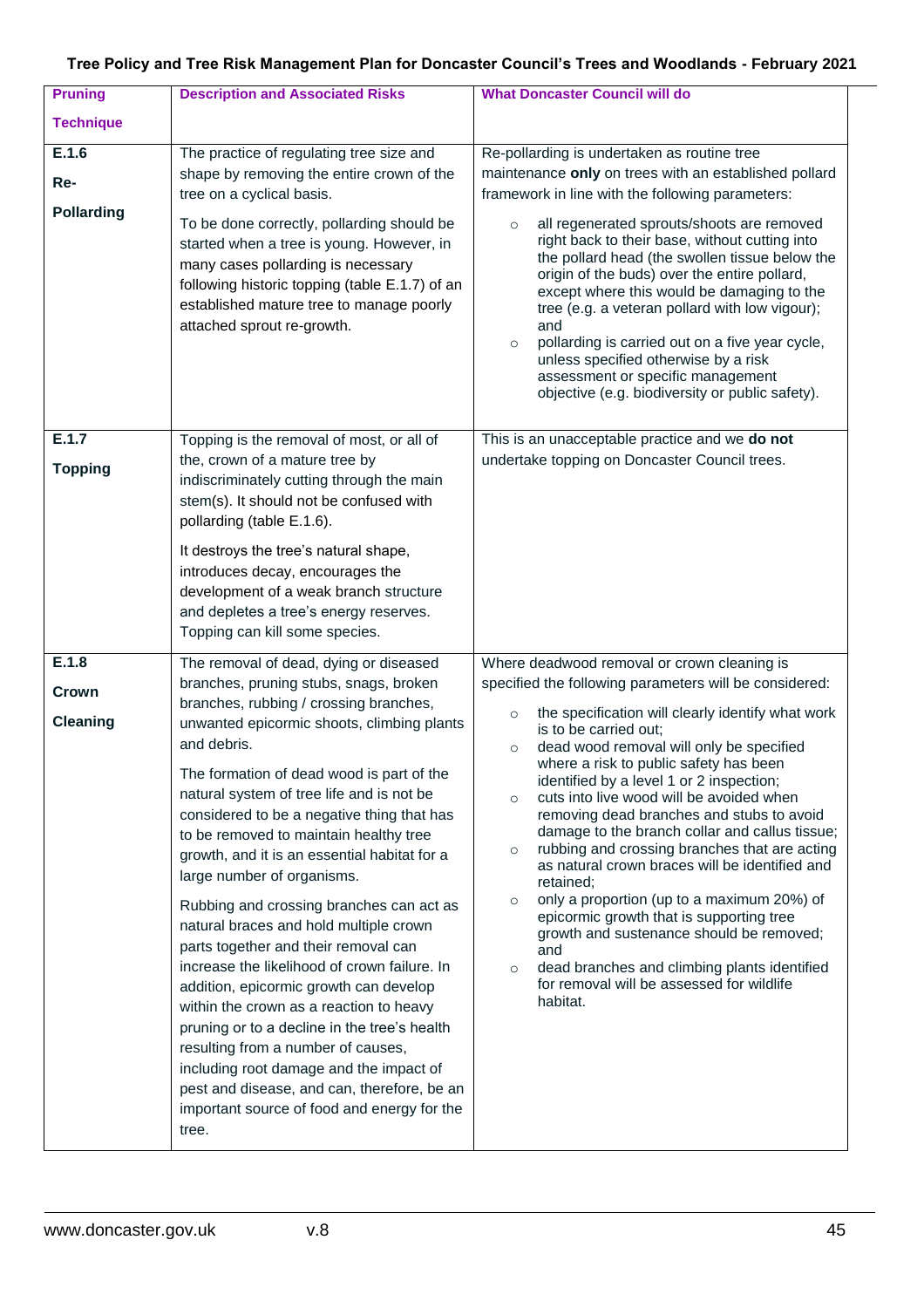| <b>Pruning</b>        | <b>Description and Associated Risks</b>                                                                                                                                                                                                                                                                  | <b>What Doncaster Council will do</b>                                                                                                                                                                                                                                                                                                                                                                                                                                                                           |
|-----------------------|----------------------------------------------------------------------------------------------------------------------------------------------------------------------------------------------------------------------------------------------------------------------------------------------------------|-----------------------------------------------------------------------------------------------------------------------------------------------------------------------------------------------------------------------------------------------------------------------------------------------------------------------------------------------------------------------------------------------------------------------------------------------------------------------------------------------------------------|
| <b>Technique</b>      |                                                                                                                                                                                                                                                                                                          |                                                                                                                                                                                                                                                                                                                                                                                                                                                                                                                 |
| E.1.9                 | The removal of epicormic growth, the                                                                                                                                                                                                                                                                     | Epicormic growth will be removed as routine tree                                                                                                                                                                                                                                                                                                                                                                                                                                                                |
| <b>Stem Cleaning</b>  | twiggy shoot growth that develops from                                                                                                                                                                                                                                                                   | maintenance in accordance with the following                                                                                                                                                                                                                                                                                                                                                                                                                                                                    |
|                       | buds under the surface of the tree's bark.                                                                                                                                                                                                                                                               | parameters:                                                                                                                                                                                                                                                                                                                                                                                                                                                                                                     |
|                       | It often grows from the base or stem of the<br>tree, developing more readily on some<br>species such as lime and sycamore, and<br>can cause an obstruction where it is close<br>to footpaths, driveways or the road. It may<br>also be appropriate to remove epicormics<br>growth for aesthetic reasons. | basal and stem shoots will be removed on up<br>$\circ$<br>to one occasion annually where they are<br>causing an obstruction or are unsightly in a<br>high amenity location;<br>shoots may only be removed otherwise where<br>$\circ$<br>they are obstructing access for tree inspection<br>or management or contributing to<br>biomechanical loading; and<br>all shoots will be removed back to, but not<br>$\circ$<br>into, the branch collar leaving no projections<br>or exaggerating the size of the wound. |
| E.1.10                | A proactive approach to tree management,                                                                                                                                                                                                                                                                 | Formative pruning is undertaken as routine                                                                                                                                                                                                                                                                                                                                                                                                                                                                      |
| <b>Formative</b>      | which encourages the formation of good                                                                                                                                                                                                                                                                   | maintenance on all young trees once they are                                                                                                                                                                                                                                                                                                                                                                                                                                                                    |
|                       | stem and branch structure, by improving                                                                                                                                                                                                                                                                  | established in the landscape. All pruning is carried out                                                                                                                                                                                                                                                                                                                                                                                                                                                        |
| <b>Pruning</b>        | the orientation and spacing of branches                                                                                                                                                                                                                                                                  | using only hand tools, such as sharp secateurs,                                                                                                                                                                                                                                                                                                                                                                                                                                                                 |
|                       | and removing any potential weak structures                                                                                                                                                                                                                                                               | loppers and handsaws in accordance with the                                                                                                                                                                                                                                                                                                                                                                                                                                                                     |
|                       | while a tree is young.                                                                                                                                                                                                                                                                                   | following parameters:                                                                                                                                                                                                                                                                                                                                                                                                                                                                                           |
|                       | It is also better for the tree creating, smaller<br>wounds with a low physiological impact and<br>lower risk of fungal ingress and can reduce<br>the need for pruning later on.                                                                                                                          | remove or reduce competing leading shoots<br>$\circ$<br>to leave one strong, dominant leader;<br>remove rubbing, diseased, dead, congested<br>$\circ$<br>or weak branches along with epicormic and<br>basal growth on the main stem;<br>thin out main lateral branches to be spaced to<br>$\circ$<br>at least 45cm apart to alleviate a tight<br>grouping of branches; and<br>remove low branches pointed in undesirable<br>$\circ$<br>directions (e.g. towards a road or building).                            |
|                       | The severing of roots (root pruning) or                                                                                                                                                                                                                                                                  | We will only undertake root pruning or root shaving                                                                                                                                                                                                                                                                                                                                                                                                                                                             |
|                       | reducing thickness (root shaving) of a tree                                                                                                                                                                                                                                                              | when other options for correcting a conflict between                                                                                                                                                                                                                                                                                                                                                                                                                                                            |
|                       | in order to address conflicts with                                                                                                                                                                                                                                                                       | roots and infrastructure (see Appendix B) are deemed                                                                                                                                                                                                                                                                                                                                                                                                                                                            |
|                       | infrastructure (e.g. direct damage to<br>footpaths and road kerbs) or structures                                                                                                                                                                                                                         | not practical or not proportionate. Where specifying<br>root pruning, a tree assessment will be conducted                                                                                                                                                                                                                                                                                                                                                                                                       |
|                       | (e.g. to allow installation of a root barrier to                                                                                                                                                                                                                                                         | prior to pruning and the following parameters                                                                                                                                                                                                                                                                                                                                                                                                                                                                   |
|                       | prevent direct or indirect damage).                                                                                                                                                                                                                                                                      | considered:                                                                                                                                                                                                                                                                                                                                                                                                                                                                                                     |
| E.1.11                | Root pruning results in the loss of roots,                                                                                                                                                                                                                                                               | tree condition – trees in poor condition, trees                                                                                                                                                                                                                                                                                                                                                                                                                                                                 |
| <b>Root Pruning /</b> | which can detrimentally affect the health                                                                                                                                                                                                                                                                | with evidence of past damage by construction                                                                                                                                                                                                                                                                                                                                                                                                                                                                    |
| <b>Shaving</b>        | and stability of the tree.                                                                                                                                                                                                                                                                               | activity, or trees that are leaning increase risk                                                                                                                                                                                                                                                                                                                                                                                                                                                               |
|                       | Root shaving can weaken roots and                                                                                                                                                                                                                                                                        | of death or falling;<br>tree species - some species do not respond<br>$\circ$                                                                                                                                                                                                                                                                                                                                                                                                                                   |
|                       | removes root bark over a large area,                                                                                                                                                                                                                                                                     | well to root disturbance (e.g. beech or birch);                                                                                                                                                                                                                                                                                                                                                                                                                                                                 |
|                       | leaving a wound where disease vectors                                                                                                                                                                                                                                                                    | site conditions – soil conditions affect the<br>$\circ$<br>potential for recovery and structural stability                                                                                                                                                                                                                                                                                                                                                                                                      |
|                       | and insects can penetrate.                                                                                                                                                                                                                                                                               | loss and surrounding land use affects root                                                                                                                                                                                                                                                                                                                                                                                                                                                                      |
|                       |                                                                                                                                                                                                                                                                                                          | distribution;                                                                                                                                                                                                                                                                                                                                                                                                                                                                                                   |
|                       |                                                                                                                                                                                                                                                                                                          | the tree's "mechanically active root plate" – no<br>$\circ$<br>roots shall be cut within a distance of 3x the                                                                                                                                                                                                                                                                                                                                                                                                   |
|                       |                                                                                                                                                                                                                                                                                                          | diameter of the tree trunk, due to stability                                                                                                                                                                                                                                                                                                                                                                                                                                                                    |
|                       |                                                                                                                                                                                                                                                                                                          | concerns;                                                                                                                                                                                                                                                                                                                                                                                                                                                                                                       |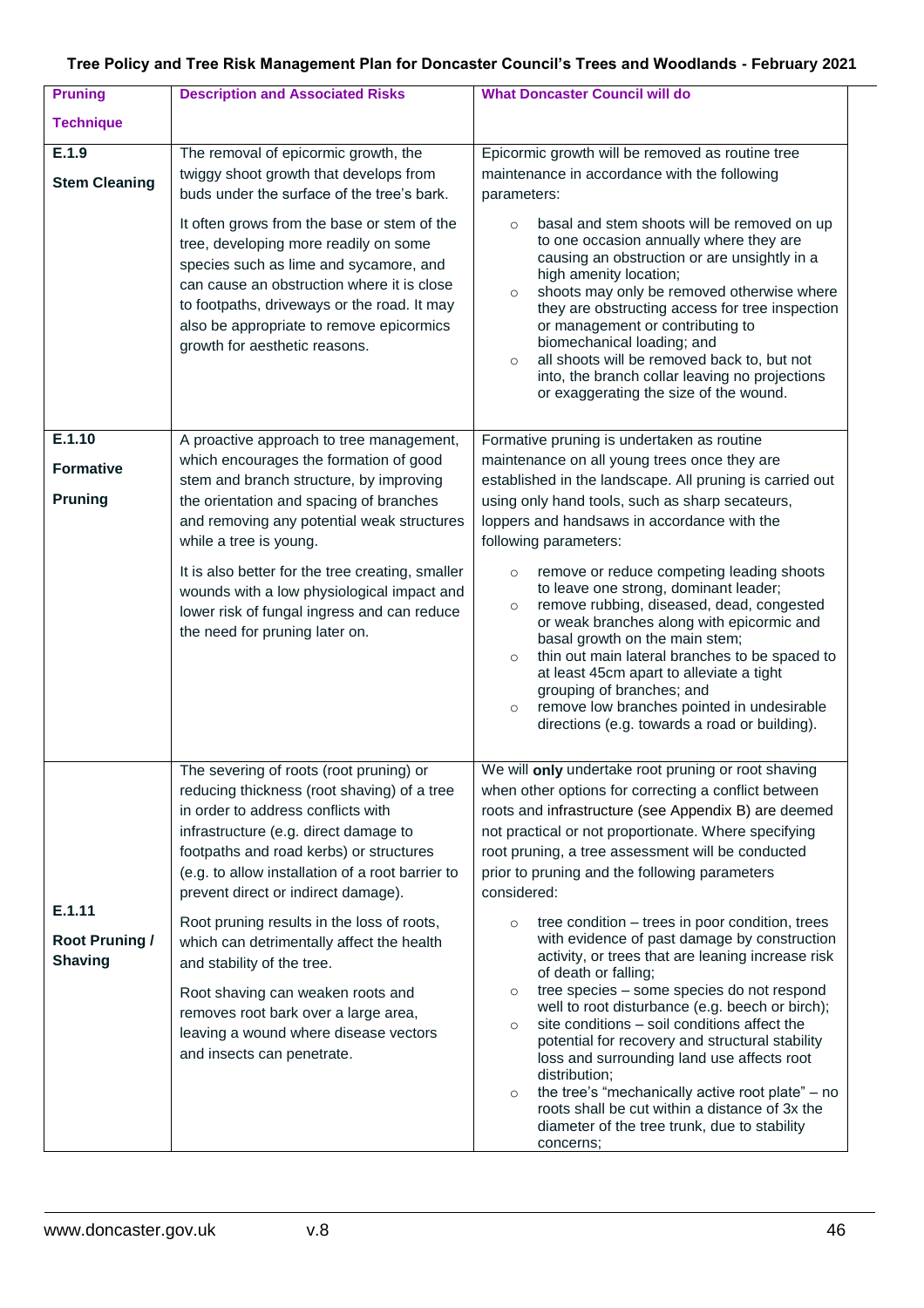|                                               | size of root - the final wound should be as<br>$\circ$<br>small as possible to achieve the goal and be<br>free from ragged torn ends;<br>time of year - avoid root pruning during times<br>$\circ$<br>of the year when wind loads on trees are<br>greatest or root regeneration is weakest;<br>mitigation works - crown reduction (table<br>$\circ$<br>C.1.4) prior to or following root pruning may<br>be necessary in cases where the potential for<br>structural failure may increase substantially<br>because of root pruning;<br>the method of excavation - removal of the soil<br>$\circ$<br>around the roots by hand or utilizing an 'air<br>spade' so the roots can be seen before<br>pruning (a "root pruning trench"); and<br>aftercare of roots - once exposed, roots<br>$\circ$<br>should be covered to prevent desiccation and<br>the root pruning trench filled with top soil to<br>encourage root re-growth. |
|-----------------------------------------------|-----------------------------------------------------------------------------------------------------------------------------------------------------------------------------------------------------------------------------------------------------------------------------------------------------------------------------------------------------------------------------------------------------------------------------------------------------------------------------------------------------------------------------------------------------------------------------------------------------------------------------------------------------------------------------------------------------------------------------------------------------------------------------------------------------------------------------------------------------------------------------------------------------------------------------|
| The severing of roots from a tree as a        | If, following root damage, a tree has been assessed                                                                                                                                                                                                                                                                                                                                                                                                                                                                                                                                                                                                                                                                                                                                                                                                                                                                         |
| result of root damage (e.g. following utility | as being suitable for retention, we will aim to prune                                                                                                                                                                                                                                                                                                                                                                                                                                                                                                                                                                                                                                                                                                                                                                                                                                                                       |
| trenching)                                    | exposed damaged roots:                                                                                                                                                                                                                                                                                                                                                                                                                                                                                                                                                                                                                                                                                                                                                                                                                                                                                                      |
|                                               | within 24 hours of the time they have been<br>$\circ$<br>damaged, where a root is greater than 2.5cm<br>in diameter measured at the edge of<br>excavation;<br>back to the edge of excavation, or 2.5cm<br>$\circ$<br>behind the entire damaged portion of the tree<br>root if a damaged root extends beyond the<br>edge of excavation into undisturbed soil; and<br>so that the final wound is as small as possible<br>$\circ$<br>and free from ragged torn ends.                                                                                                                                                                                                                                                                                                                                                                                                                                                           |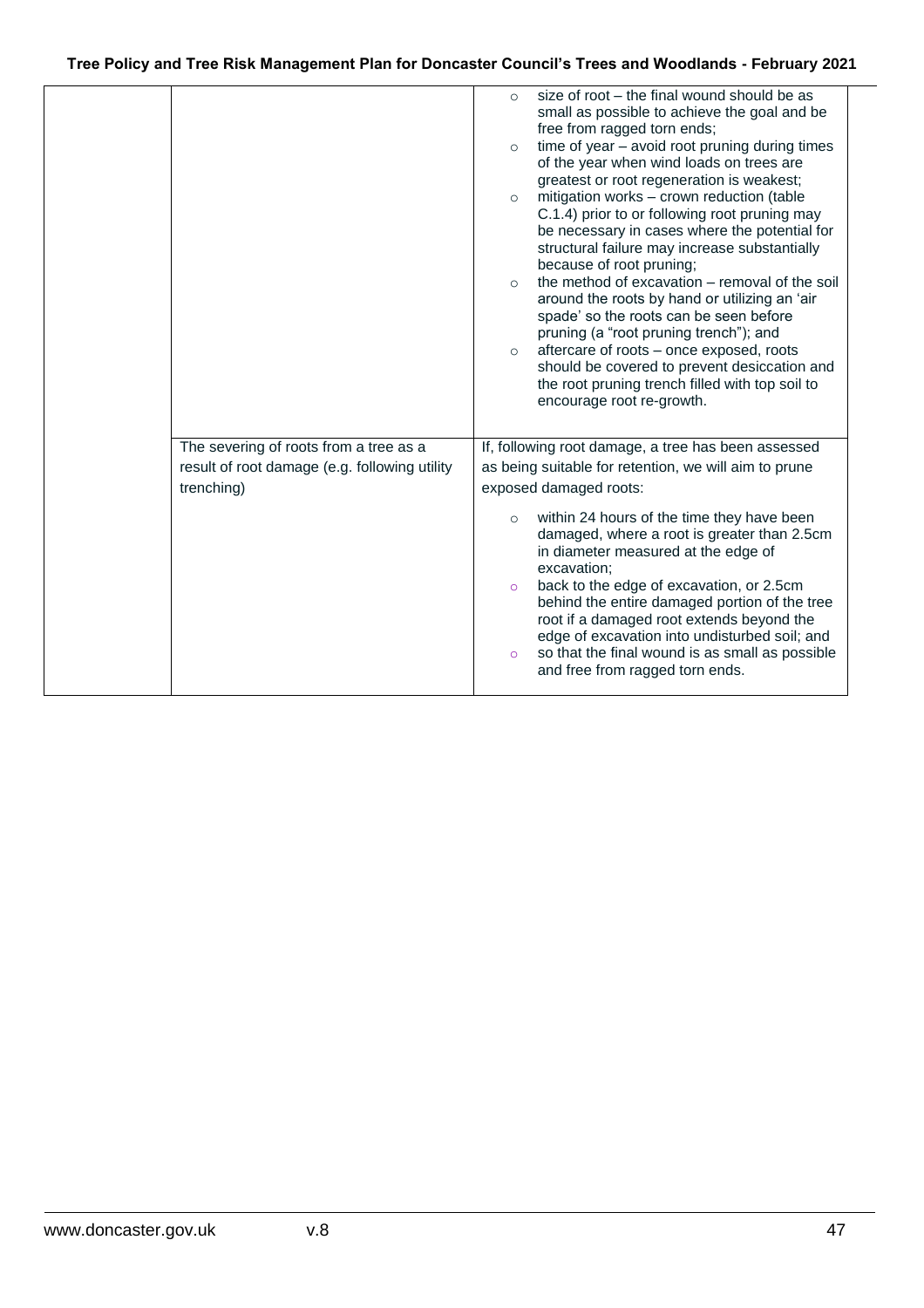## **20. REFERENCES**

**1** DEFRA (2018) A Green Future: Our 25 Year Plan to Improve the Environment, available at

<https://www.gov.uk/government/publications/25-year-environment-plan>

**2** <https://www.gov.uk/government/news/thousands-of-trees-to-be-planted-in-englands-towns-and-cities>

**3** Committee on Climate Change (2020) Land use: Policies for a Net Zero UK, available at <https://www.theccc.org.uk/publication/land-use-policies-for-a-net-zero-uk/>

**4** DEFRA (2020) Consultation launched on the England Tree Strategy, at

<https://www.gov.uk/government/news/consultation-launched-on-the-england-tree-strategy>

**5** Doncaster Council (2014) The Doncaster Green Infrastructure Strategy, available at:

<http://www.doncaster.gov.uk/services/planning/greeninfrastructure-strategy>

**6** Team Doncaster (2021) Environment & Sustainability Strategy 2021 – 2030, available at

[https://www.teamdoncaster.org.uk/environment-and-climate,](https://www.teamdoncaster.org.uk/environment-and-climate) also for Doncaster Climate & Biodiversity Commission reports.

**7** <http://www.doncaster.gov.uk/services/the-councildemocracy/doncaster-growing-together>

**8** Canopy Cover data by ward compiled by Doncaster Council has been provided for publication by the Forest Research UK Urban Canopy Cover project, available to view on the interactive map at:

<https://www.forestresearch.gov.uk/research/i-tree-eco/urbancanopycover/>

**9** Doick, K.J., Davies, H.J., Moss, J., Coventry, R., Handley, P., VazMonteiro, M., Rogers, K. and Simpkin, P. (2016) The Canopy Cover of England's Towns and Cities: baselining and setting targets to improve human health and wellbeing, available at:

[https://www.researchgate.net/publication/322337570\\_The\\_Canopy\\_Cover\\_of\\_England%27s\\_Towns\\_and\\_Citi](https://www.researchgate.net/publication/322337570_The_Canopy_Cover_of_England%27s_Towns_and_Cities_baselining_and_setting_targets_to_improve_human_health_and_well-being) es baselining and setting targets to improve human health and well-being

**10** Urban Forestry and Woodland Advisory Committee Network (2018) England's Urban Forests: Using tree canopy cover data to secure the benefits of the urban forest, available at:

<https://www.forestresearch.gov.uk/tools-and-resources/tree-canopy-cover-leaflet/>

**11** Health and Safety Executive (2007) Management of the risk from falling trees or branches. SIM 01/2007/05, available at:

[http://www.hse.gov.uk/foi/internalops/sims/ag\\_food/010705.htm](http://www.hse.gov.uk/foi/internalops/sims/ag_food/010705.htm)

**12** National tree Safety Group (2011) Common sense risk management of trees: Guidance on trees and public safety in the UK for owners, managers and advisers, available at:

<https://www.forestresearch.gov.uk/research/commonsense-risk-management-of-trees/>

**13** Health and Safety Executive (2007) Management of the risk from falling trees or branches. SIM 01/2007/05, available at:

[http://www.hse.gov.uk/foi/internalops/sims/ag\\_food/010705.htm](http://www.hse.gov.uk/foi/internalops/sims/ag_food/010705.htm)

**14** Ryan, J and Patch, D (2004) Arboricultural Practice Note 9: Management of Avenue Trees. Tree Advice Trust, available at:

<https://www.trees.org.uk/Trees.org.uk/files/5e/5e6467dc-acdb-4f2b-8ec0-f9c50529d578.pdf>

**15** British Standards Institute (2010) British Standard 3998: Tree Work. Recommendations. BSI: London

**16** The Woodland Trust (2011) Trees or Turf? Best value in managing urban green space, available at: <https://www.woodlandtrust.org.uk/mediafile/100083921/trees-or-turf-report.pdf>